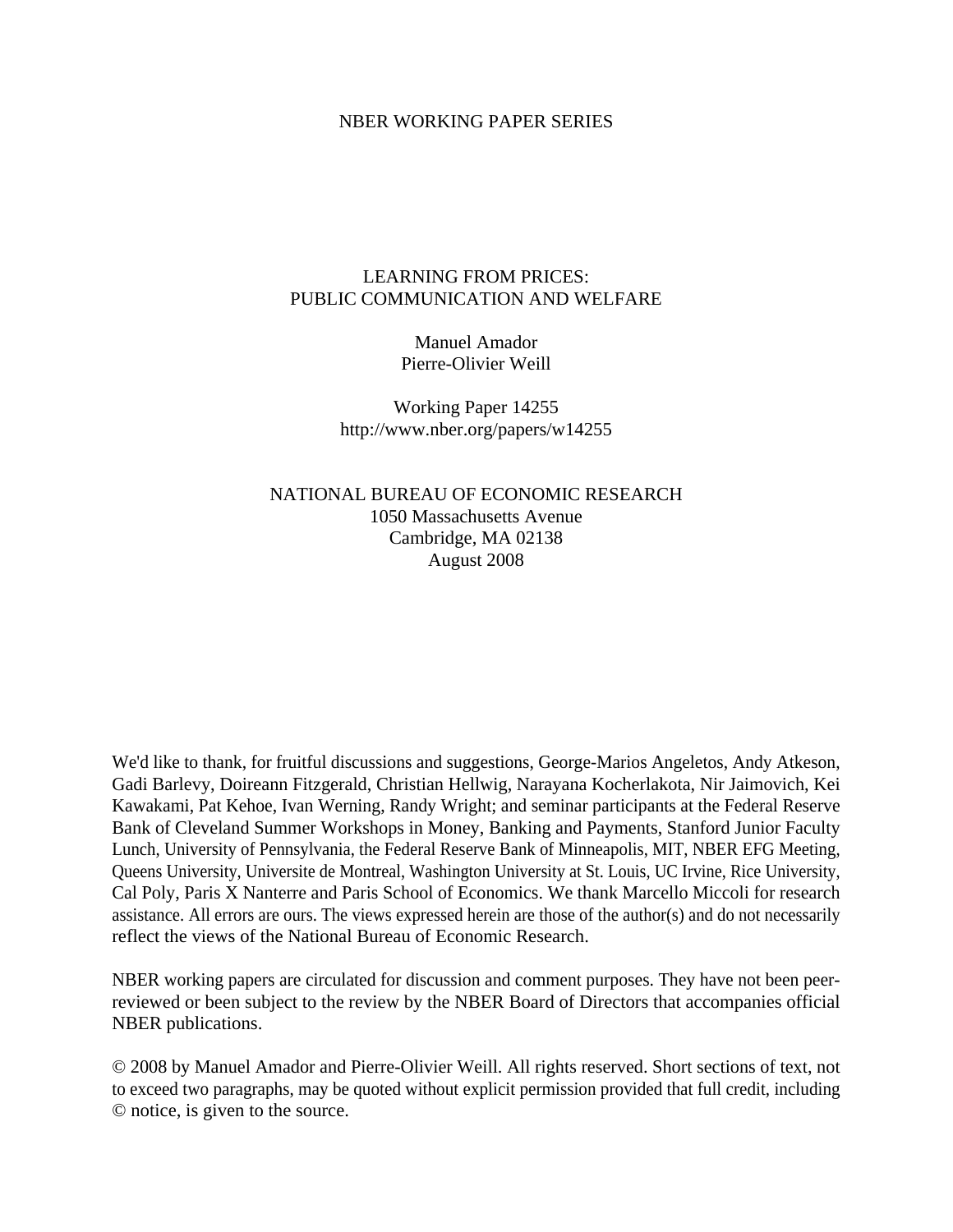Learning from Prices: Public Communication and Welfare Manuel Amador and Pierre-Olivier Weill NBER Working Paper No. 14255 August 2008 JEL No. D83,E40,E58,E61

### **ABSTRACT**

We study the effect of releasing public information about productivity or monetary shocks when agents learn from nominal prices. While public releases have the benefit of providing new information, they can have the cost of reducing the informational efficiency of the price system. We show that, when agents have private information about monetary shocks, the cost can dominate, in that public releases increase uncertainty about fundamentals. In some cases, public releases can create or eliminate multiple equilibria. Our results are robust to adding velocity shocks, imperfectly observable prices, large idiosyncratic shocks, and introducing a bond market.

Manuel Amador Stanford University Department of Economics Landau Economics Building 579 Serra Mall, Room 330 Stanford , CA 94305-6072 and NBER amador@stanford.edu

Pierre-Olivier Weill Department of Economics University of California, Los Angeles Bunche Hall 8283 Los Angeles, CA 90095 and NBER poweill@econ.ucla.edu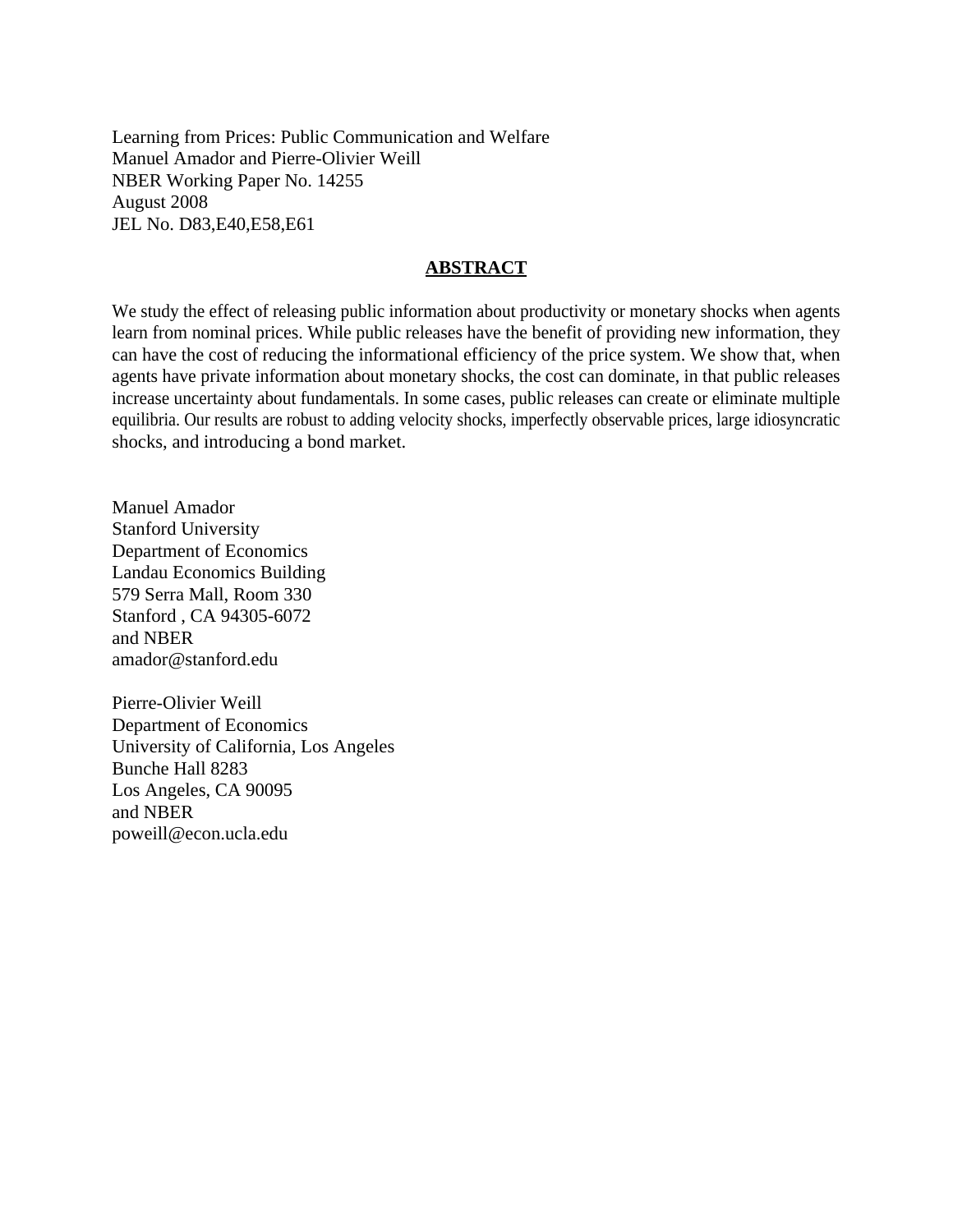# <span id="page-2-1"></span>1 Introduction

Economic statistics are noisy. For example, the first estimates of GDP in the U.S., published by the Bureau of Economic Analysis, are very imprecise. Only half of the data required to compute it, is known completely at the time of the first release; and the original numbers are subsequently subject to significant revisions.<sup>[1](#page-2-0)</sup> Some economic statistics are even considered too noisy to be published: a recent example is the monetary aggregate M3 that the Federal Reserve Board stopped reporting in March 2006.

Should one be concerned that releasing noisy statistics may create confusion and lead the private sector to act on incorrect information? At first pass, the notion that more public information leads to more uncertainty and therefore worse decisions is unwarranted. Indeed, if we treat other sources of information as exogenous, a rational Bayesian decision maker will always be better informed after having observed a public signal, however noisy. But, in reality, not all sources of information are exogenous: households and firms learn through their interactions in markets and from observing variables such as prices. Our contribution in this paper is to show that when the information structure of an economy is endogenous, the release of public signals about aggregate fundamentals can actually lead to more confusion and greater uncertainty than no release at all. Moreover, public releases can create multiple Pareto-ranked equilibria, and consequently even modest announcements can result in large changes in equilibrium outcomes and uncertainty.

We provide a full characterization of the effects of public information releases in a monetary model inspired by that of [Lucas](#page-49-0) [\(1972\)](#page-49-0). In our cash-in-advance economy, households are uncertain about two aggregate disturbances, a monetary shock and a productivity shock. Households inhabit different locations and are asymmetrically informed regarding the two aggregate shocks. This dispersed private information about shocks is aggregated through the publicly observable equilibrium nominal prices prevailing every location. The nominal prices are affected not only by the underlying productivity shock but also by the unknown monetary shock, and, for that reason, households care indirectly about the monetary shock: knowledge about it helps them extract productivity information from nominal prices.

Our results are based on the following two observations. The first is that publicly observable prices not only generate new *public information* about productivity, they also generate

<span id="page-2-0"></span><sup>1</sup>See, for instance, the article "Why America's advance GDP figures do not paint the whole picture" published by The Economist on January 31st, 2008.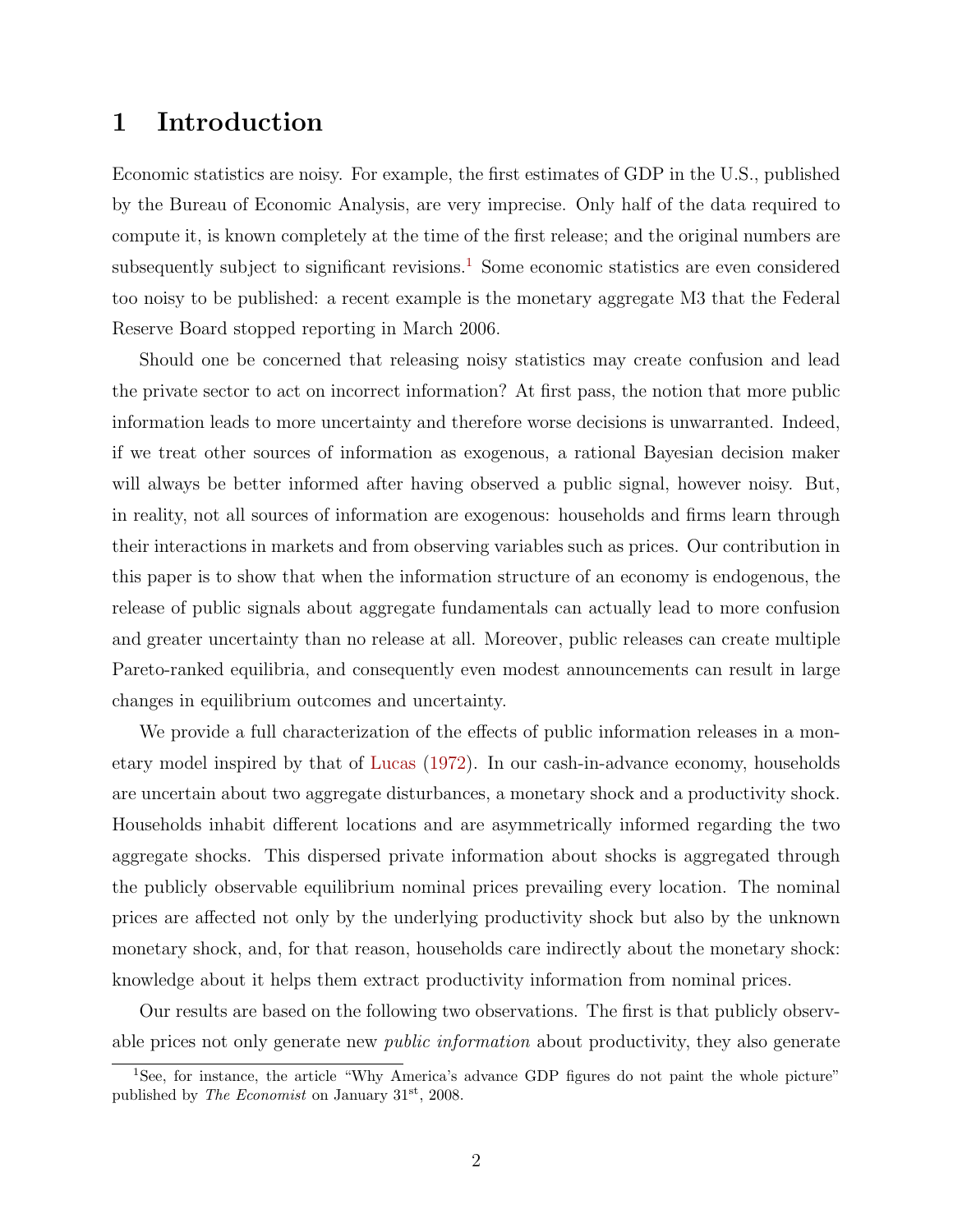new *private information*. This is because households extract productivity information from nominal prices by filtering out the monetary shock in two ways. On the one hand, they use their public knowledge about the monetary shock, which effectively generates an endogenous public signal about productivity. On the other hand, they use their private knowledge about the monetary shock, which generates an endogenous private signal about productivity.

The crucial decision for a household is choosing how much weight to give to its private versus its public information. Our second observation concerns the relationship between this optimal weighting decision and the two endogenous signals: the endogenous private signal tends to make households' weighting decisions strategic complements, while the endogenous public signal tends to make their weighting decisions strategic substitutes. The intuition for this second observation is the following. When other households put more weight on their private information, the two endogenous signals generated by prices become more informative about productivity, as more private information gets fed into the prices. Since the endogenous private signal is now more informative, an individual household will find it optimal to put more weight on it, a force for complementarity. At the same time, the endogenous public signal has become also more informative, and a household will then put more weight on it, and less weight on the private ones, a force for substitutability.

What is, then, the effect of releasing partial information about the monetary shock, the productivity shock, or both at the same time? As stated at the beginning, everything else equal, such releases have a direct beneficial effect of providing new information. There is, however, a countervailing equilibrium effect: households put more weight on the newly released public information and less on their private information. This change in behavior tends to reduce the endogenous informational content of prices. The strategic complementarities play the crucial role of amplifying this initial negative effect: households put less weight on the endogenous private signal, making prices less informative, prompting households to put even less weight on the endogenous private signal, making prices even less informative, and so on. In fact, due to this amplification mechanism, in equilibrium the negative effect can dominate the positive effect, increasing households' uncertainty and reducing welfare. Such amplification is necessary for the result: in its absence we show that public information is always beneficial.

Because of the strategic complementarities created by the endogenous private signal, our model can feature multiple Pareto-ranked equilibria differing in the degree of informativeness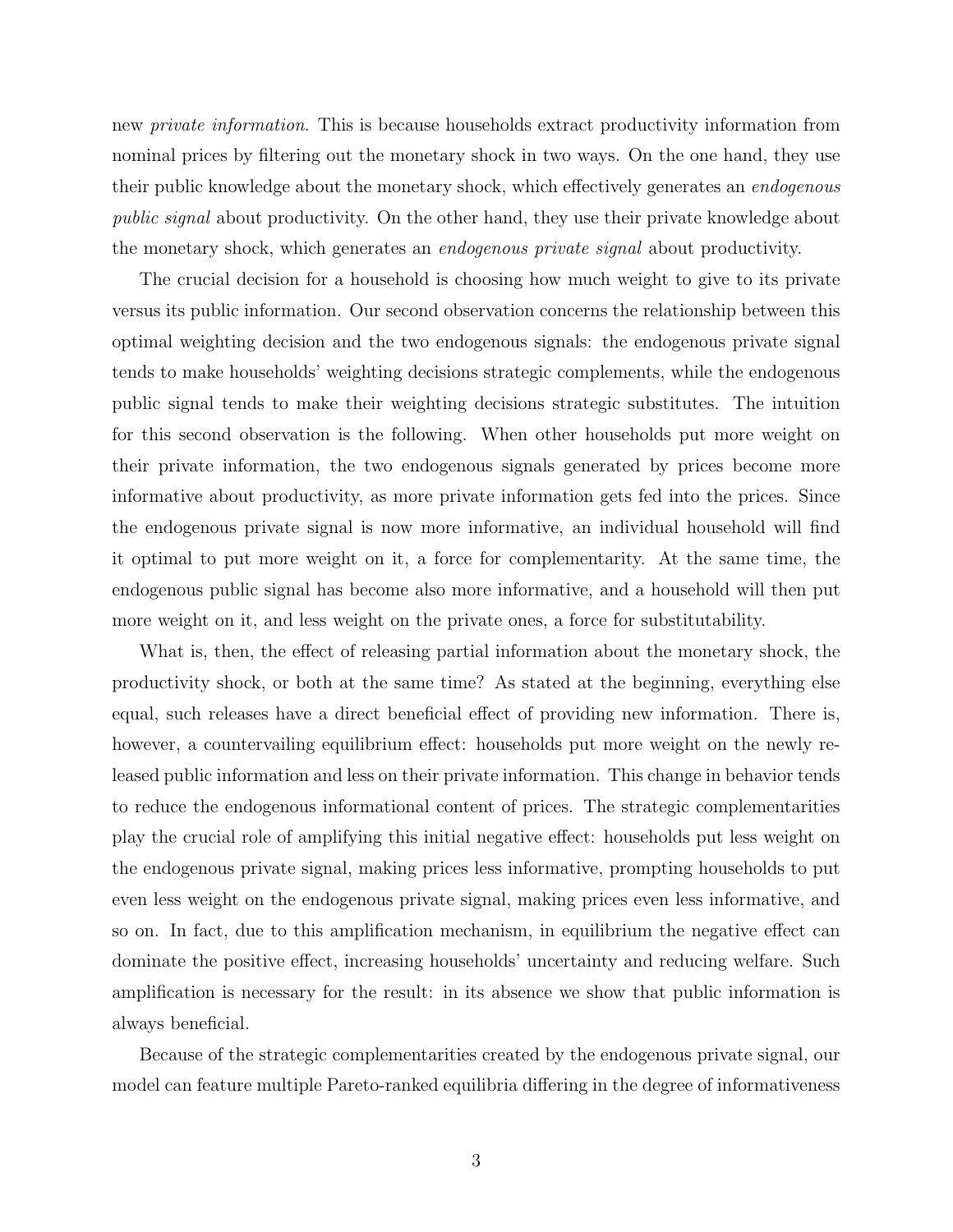<span id="page-4-0"></span>of nominal prices. For instance, in the high-informativeness, high-welfare equilibrium, other households put a large weight on their private information. The endogenous private signal generated by prices is thus more informative, making it optimal for an individual household to put a large weight on its private information. We also uncover another effect of public announcements: a release of sufficiently precise information about either the productivity or the monetary shock can guarantee a unique equilibrium. However, a mild release can, instead, generate multiplicity.

In our basic model we do not take a stand on the sources of the monetary shock and the reasons why the policy maker does not posses complete information about it. Subsection [5.1](#page-29-0) addresses this question explicitly in an extension of the model with two different monetary shocks. The first shock is a change in a narrow monetary aggregate, which is assumed to perfectly observed by a Central Bank. The second shock is an aggregate velocity shock, representing changes in general credit conditions in the economy that are assumed to be imperfectly observed by a Central Bank and not known to the households. We also allow for a public noise component in the observation of nominal prices. We then proceed to show that the results from the basic model generalize to this multidimensional case, and obtain a general characterization of whether public releases are welfare reducing or not.

One may argue that the introduction of a financial market that could aggregate information might eliminate the non-fully revealing equilibrium that we obtain, which is necessary for the negative welfare results. In the subsection [5.2,](#page-33-0) we show that the basic model is robust to the introduction of a financial market where a nominal bond is traded.

There is a recent and influential literature documenting that, at the firm-level, prices and quantities are an order of magnitude more volatile than their corresponding aggregate (see, among others, [Bils and Klenow,](#page-48-0) [2004\)](#page-48-0). As such, a possible criticism of our analysis is that the economic agents are not too concerned about forecasting underlying macroeconomic shocks, but instead they are mainly responding to idiosyncratic shocks. We discuss in Subsection [5.3](#page-34-0) that those criticisms are unwarranted. We present a simple modification of our baseline model with idiosyncratic productivity shocks. Although agents face arbitrarily volatile idiosyncratic shocks, social welfare is still driven by their uncertainty about the macroeconomic shocks: that is, the component that is affected by public announcements and the publication of economic statistics.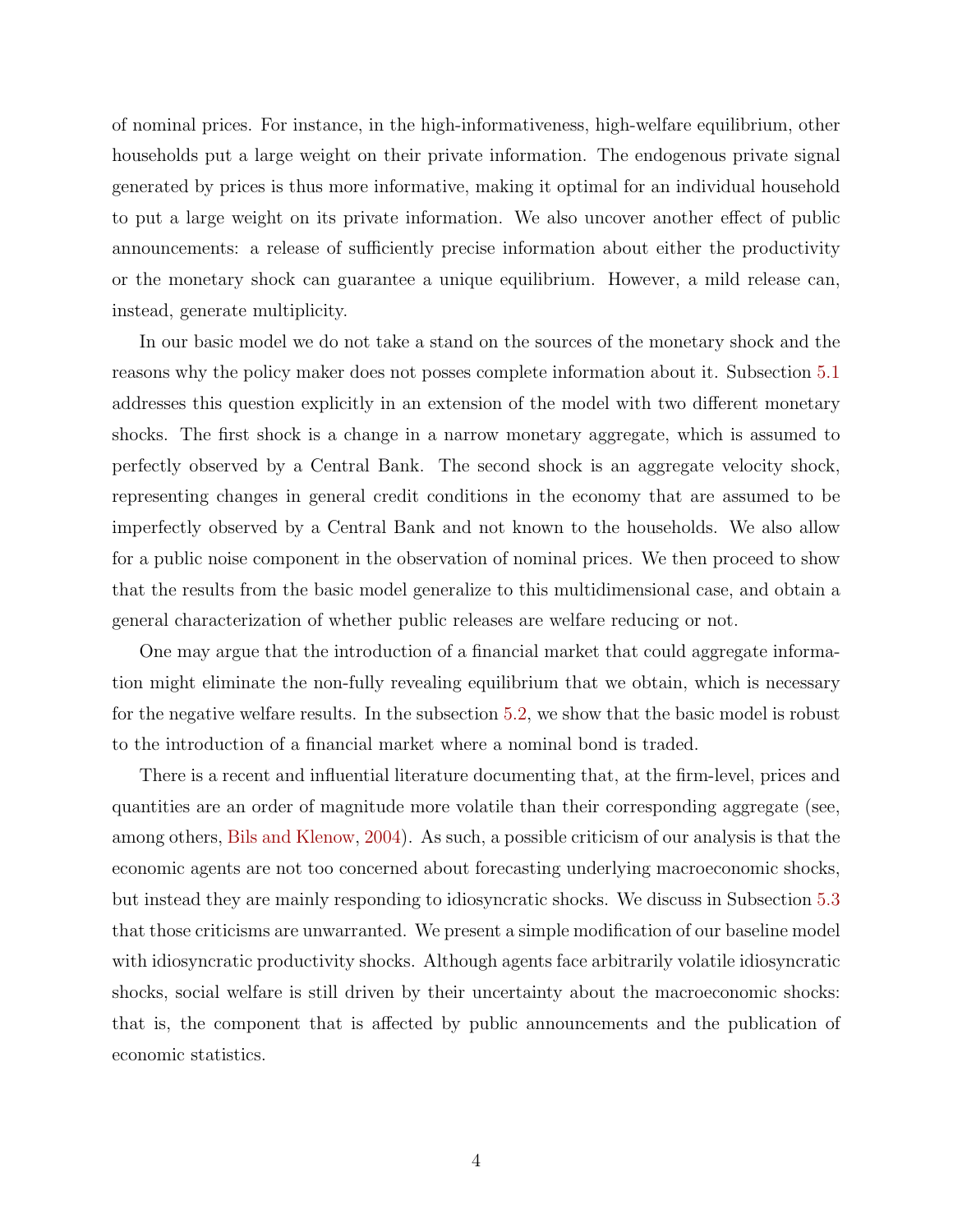# <span id="page-5-0"></span>Literature Review

Relative to the vast existing literature on public communication in macroeconomics, our main contribution is to show formally that more public information can lead to an overall increase of uncertainty about fundamentals. Although this effect has been conjectured before, it is not present in previous models of welfare reducing public information.

The basis of our analysis is a learning externality: agents respond to new public information by relying less on their own private information, which can reduce the informational content of prices. This externality has been noted and studied before, and our paper builds on the work of Vives (1993), Morris and Shin (2005), and Amato and Shin (2006). In these papers, however, the net effect of public information remains positive: it reduces agents uncertainty about fundamentals. Relative to this literature, our contribution is threefold. First, we uncover an amplification mechanism for the learning externality to generate, on its own, an increase in uncertainty about fundamentals: we show that some of the endogenous information gathered by agents has to be private. Second, we formalize the argument in a familiar macroeconomic model which allows for a micro-founded welfare analysis. And finally, we show that this private information gathering arises naturally from the public observation of prices. This last step is important since prices arguably constitute the most important channel of information aggregation and are publicly observed.

A variant of the basic result also appears in our contemporaneous paper, [Amador and](#page-48-1) [Weill](#page-48-1) [\(2006\)](#page-48-1). However, the focus of [Amador and Weill](#page-48-1) [\(2006\)](#page-48-1) is on transitional and long-run information dynamics in an abstract learning model; which lacking micro-foundations, is not well suited for welfare analysis.

We have chosen to develop our theoretical argument with a model in the spirit of [Lucas](#page-49-0) [\(1972\)](#page-49-0). This framework is familiar to most macro-economists and is a canonical example of imperfect information. However, most of our results are easily generalizable to other settings, as long as agents are learning from an endogenous source of information, such as in the noisy rational expectations models of [Grossman](#page-48-2) [\(1975\)](#page-48-2) and [Hellwig](#page-49-1) [\(1980\)](#page-49-1). One advantage of our flexible price setup is to clearly separate our mechanism from the ones based on pricing complementarities, which have been the center of the macroeconomic literature building on [Morris and Shin](#page-49-2) [\(2002\)](#page-49-2) (as described in the next paragraph). That said, one could make the model more realistic by adding real rigidities or other sources of complementarities, but at the cost of making the results less transparent.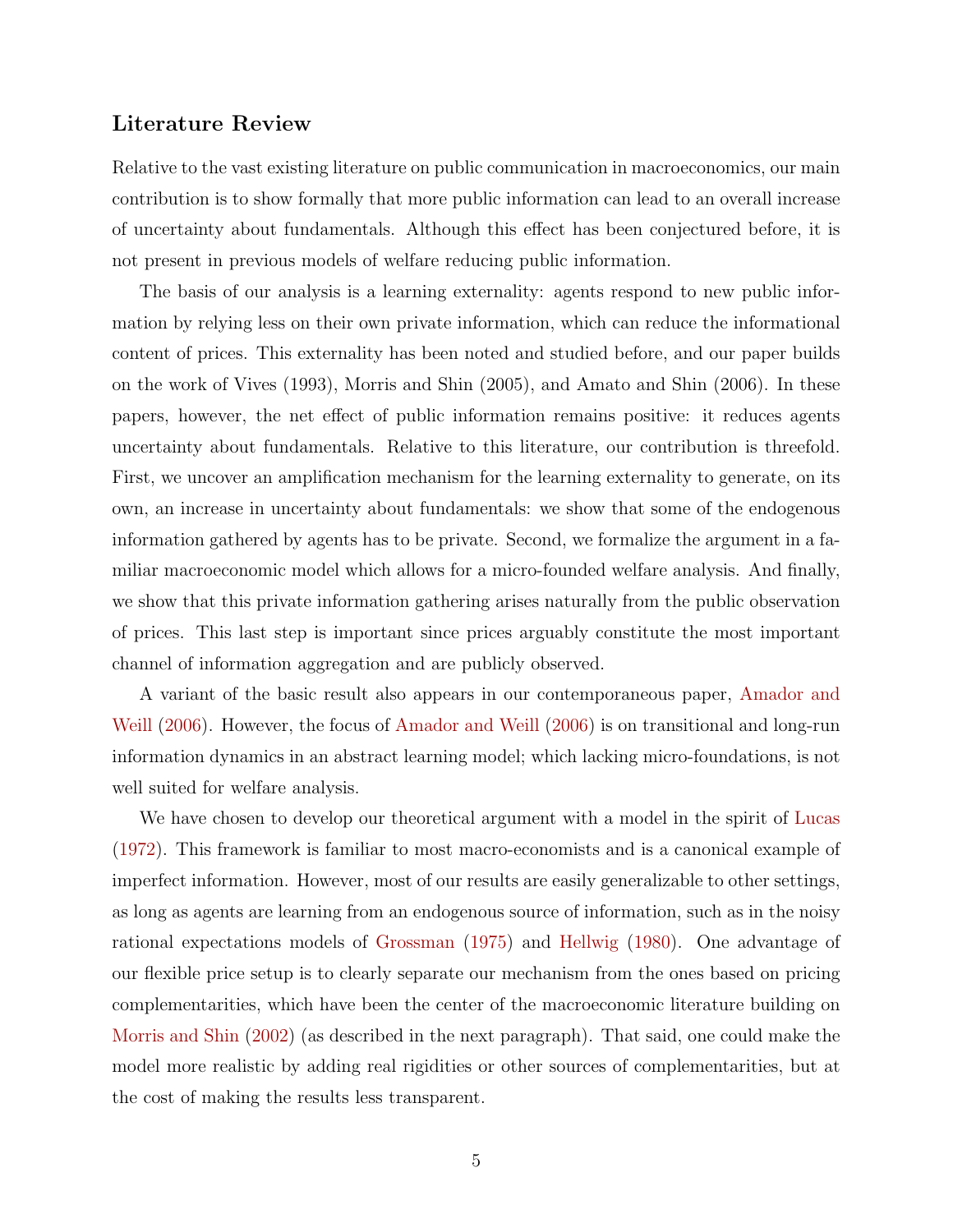<span id="page-6-0"></span>In a recent influential work, [Morris and Shin](#page-49-2) [\(2002\)](#page-49-2) have proposed a different, coordinationbased mechanism of the welfare cost of public information releases. Agents desire to achieve coordination in their actions, but such behavior is socially undesirable. For that reason a public signal, by allowing agents to coordinate their actions, can be socially harmful, even though it reduces agents' uncertainty about fundamentals. Whether such a trade-off is relevant or not for policy (and in particular monetary policy) has been the subject of much discussion. It is now known that in the coordination-based neo-keynesian models of [Hellwig](#page-48-3) [\(2005\)](#page-48-3), [Roca](#page-49-3) [\(2006\)](#page-49-3), and [Lorenzoni](#page-49-4) [\(2007\)](#page-49-4), there is no trade-off: releases of public information are socially beneficial. More generally, [Angeletos and Pavan](#page-48-4) [\(2007\)](#page-48-4) have found the conditions on linear-quadratic preferences under which public information releases are socially harmful, and have shown that the negative welfare results are very sensitive to the preference structure. Similarly to [Morris and Shin](#page-49-2) [\(2002\)](#page-49-2), our results are driven by the impact of public information on agents' relative weighting of private versus public information. Differently, in our model, agents do not suffer from a socially harmful desire to coordinate: public information releases are welfare reducing because they increase agents' uncertainty about fundamentals. Our model also has the positive implication that the publication of economic statistics can result in less accurate forecasts, a prediction which is amenable to empirical work. The virtue of this prediction is its simplicity: testing it does not require the econometrician to make additional assumptions on preferences parameters, or on the social value of coordination.

Lastly, several authors have studied the interactions of public communication with public policy (see [Moscarini,](#page-49-5) [2007;](#page-49-5) [Atkeson et al.,](#page-48-5) [2007;](#page-48-5) [Eusepi and Preston,](#page-48-6) [2007;](#page-48-6) [Taub,](#page-49-6) [1997\)](#page-49-6). Our approach here applies to the publication of economic statistics as well as communication of economic outlook, taking all other aspects of public policy as given.

The rest of the paper is organized as follows. Section [2](#page-7-0) starts by presenting the basic model set up, and proceeds by defining and characterizing its linear equilibria. The second main result on welfare effects is analyzed in Section [4.](#page-21-0) Section [5](#page-29-1) studies three extensions. Subsection [5.1](#page-29-0) introduces velocity shocks and imperfect observability of the price level, and studies optimal announcements of narrow versus broad monetary aggregates. We obtain a simple characterization of whether a release of marginal public information about any shock is welfare reducing: it occurs if the ratio of public to private knowledge about that particular shock is sufficiently small. Subsection [5.2](#page-33-0) shows that the opening of a bond market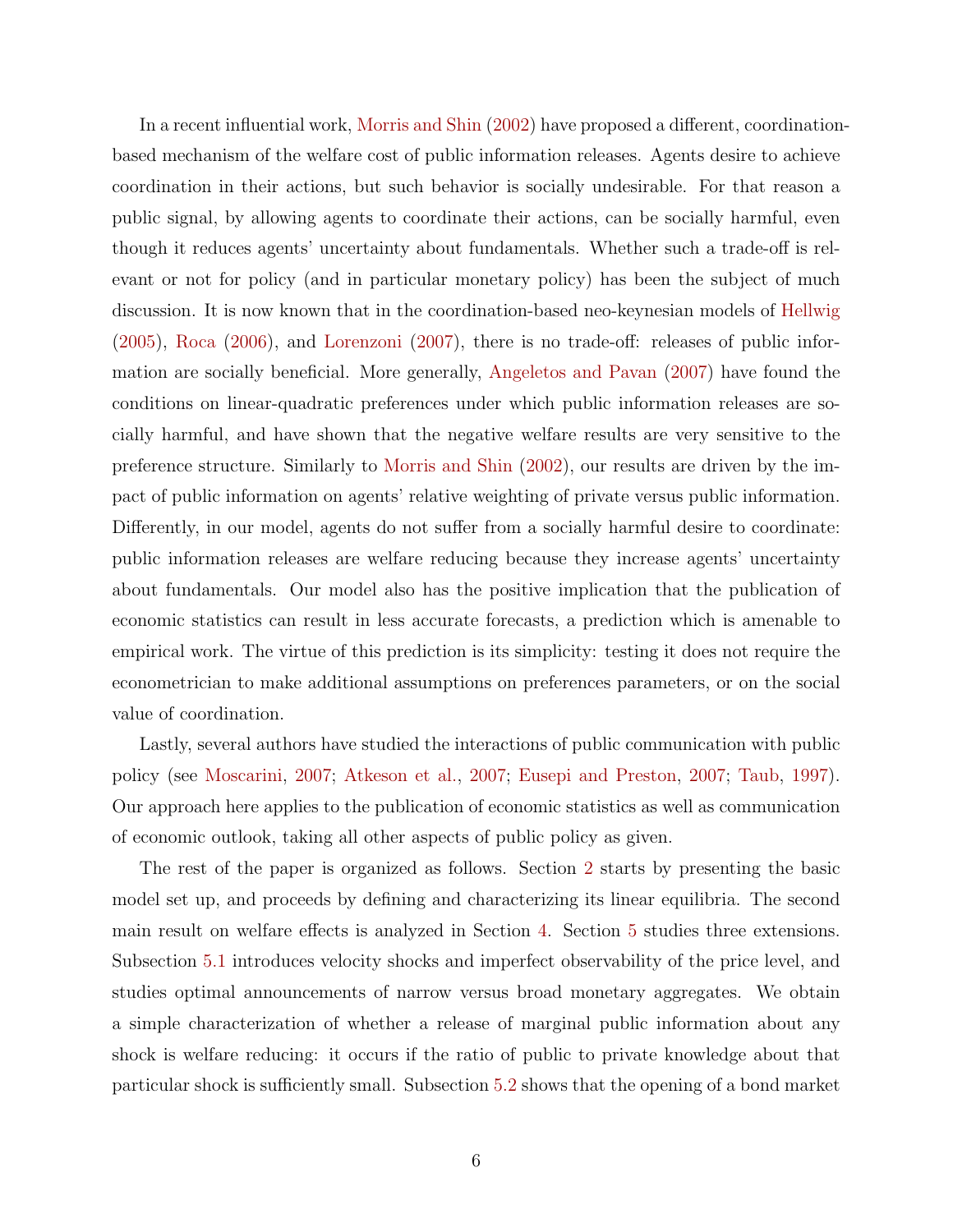<span id="page-7-3"></span>that could aggregate more information does not change the results. Subsection [5.3](#page-34-0) shows that our results are robust to the introduction of idiosyncratic productivity shocks. Section [6](#page-36-0) concludes. All omitted proofs are in the appendix.

# <span id="page-7-0"></span>2 The Model

We consider a standard cash-in-advance model modified to allow for three features of interest. First, we introduce a real shock that affects the cost of producing that, initially, is imperfectly and differentially known by households. Second, we allow for differential information among households regarding the monetary shock (such heterogeneity is naturally generated by idiosyncratic initial money holdings). Finally, as in [Townsend](#page-49-7) [\(1983\)](#page-49-7), even though there is no trade across locations, every household observes the economy-wide distribution of nominal prices and learns from them.

### Preferences and Technology

Time is discrete. Although the model is essentially static, we let time be infinite so that money is valued. The economy is composed of a  $[0, 1]$ -continuum of locations. In each location there are competitive firms operating a linear technology, transforming one unit of labor into one unit of the consumption good. Firms hire labor in a competitive local labor market and sell their output in a competitive local goods market. Because labor and goods are immobile, the relative wage in terms of the consumption good is unity in all locations.

At each time  $t \in \{1, 2, \ldots\}$  in location  $i \in [0, 1]$  a representative household chooses its effort supply,  $L_{it}$ , consumption,  $C_{it}$ , and money balance,  $M_{it}^d$ , in order to maximize

$$
\mathbb{E}_{i1}\left[\sum_{t=1}^{\infty} \beta^{t-1} \left(\log(C_{it}) - \Theta L_{it}\right)\right],\tag{1}
$$

where Θ represent an aggregate permanent effort cost and subject to sequence of budget and cash-in-advance (CIA) constraints,

$$
C_{it} + \frac{M_{it}^d}{P_{it}} \le L_{it} + \frac{M_{it-1}^d}{P_{it}} \tag{2}
$$

<span id="page-7-2"></span><span id="page-7-1"></span>
$$
C_{it} \le \frac{M_{it-1}^d}{P_{it}},\tag{3}
$$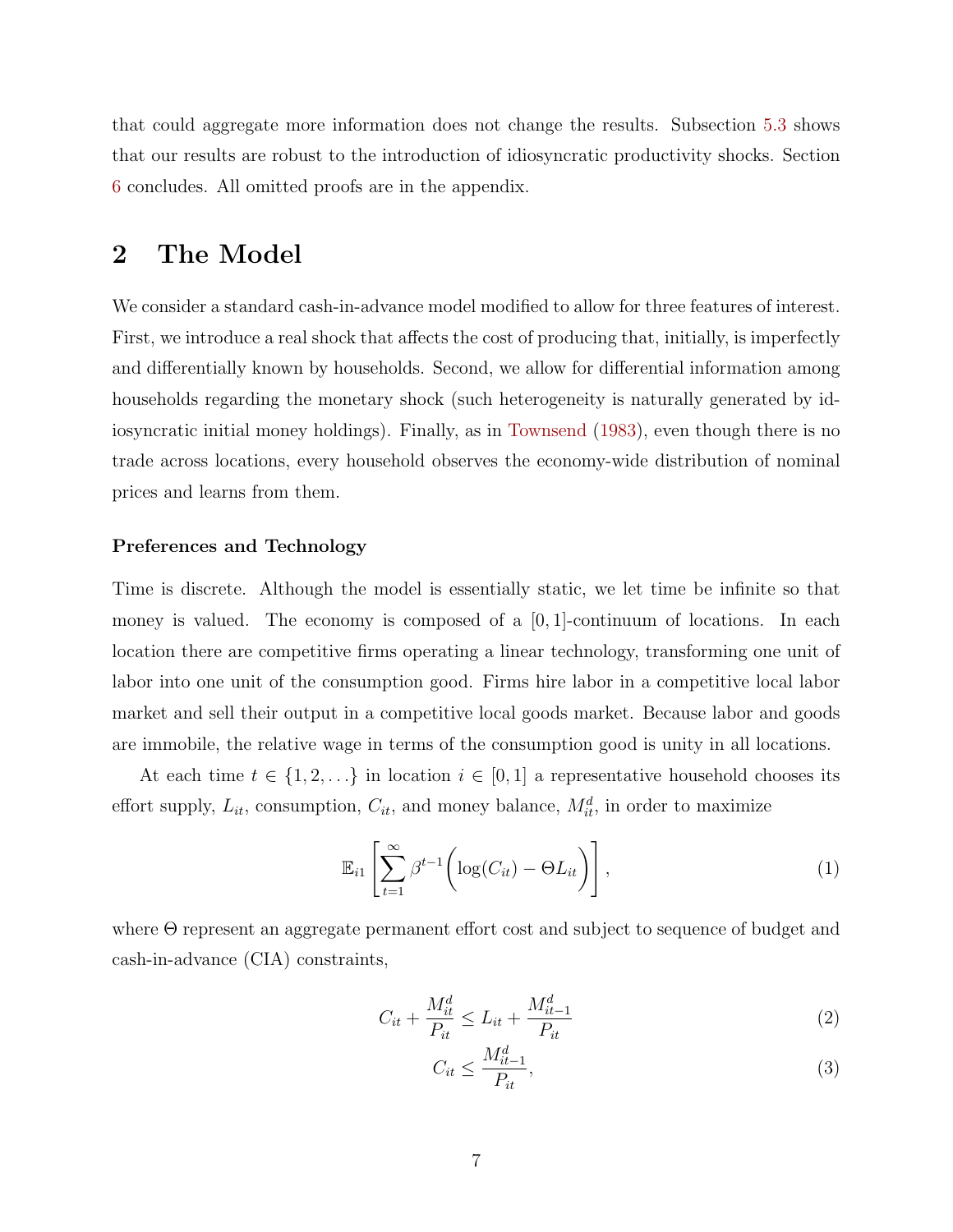where  $P_{it}$  denotes the nominal price level in location i at time t. The initial money balance of the representative household of location i is  $M_{i0}^d = M_i$ .

#### Exogenous Information about Money

At time  $t = 1$ , an aggregate monetary shock causes households to be uncertain about the aggregate money supply: they share the common prior that the logarithm of the aggregate money supply is  $m + \bar{m}$ , where m is a normally distributed monetary shock with mean zero, precision  $\Psi_m$ , and  $\bar{m}$  is some constant known to everyone.

In practice, how could households be uncertain about the money supply? First, although the Federal Reserve Board publishes weekly data on money aggregates M1 and M2, the estimates are subsequently revised as depository institutions either report new data or revise the data they previously reported.<sup>[2](#page-8-0)</sup> In addition, one may argue that even error-free measures of M1 and M2 remain noisy estimates of the "true" measure of aggregate liquidity that enters the quantity equation and directly influences the price level. This measure of aggregate liquidity may include some less liquid assets omitted in M1 and M2 and could be influenced by unobserved velocity shocks. We formalize this argument in Section [5.1](#page-29-0) by adding velocity shocks to the model.

The initial money endowment of the representative household of location  $i \in [0,1]$  is

$$
\log M_i \equiv \hat{m}_i = m + \varepsilon_{mi},\tag{4}
$$

where  $\varepsilon_{mi}$  is normally distributed across locations with mean zero and precision  $\psi_m$ . Thus, the logarithm of the aggregate money supply is  $\log M \equiv m + (2\psi_m)^{-1}$ .<sup>[3](#page-8-1)</sup>

Note that the initial money endowment constitutes private information about the aggregate money supply. This initial private information will be the key driver of our result.[4](#page-8-2)

<span id="page-8-0"></span><sup>&</sup>lt;sup>2</sup>See the December 2006 "Performance Evaluation of the Statistical Release about Money Stock Measures" on the Federal Reserve Board website:

<http://www.federalreserve.gov/releases/h6/perfeval2006.htm>

<span id="page-8-1"></span><sup>&</sup>lt;sup>3</sup>Hence,  $\bar{m} = (2\psi_m)^{-1}$ . We could shift the mean of  $\hat{m}_i$  up and down by any constant to obtain a different  $\bar{m}$ , without changing any of our results.

<span id="page-8-2"></span><sup>&</sup>lt;sup>4</sup>In all what follows, "private information" refers to a piece of information that is known solely by households in a given location.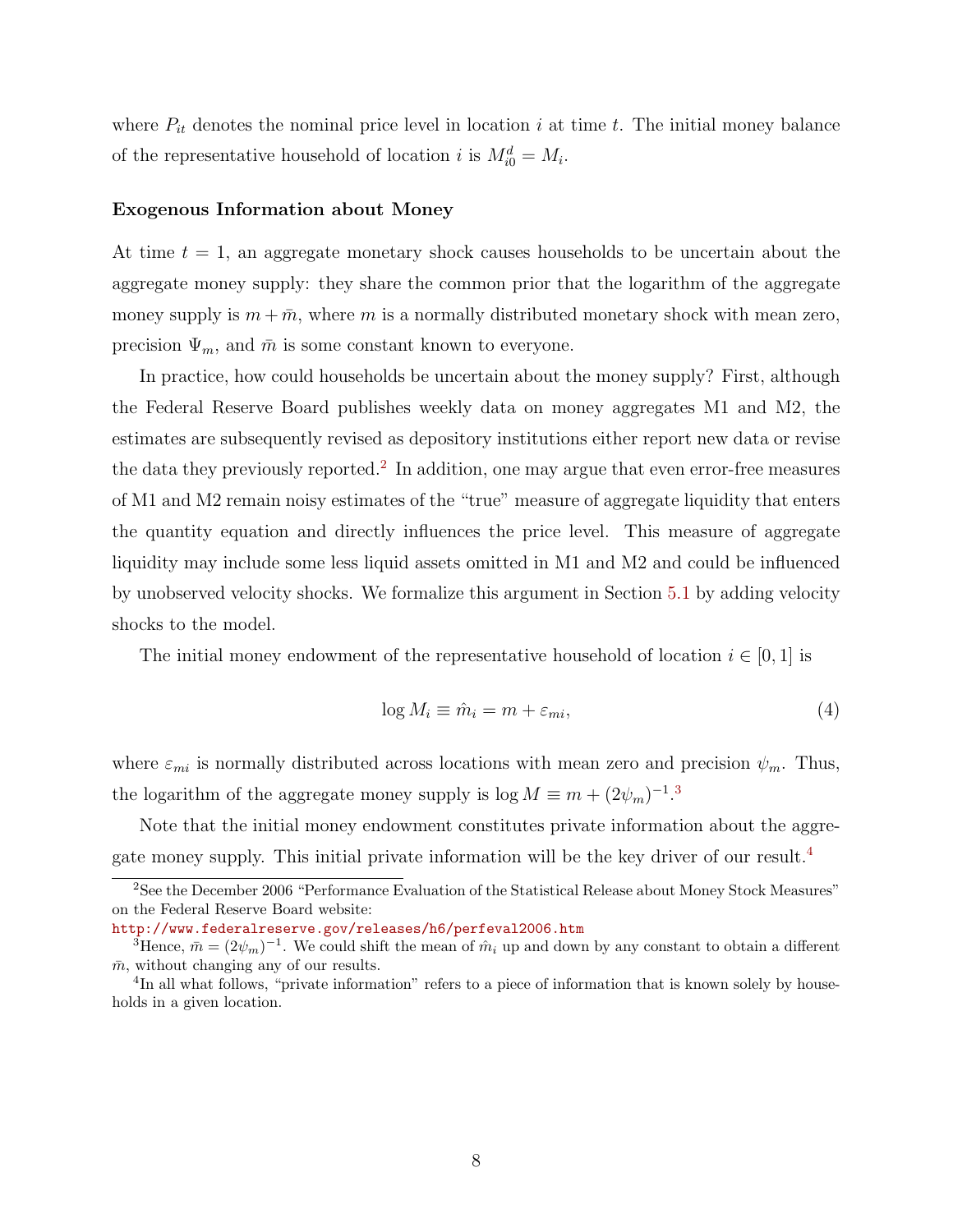#### <span id="page-9-2"></span>Exogenous Information about Productivity

A key timing assumption of our model is that the cost of effort, Θ, is unknown as of time  $t = 1$  but is revealed to everyone at  $t = 2$ . The objective of this timing assumption is to introduce a risky investment in the model. Indeed, in the first period of our equilibrium, households will choose the amount of effort,  $L_{i1}$ , to put in their work, but the return on their investment will have a random component,  $-\Theta L_{i1}$ . While there are, of course, other and perhaps more standard models of risky investment, our timing assumption has the advantage of keeping the analysis tractable and transparent. We assume that all households share the common prior that  $log(\Theta) \equiv \theta$  is normally distributed with a mean of zero and precision  $\Psi_{\theta}$ , and is independent of the aggregate money supply. Households also observe a private signal about the effort cost:

$$
\hat{\theta}_i = \theta + \varepsilon_{\theta i},\tag{5}
$$

where  $\varepsilon_{\theta i}$  is normally distributed with mean of zero and precision  $\psi_{\theta}$ .

We assume that the random variables  $\theta$ ,  $m$ ,  $\varepsilon_{\theta i}$  and  $\varepsilon_{mi}$ , are all pairwise independent.<sup>[5](#page-9-0)</sup> In what follows, we will use uppercase  $\Psi$  (lowercase  $\psi$ ) to denote the precisions of public (private) information about aggregate variables. As is standard in the literature, we measure the amount of information in precision units. For instance, the amount of public information about money is measured by  $\Psi_m$ . The overall precision structure is summarized in Table [1.](#page-10-0) Importantly, public releases of exogenous information about m and  $\theta$  translate into increases in  $\Psi_m$  and  $\Psi_{\theta}$ <sup>[6](#page-9-1)</sup>. Hence, in order to study the effect of public information releases, it suffices to conduct comparative static exercises with respect to the exogenous parameters  $\Psi_m$  and  $\Psi_{\theta}$ .

<span id="page-9-0"></span> $5\text{Sun}$  $5\text{Sun}$  $5\text{Sun}$  [\(2006\)](#page-49-8) provides the precise construction of a probability space where the exact law of large numbers holds for a continuum of pairwise independent random variables.

<span id="page-9-1"></span><sup>&</sup>lt;sup>6</sup>For example, suppose households start with a common prior has precision  $\overline{\Psi}_{\theta}$  and receive a public signal  $\theta + u$ , where u is normally distributed and independent from everything else, with a mean of zero and a precision of  $\Delta_{\theta}$ . Then, the households' posterior precision is equal to  $\overline{\Psi}_{\theta} + \Delta_{\theta}$ , and releasing public information amounts to increasing  $\Psi_{\theta}$ . Importantly, in this comparative static exercise, one should keep constant the precision  $\overline{\Psi}_{\theta}$  of the common prior: indeed, increasing  $\overline{\Psi}_{\theta}$  at the same time would reduce fundamental volatility, which may have a confounding impact on ex ante welfare. The proof of Proposition [5](#page-21-1) shows that we do not need, however, to be explicit about holding  $\overline{\Psi}_{\theta}$  constant: welfare turns out to depend only on the posterior precision  $\Psi_{\theta} = \overline{\Psi}_{\theta} + \Delta_{\theta}$  and on the prior mean of log  $\Theta$ , which is equal to zero.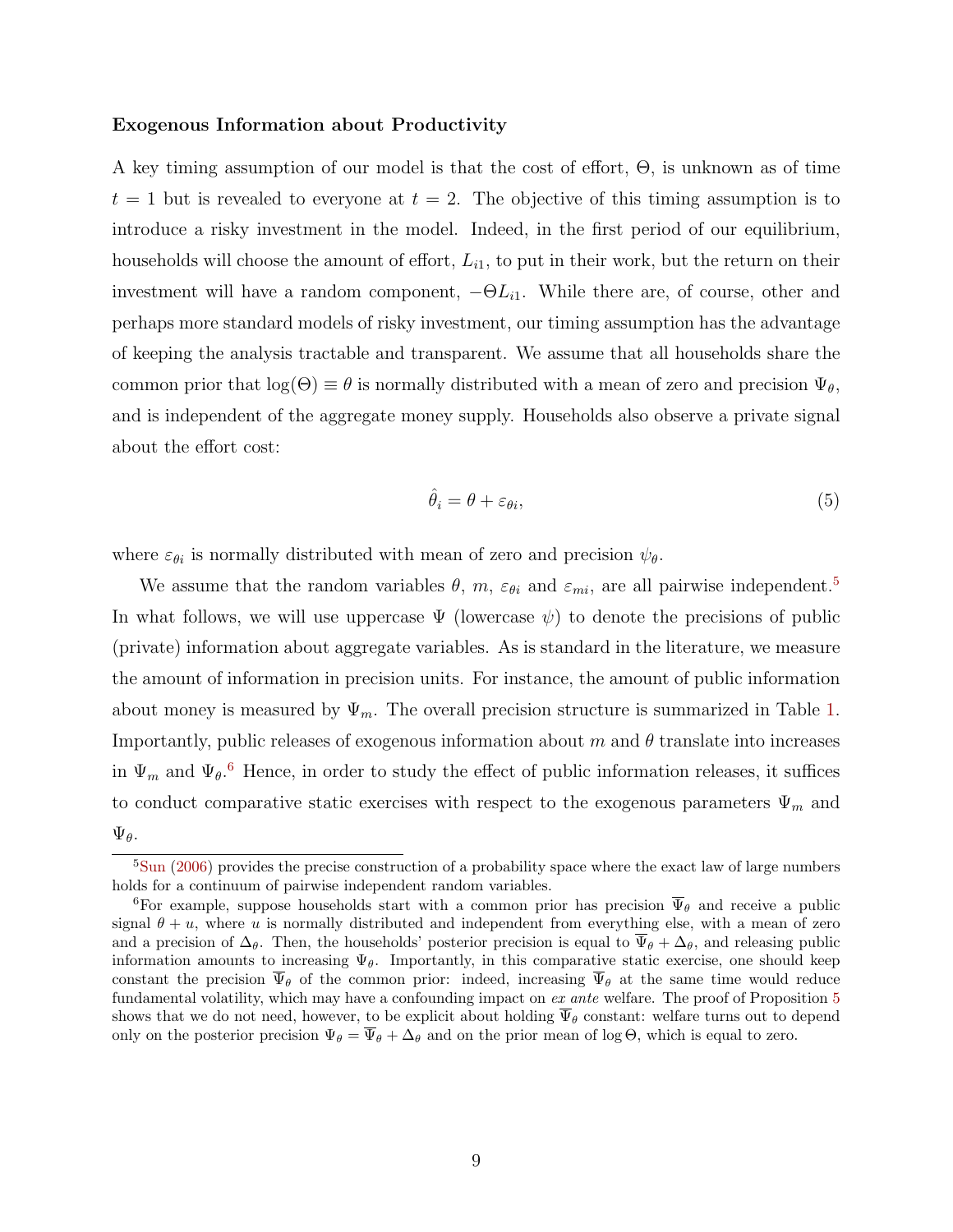<span id="page-10-0"></span>

| Table 1: Precision structure. |                                          |                 |
|-------------------------------|------------------------------------------|-----------------|
|                               | Money supply: $m$ Effort shock: $\theta$ |                 |
| Public Information            | $\Psi_m$                                 | $\Psi_{\theta}$ |
| Private Information           |                                          | Wө              |

### Endogenous Information from Nominal Prices

The only way the locations are connected is informationally: households observe the distribution of nominal prices of the entire economy when making their labor supply and consumption decisions. Let us denote by  $p_t$  the average logarithmic price across locations:

$$
p_t = \int p_{it} di. \tag{6}
$$

As we will show later on, the average price level will become a sufficient statistic of the entire price distribution in equilibrium.

### Market Clearing Conditions

We assume that goods and labor cannot flow across locations, so that the goods market must clear locally:

<span id="page-10-3"></span>
$$
C_{it} = L_{it} \tag{7}
$$

for all  $i \in [0, 1]$  and  $t \in \{1, 2, \ldots\}$ . Also the money markets are in equilibrium:<sup>[7](#page-10-1)</sup>

<span id="page-10-2"></span>
$$
M_{it}^d = M_i. \tag{8}
$$

## 2.1 Equilibrium

An equilibrium is made up of a sequence of distributions of consumption, labor and money holdings across locations, together with a distribution of prices in the economy such that, at each time,

(i) given the information conveyed by the distribution of prices in the economy and given the local price, households choose consumption, labor and money holdings to maximize

<span id="page-10-1"></span><sup>&</sup>lt;sup>7</sup>We could instead impose an aggregate money market clearing condition:  $\int M_{it}^{d} di = M$ . Indeed, the fact that goods and factors are immobile will, by applying Walras' Law in each location, imply condition [\(8\)](#page-10-2).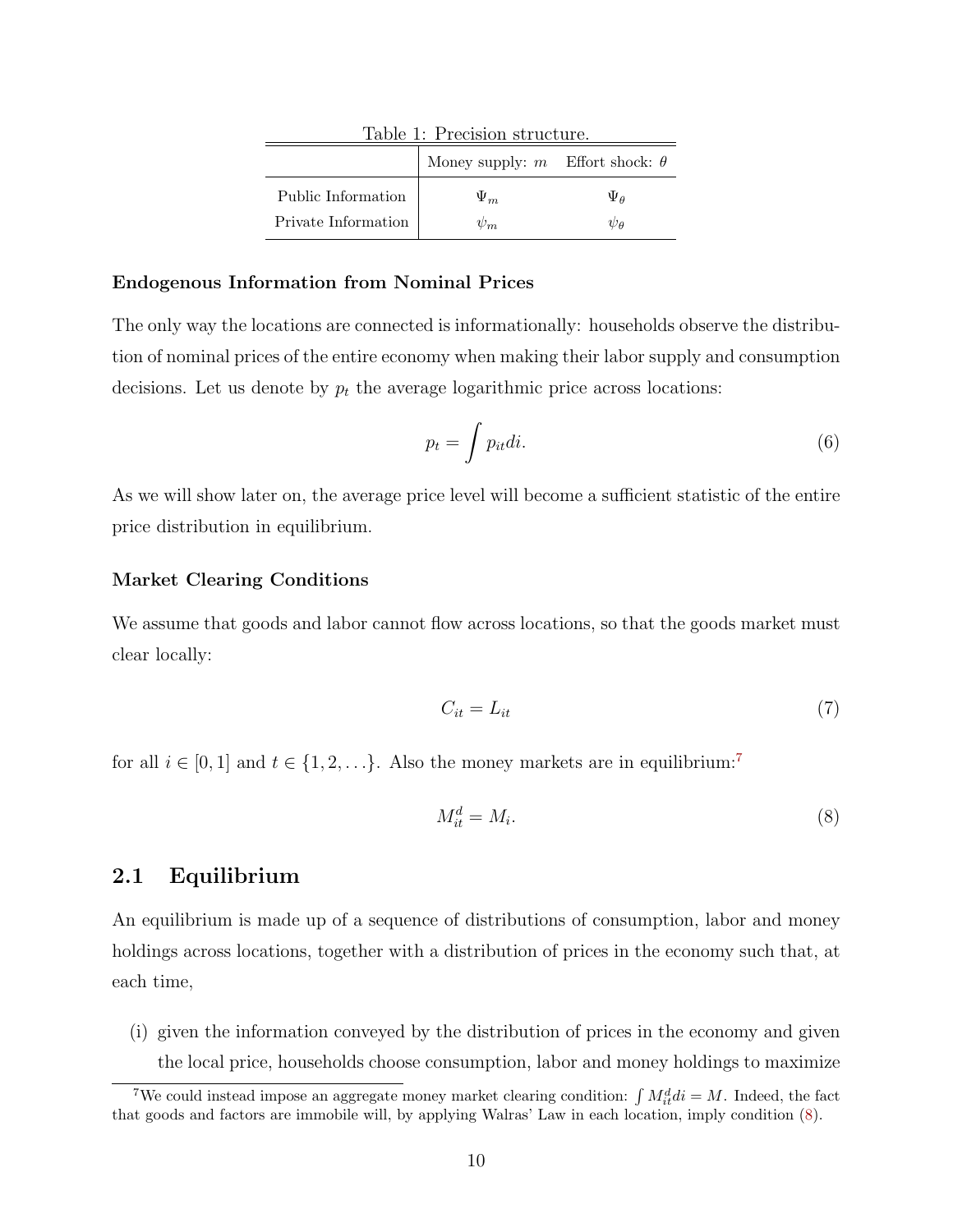their expected utility;

(ii) every local goods market clears.

Before characterizing an equilibrium formally, it is convenient to first analyze the household's problem.

#### Solving the Household's Problem

Consider the representative household of location  $i \in [0,1]$  and let  $\beta^{t-1}\lambda_{it}$  and  $\beta^{t-1}\mu_{it}$  be the non-negative Lagrange multipliers of its budget constraint [\(2\)](#page-7-1) and CIA constraint [\(3\)](#page-7-2). Then, the first-order conditions for consumption, labor and money balances are

<span id="page-11-3"></span><span id="page-11-0"></span>
$$
\frac{1}{C_{it}} = \lambda_{it} + \mu_{it} \tag{9}
$$

$$
\mathbb{E}_{it}[\Theta] = \lambda_{it} \tag{10}
$$

<span id="page-11-1"></span>
$$
\frac{\lambda_{it}}{P_{it}} = \beta \mathbb{E}_{it} \left[ \frac{\lambda_{it+1} + \mu_{it+1}}{P_{it+1}} \right],\tag{11}
$$

where the expectation operator,  $\mathbb{E}_{it}[\cdot]$ , is conditional on all the information available to household  $i$  as of time  $t$ .

Anticipating that the CIA constraint binds at all times, that is  $C_{it} = M_{it-1}^d/P_{it}$ , it follows that  $\lambda_{it} + \mu_{it} = P_{it}/M_{it-1}^d$ . In addition, plugging the goods market clearing condition [\(7\)](#page-10-3) into the binding budget constraint [\(2\)](#page-7-1), we obtain

$$
M_{it}^d = M_{it-1}^d,
$$

implying that a household's money holdings must stay equal to its initial money endowment at each time, i.e.  $M_{it}^d = M_i$  (the money market is clearing). Now, together with equations  $(10)$  and  $(11)$ , these manipulations show that<sup>[8](#page-11-2)</sup>

<span id="page-11-4"></span>
$$
P_{it} = \beta^{-1} M_i \mathbb{E}_{it} \left[ \Theta \right]. \tag{12}
$$

Plugging this back into the binding CIA constraint, we obtain an inverse relationship between

<span id="page-11-2"></span><sup>&</sup>lt;sup>8</sup> The price level in each location is uniquely determined by the expectations of  $\Theta$  and the money holdings: there are not multiple monetary equilibria (a common occurrence in monetary models). This determinacy is due to our log preference specification.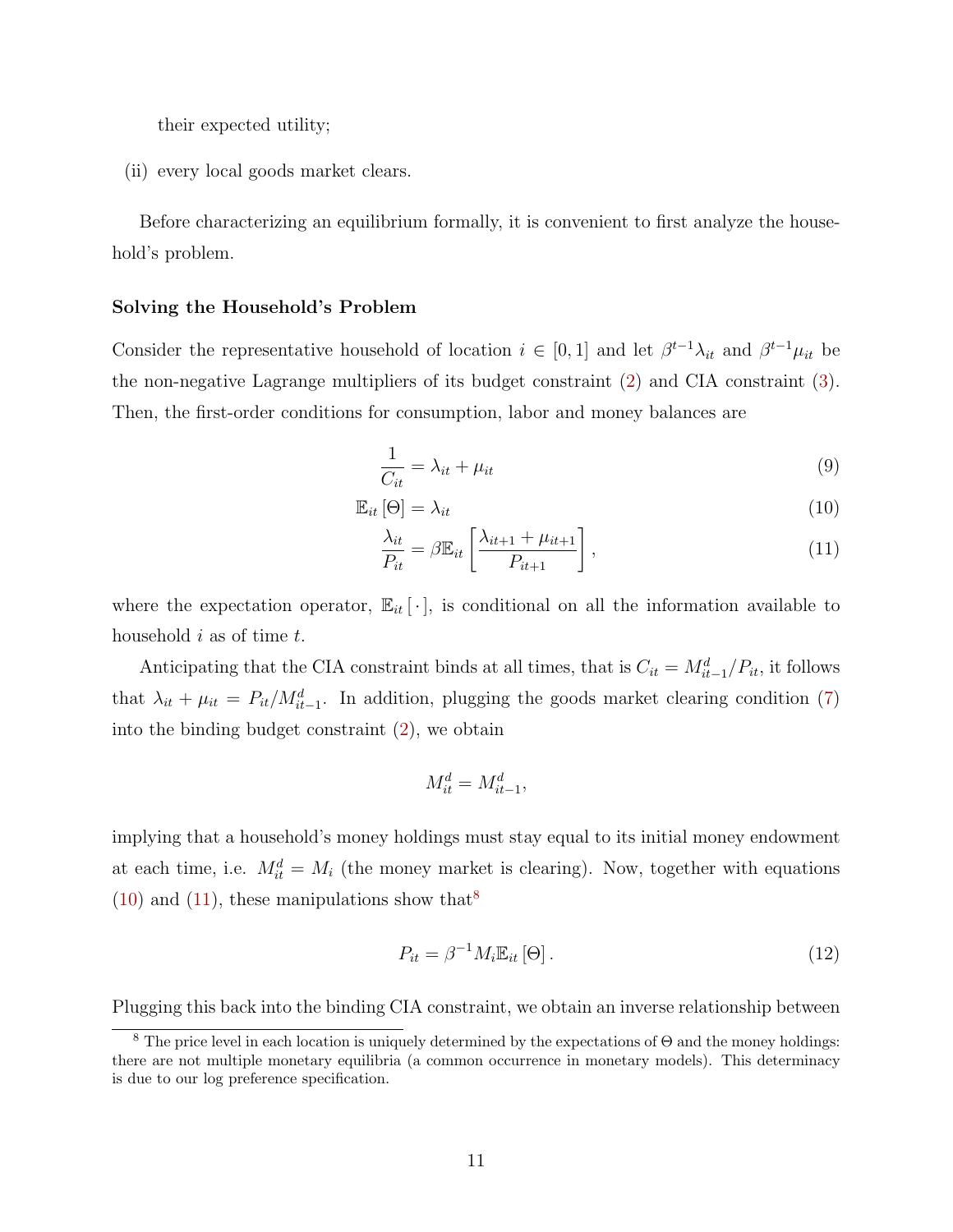<span id="page-12-1"></span>consumption and the expected effort cost,

$$
C_{it} = \beta \mathbb{E}_{it} \left[\Theta\right]^{-1}.
$$
\n(13)

Plugging this into equation [\(9\)](#page-11-3), we obtain that  $\mathbb{E}_{i}[\Theta]/\beta = \lambda_{it} + \mu_{it}$ . Together with [\(10\)](#page-11-0), this implies that  $\mu_{it} = (1 - \beta) \mathbb{E}_{it}[\Theta] / \beta$  is strictly positive, confirming our guess that the CIA constraint is binding at all times.

Note that the households are concerned only with the cost parameter Θ. Because the goods markets clear locally and the local money supply is constant and known, uncertainty about the aggregate money supply does not directly affect the households' problem. However, as seen in equation [\(12\)](#page-11-4), nominal prices in the economy combine local expectations about the cost parameter and local money supplies. Thus, information about money will affect households' ability to extract information about Θ from observing the economy-wide prices.

### Equilibrium After the Second Period

From period  $t = 2$  onwards, households know the exact realization of  $\Theta$ . Hence, we have from equation  $(12)$  that, in equilibrium

$$
P_{it} = \beta^{-1} M_i \Theta
$$
  

$$
C_{it} = L_{it} = \beta \Theta^{-1}
$$

for all  $t \geq 2$ . So quantities and prices are determined from  $t = 2$  onwards.

#### Linear Equilibrium in the First Period

As we proceed to study the competitive equilibrium in the first period, and given that the economy is stationary from  $t = 2$  onwards, we simplify notations by removing the time subscript from all first-period variables.

Borrowing from the literature on noisy rational expectations in financial markets (see, among many others, [Grossman,](#page-48-2) [1975;](#page-48-2) [Hellwig,](#page-49-1) [1980\)](#page-49-1), we restrict ourselves to linear equilibria:

<span id="page-12-0"></span>**Definition 1** (Linear Equilibrium). A linear equilibrium is a cross-sectional distribution of nominal prices,  $P_i$ , consumption,  $C_i$ , effort supplies,  $L_i$ , and expectations about  $\Theta$ ,  $\mathbb{E}_i[\Theta]$ , such that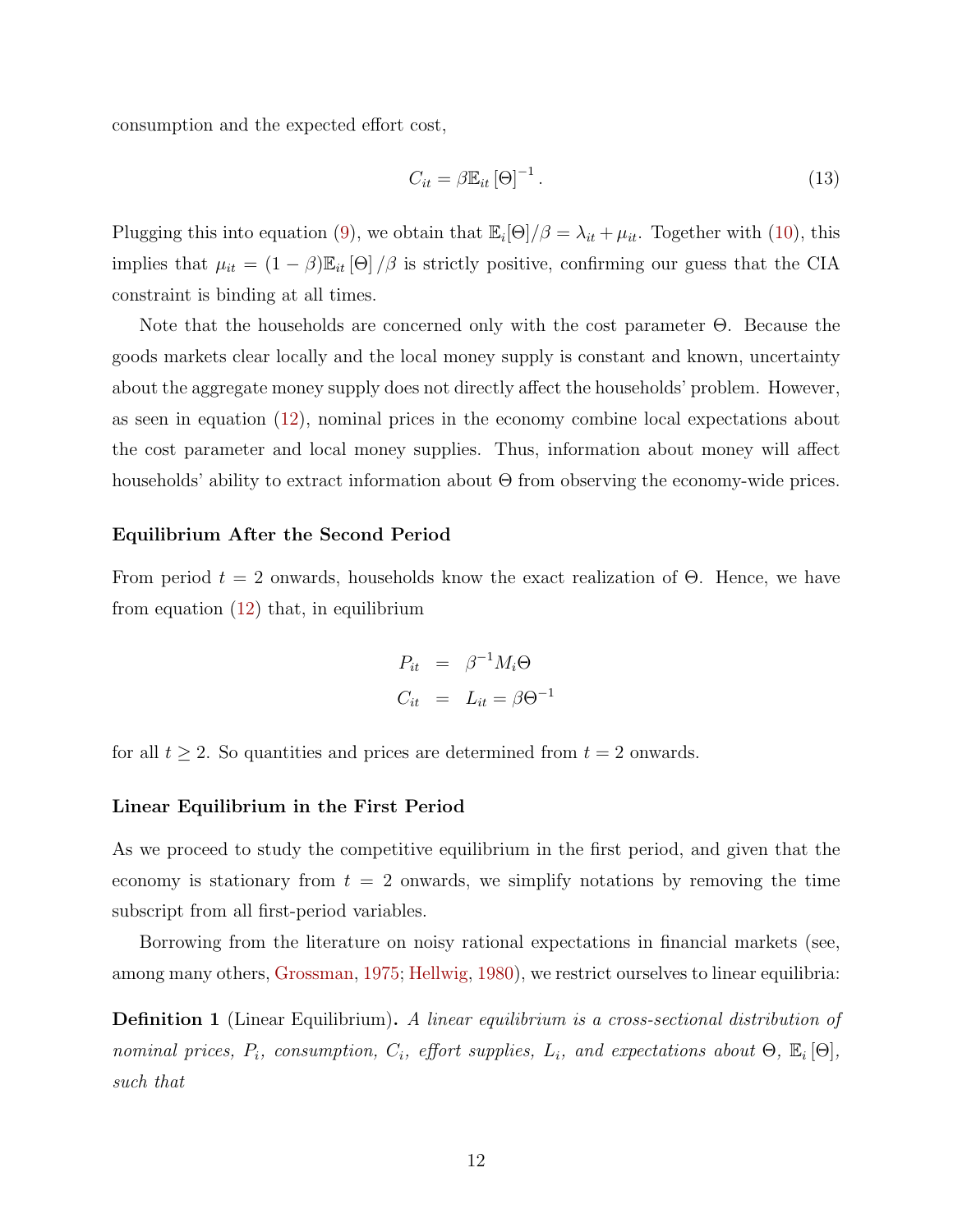i) conditional on the realization of  $(m, \theta)$ , the distribution of prices is log-normal with constant dispersion and a mean parameter

$$
p = \alpha_0 + \alpha_1 \theta + \alpha_2 m \tag{14}
$$

for some constants  $\alpha_0$ ,  $\alpha_1$  and  $\alpha_2$ ;

ii) households' expectations are rational; that is, after observing their private signals  $(\hat{m}_i, \hat{\theta}_i)$  and the distribution of nominal prices in the economy,

<span id="page-13-0"></span>
$$
\mathbb{E}_{i}[\Theta] = \mathbb{E}\left[\Theta \,|\, \hat{\theta}_{i}, \hat{m}_{i}, p\right] \tag{15}
$$

iii) households decisions are optimal and markets clear:

<span id="page-13-2"></span>
$$
C_i = L_i = \beta \mathbb{E}_i \left[ \Theta \right]^{-1} \tag{16}
$$

<span id="page-13-1"></span>
$$
P_i = \beta^{-1} M_i \mathbb{E}_i [\Theta]. \tag{17}
$$

To understand our rational expectations condition [\(15\)](#page-13-0), note the following: even though households observe the entire cross-sectional distribution of nominal prices, it is sufficient for them to condition expectations with respect to only one moment of the distribution, the average price level  $p$ . Indeed, in the equilibria we consider, the distribution of prices in the economy is log-normal and, hence, is uniquely parameterized by its mean and its dispersion. Given the additional requirement in part (i) that the dispersion does not depend on the realization  $(m, \theta)$ , the mean parameter, p, conveys all the information embedded in the price distribution.

# 3 Equilibrium Characterization

In this section we proceed to characterize the set of equilibria.

# 3.1 The Household's Information Updating Problem

The analysis of the household's updating problem is based on the following insight: although prices are publicly observable, they also generate private information about productivity.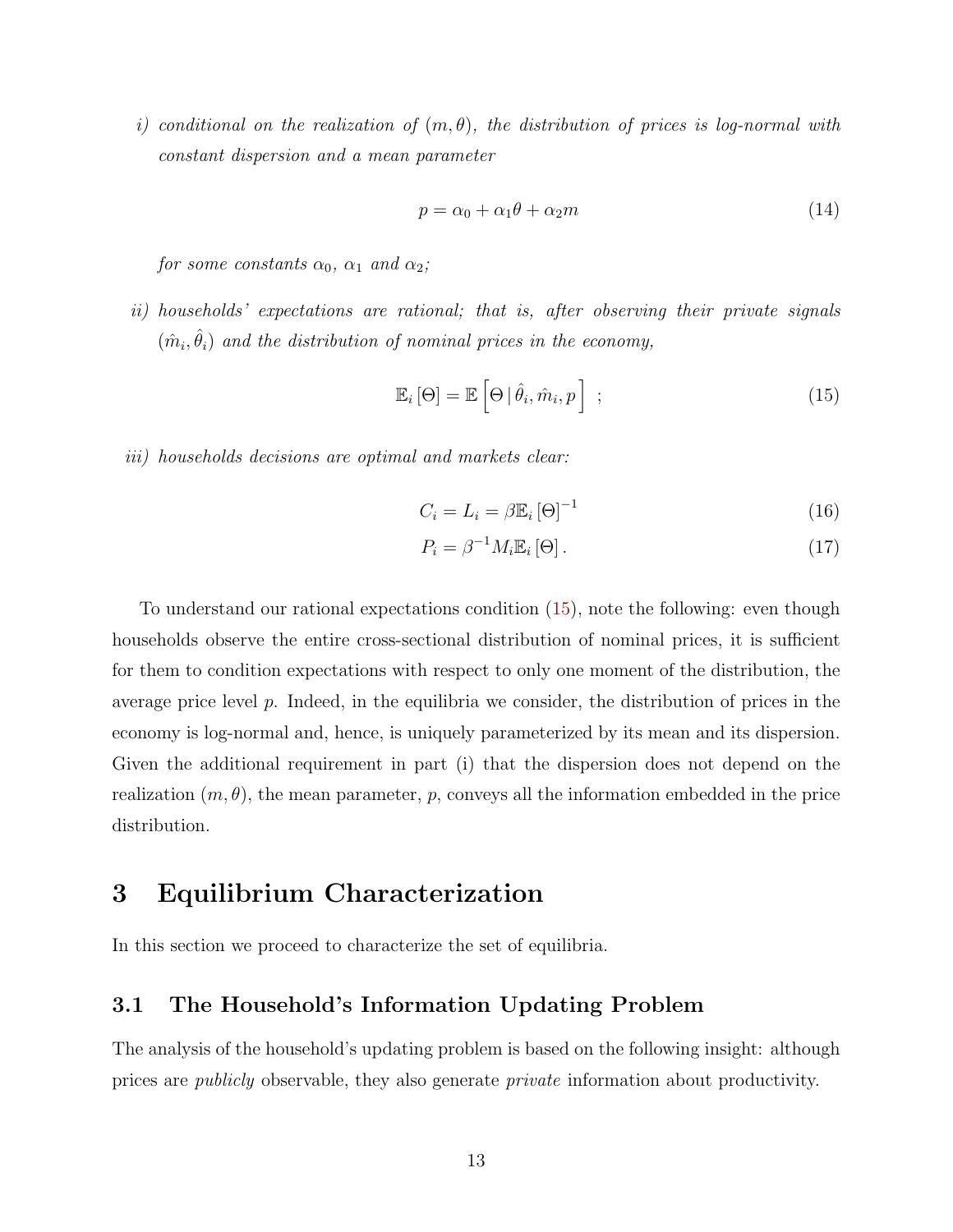#### A Transformation of the Household's Information Set

We start by noting that observing the average log-price,  $p$ , is informationally equivalent to a signal  $\hat{z}$ , such that

<span id="page-14-3"></span>
$$
\hat{z} = \theta + m/A,\tag{18}
$$

where  $A = \alpha_1/\alpha_2$ , given that  $\alpha_0$ ,  $\alpha_1$  and  $\alpha_2$  are constant. A simple transformation of households' information set implies:

<span id="page-14-2"></span>**Lemma 1.** The joint observation of  $\hat{\theta}_i = \theta + \varepsilon_{\theta i}$ ,  $\hat{m}_i = m + \varepsilon_{mi}$  and  $\hat{z} = \theta + m/A$  is equivalent to the joint observation of

$$
\hat{\theta}_i = \theta + \varepsilon_{\theta i} \tag{19}
$$

<span id="page-14-1"></span><span id="page-14-0"></span>
$$
\hat{z} = \theta + m/A \tag{20}
$$

$$
\hat{z}_i \equiv \hat{z} - \hat{m}_i/A = \theta - \varepsilon_{mi}/A. \tag{21}
$$

*Proof.* This follows immediately by replacing  $\hat{m}_i$  by  $\hat{z}_i \equiv \hat{z} - \hat{m}_i/A$  in a household's information set, while keeping the two other observations,  $\hat{\theta}_i$  and  $\hat{z}$ , the same.  $\Box$ 

Observing the price level, p, generates two independent signals about  $\theta$ . There is first a public signal of precision  $A^2\Psi_m$ , given by [\(20\)](#page-14-0), which intuitively follows from extracting productivity information from the price level, based on the public information about the money supply. Second, the price also generates a *private* signal about  $\theta$  of precision  $A^2\psi_m$ , given by [\(21\)](#page-14-1), which follows from extracting productivity information from the price level, based on the private information,  $\hat{m}_i$ , about the money supply. The finding that the publicly observable price level also generates a private signal is the main insight of the lemma, and will be a key driver of our results.

### Information Updating

Given the three signals of Lemma [1,](#page-14-2) a household proceeds to calculate its posterior beliefs about Θ. In order to build intuition, we decompose the household's posterior-belief calculation in the following three steps.

First, conditional on its private information,  $\hat{\theta}_i$  and  $\hat{z}_i$ , and given a fully diffuse prior, a household forms a *private posterior belief* that  $\Theta$  is log-normally distributed with a mean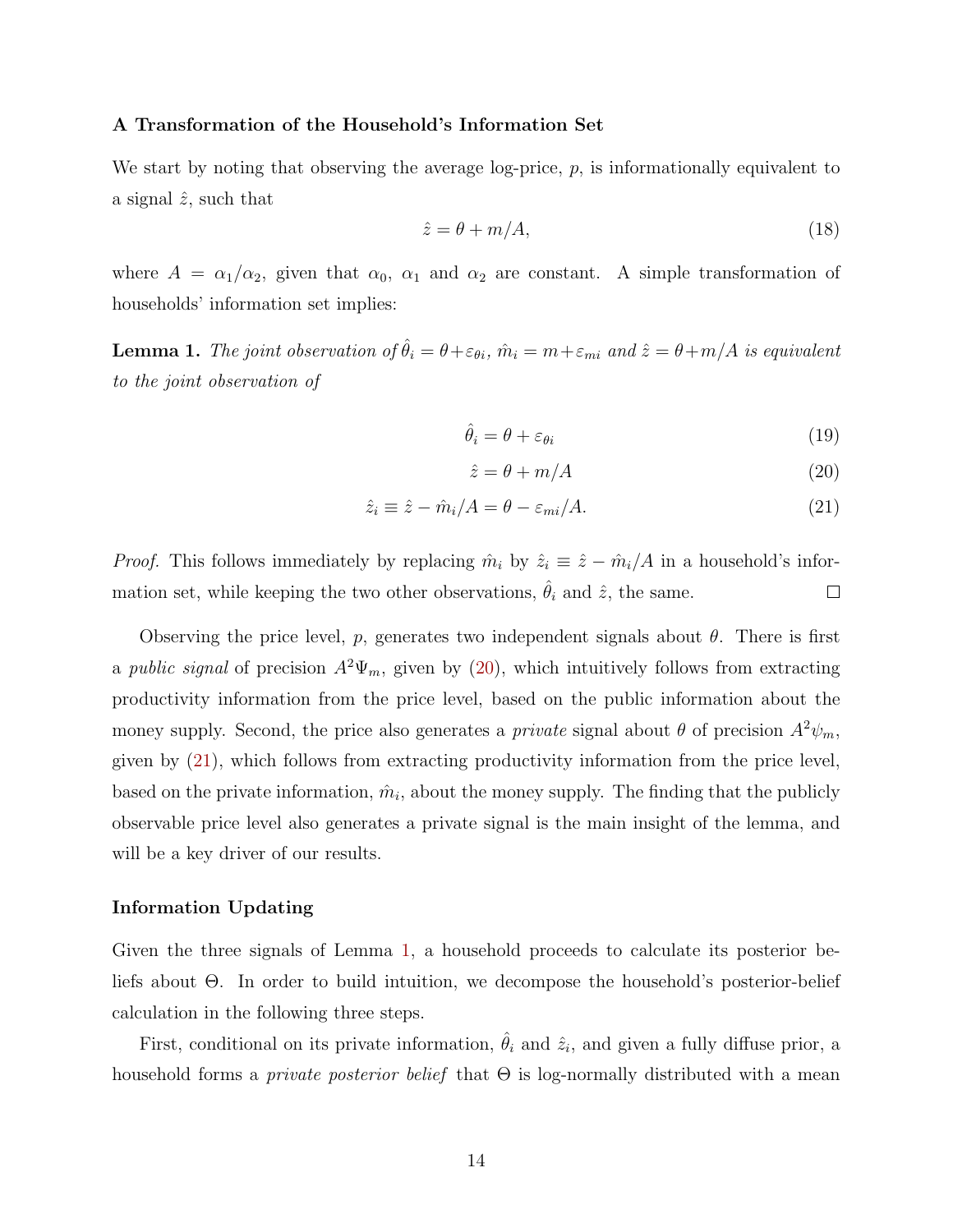and precision:

$$
\mathbb{E}\left[\theta \,|\, \hat{\theta}_i, \hat{z}_i\right] = \frac{\psi_\theta}{\psi_\theta + A^2 \psi_m} \,\hat{\theta}_i + \frac{A^2 \psi_m}{\psi_\theta + A^2 \psi_m} \,\hat{z}_i \tag{22}
$$

<span id="page-15-0"></span>
$$
\psi'_{\theta} = \psi_{\theta} + A^2 \psi_m. \tag{23}
$$

Equation [\(22\)](#page-15-0) is the standard Bayesian updating formula for independent signals and normal distribution: the private posterior belief about  $\theta$  is a convex sum of the two private signals, with convex weights reflecting the signals' relative precisions. The posterior private precision,  $\psi'_{\theta}$ , is obtained by adding up the precisions of the two private signals.

Secondly, conditional on the public signal,  $\hat{z}$ , and given the common prior that  $\Theta$  is lognormally distributed with mean zero and precision  $\Psi_{\theta}$ , a household forms the *public posterior* belief that  $\Theta$  is log-normally distributed with mean and precision

$$
\mathbb{E}\left[\theta \mid \hat{z}\right] = \frac{A^2 \Psi_m}{\Psi_\theta + A^2 \Psi_m} \hat{z}
$$
\n(24)

$$
\Psi'_{\theta} = \Psi_{\theta} + A^2 \Psi_m. \tag{25}
$$

Finally, a household combines the private and the public belief together to form their fullinformation posterior belief. Namely, conditional on both the private and the public signals, a household's posterior beliefs is that  $\Theta$  is log-normally distributed, with a mean given by

<span id="page-15-1"></span>
$$
\mathbb{E}_{i}[\theta] = a\mathbb{E}[\theta|\hat{\theta}_{i},\hat{z}_{i}] + (1-a)\mathbb{E}[\theta|\hat{z}], \qquad (26)
$$

which is a convex combination of the private posterior belief and the public posterior belief. The convex weight a reflects, as usual, the relative precision of the private and the public information:

<span id="page-15-2"></span>
$$
a = \frac{\psi_{\theta}'}{\psi_{\theta}'+\Psi_{\theta}'} = \frac{\psi_{\theta} + A^2 \psi_m}{\psi_{\theta} + A^2 \psi_m + \Psi_{\theta} + A^2 \Psi_m}.
$$
\n
$$
(27)
$$

The household's full-information posterior precision about  $\Theta$  is equal to  $\psi'_{\theta} + \Psi'_{\theta}$ , the sum of the private and public precision.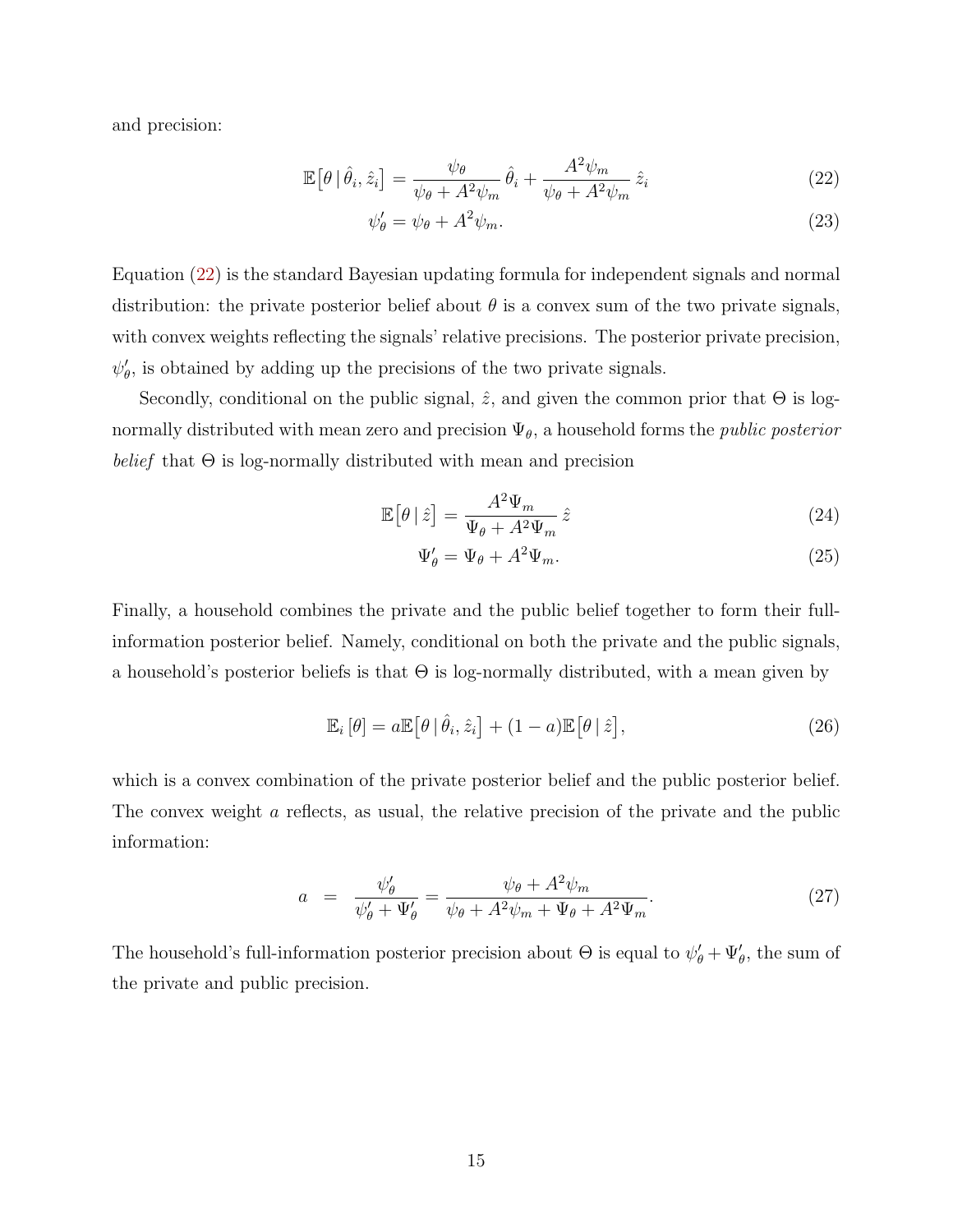# 3.2 Information Aggregation

Having solved for the household's beliefs given the information structure, we proceed now to characterize the equilibrium distribution of prices. We verify our guess that the average log price is observationally equivalent to observing a signal  $\hat{z} = \theta + m/A$ . Importantly, we show that, in an equilibrium, the  $A$  parameter must be equal to the weight  $a$  that an individual household puts on its private information.

### Equilibrium Prices

From the logarithms of [\(17\)](#page-13-1) it follows that

<span id="page-16-3"></span>
$$
\log(P_i) = p_i = -\log \beta + \hat{m}_i + \mathbb{E}_i[\theta] + \frac{1}{2(\psi_{\theta}^{\prime} + \Psi_{\theta}^{\prime})},\tag{28}
$$

where the last term appears because of Jensen's inequality. Taking the cross-sectional average, we obtain that the average log price is

$$
p = \int p_i \, di = -\log \beta + \int \hat{m}_i \, di + \int \mathbb{E}_i \left[ \theta \right] \, di + \frac{1}{2(\psi_\theta' + \Psi_\theta')}
$$
  
=  $-\log \beta + m + a \int \mathbb{E} \left[ \theta \mid \hat{\theta}_i, \hat{z}_i \right] \, di + (1 - a) \mathbb{E} \left[ \theta \mid \hat{z} \right] + \frac{1}{2(\psi_\theta' + \Psi_\theta')}$   
=  $-\log \beta + m + a\theta + (1 - a) \mathbb{E} \left[ \theta \mid \hat{z} \right] + \frac{1}{2(\psi_\theta' + \Psi_\theta')}.$  (29)

The second line follows from substituting equation [\(26\)](#page-15-1) into the first line. The third line, [\(29\)](#page-16-0), follows because, by equation [\(22\)](#page-15-0), the private beliefs  $\mathbb{E}[\theta | \hat{\theta}_i, \hat{z}_i]$  are independent and centered around  $\theta$ . Now, given that the public belief  $\mathbb{E}[\theta \,|\, \hat{z}]$  is known to everyone, the only part of the average log price that is unknown to households is  $m + a\theta$ . Hence, observing the average log price is equivalent to observing  $m + a\theta$  or, after dividing by a, observing  $\theta + m/a$ . Comparing with our guess [\(18\)](#page-14-3), we obtain the equilibrium condition

<span id="page-16-1"></span><span id="page-16-0"></span>
$$
A = a.\t\t(30)
$$

Taken together, the best reply [\(27\)](#page-15-2) and the above equilibrium condition [\(30\)](#page-16-1) imply that A must solve the fixed-point equation

<span id="page-16-2"></span>
$$
A = \frac{\psi_{\theta} + A^2 \psi_m}{\psi_{\theta} + A^2 \psi_m + \Psi_{\theta} + A^2 \Psi_m}.
$$
\n(31)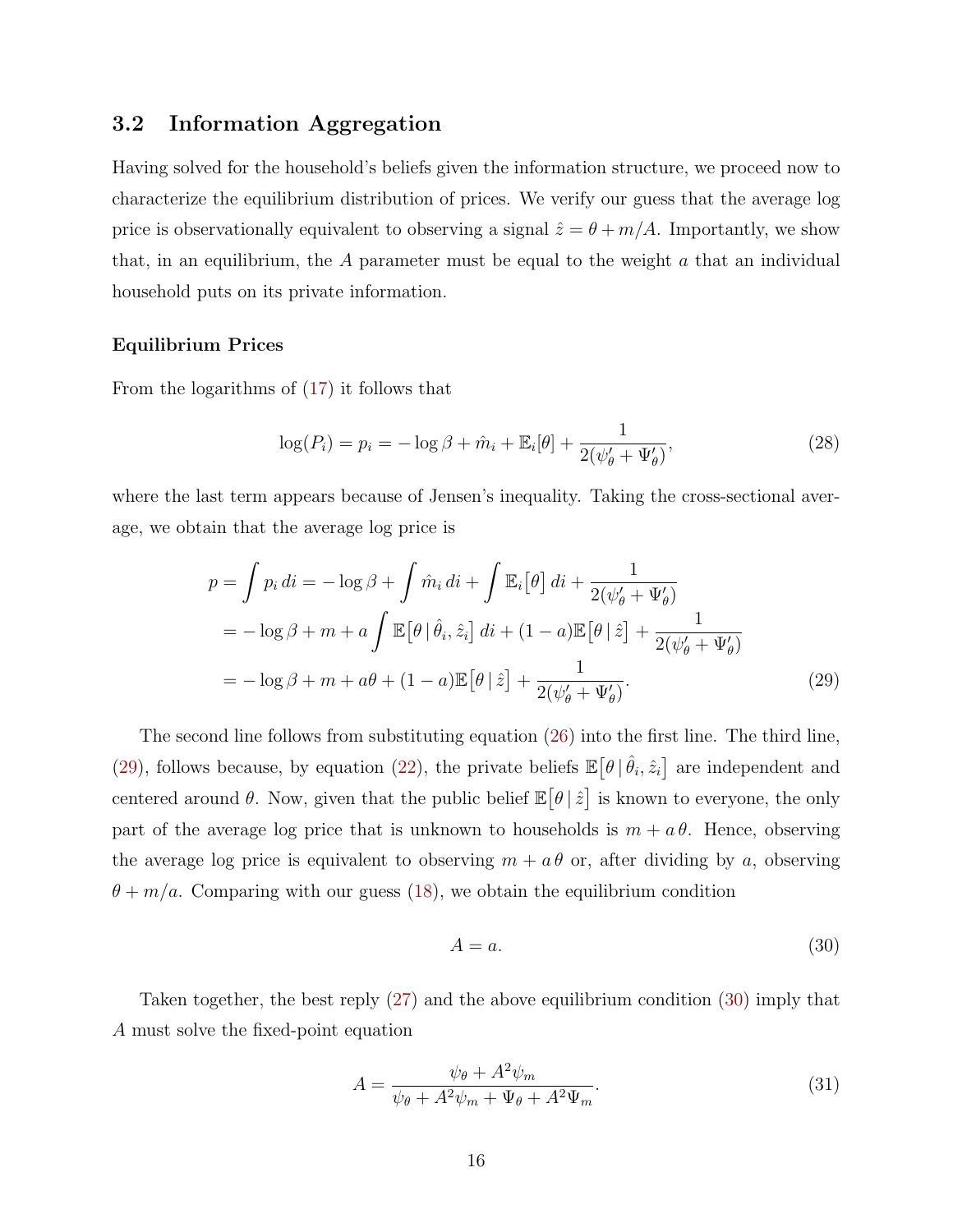The right hand side of this fixed-point equation is a continuous mapping from the real line into  $[0, 1]$ . It follows, then:

<span id="page-17-1"></span>**Proposition 1.** There exists at least one solution to the fixed-point equation  $(31)$ . And there is a one-to-one correspondence between solutions of this equation and linear equilibria.

# 3.3 Complementarities and Substitutabilities in Actions

Before proceeding into the characterization of the equilibria, in this subsection we make an observation that is important for understanding our results: the endogenous private information generated by prices is shown to make households' actions strategic complements, while the endogenous public information is shown to make them strategic substitutes.

Recall that a household's posterior belief about  $\theta$  can be written as the convex combination  $a \mathbb{E}[\theta | \hat{\theta}_i, \hat{z}_i] + (1-a) \mathbb{E}[\theta | \hat{z}]$  of its private and public beliefs. The convex weight a thus represents the weight a household puts on its private information. The individually optimal weight is given by the best-reply function  $(27)$ , which can be written

<span id="page-17-0"></span>
$$
a = H(\psi_{\theta}', \Psi_{\theta}') = H(\psi_{\theta} + A^2 \psi_m, \Psi_{\theta} + A^2 \Psi_m), \qquad (32)
$$

where  $H(\psi'_\theta, \Psi'_\theta) \equiv \psi'_\theta/(\psi'_\theta + \Psi'_\theta)$ . Furthermore, in [\(32\)](#page-17-0), A can be interpreted as the weight chosen by all other households: the "aggregate weight."

When the aggregate weight A increases, that is when other households rely more on their private information, prices aggregate more new private information. This increases both the precision  $A^2\psi_m$  of the private signal and the precision  $A^2\Psi_m$  of the public signal generated by prices. These increases have two opposite effects on the individually optimal weight, a.

The first effect, which follows because  $\partial H/\partial \psi_{\theta} > 0$ , tends to increase a. Indeed, when A goes up, the precision of the private signal generated by prices goes up, and an individual household's total private information,  $\psi'_{\theta} = \psi_{\theta} + A^2 \psi_m$ , increases. Holding public information  $\Psi'_{\theta}$  the same, an individual household will find it optimal to rely more on this improved private information, i.e., to increase a. Therefore, the endogenous private signal generated by prices tends to make households' weighting decisions strategic complements.

Because  $\partial H/\partial \Psi_{\theta}^{\prime} < 0$ , there is also an opposite effect. When A increases, the precision of the public signal generated by prices increases as well, and an individual household's total public information,  $\Psi'_{\theta} = \Psi_{\theta} + A^2 \Psi_m$ , increases. Holding private information  $\psi'_{\theta}$  constant, an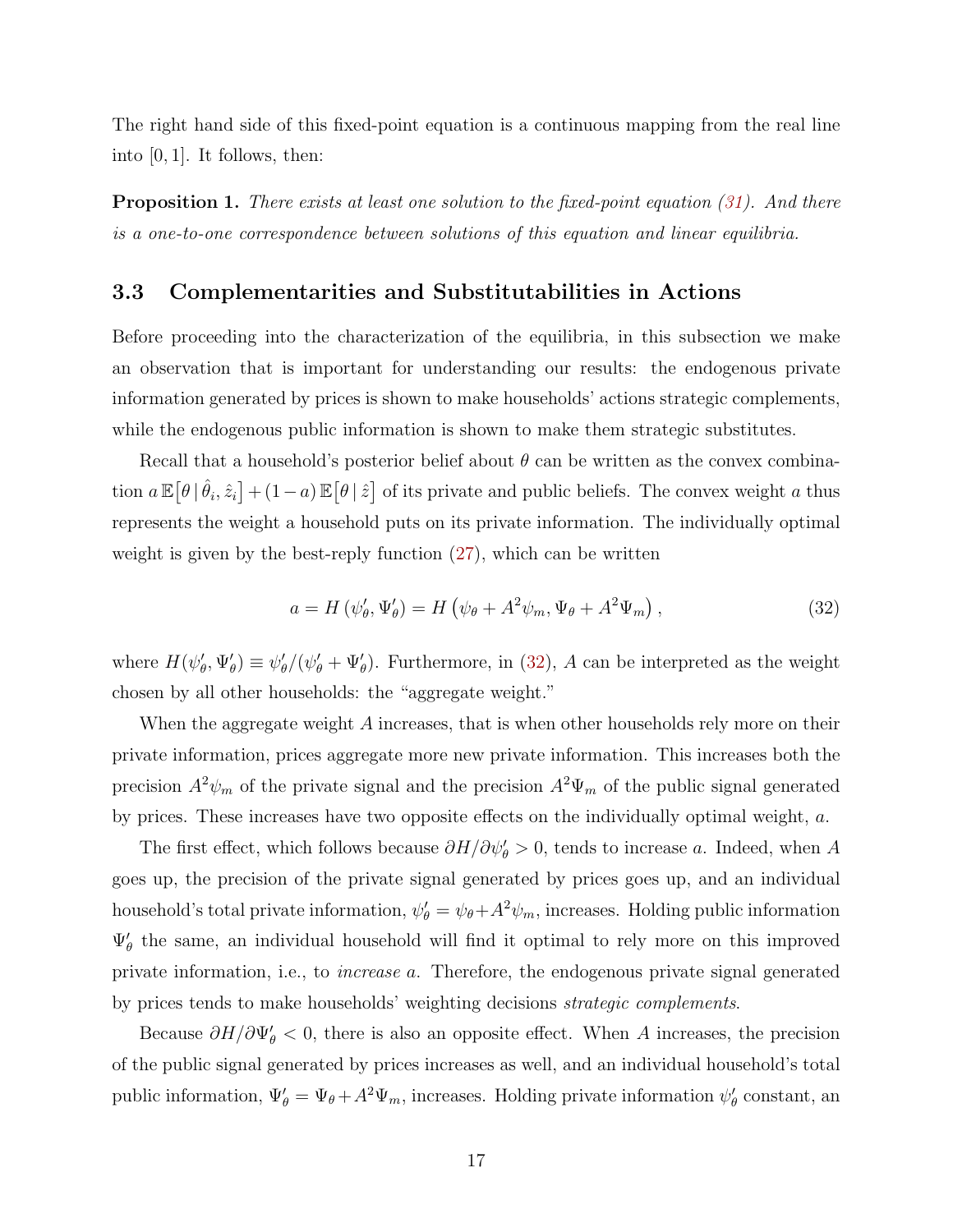individual household will find it optimal to rely more on this improved public information and less on its private information, i.e., to decrease a. Therefore, the endogenous public signal generated by price tends to make households' actions strategic substitutes.

Which of the two effect dominates depends on parameter values. To see this, note that  $H(\psi'_{\theta}, \Psi'_{\theta}) = H(\psi'_{\theta}, \Psi'_{\theta}, 1)$  is homogenous of degree zero in  $(\psi'_{\theta}, \Psi'_{\theta})$ . Since H increases in its first argument, it follows that the best reply  $(32)$  is increasing in A if and only if the ratio  $\psi_{\theta}'/\Psi_{\theta}'$  is increasing in A, that is,

**Lemma 2.** The best reply function,  $H$ , increases in  $A$  if and only if

$$
\frac{1}{\psi_{\theta}'} \frac{\partial \psi_{\theta}'}{\partial A} > \frac{1}{\Psi_{\theta}'} \frac{\partial \Psi_{\theta}'}{\partial A} \quad \iff \quad \frac{\psi_m}{\Psi_m} > \frac{\psi_{\theta}}{\Psi_{\theta}}.
$$

That is, if and only if, when A increases, the total precision of private information grows faster than the total precision of public information.

 $\Box$ 

Proof. Follows directly from taking derivatives and rearranging.

The lemma provides an intuitive condition for households' actions to be strategic complements. When  $\psi_m$  is large or when  $\Psi_m$  is small, the private channel generates proportionally more information than the public one. In this case, an increase in the aggregate weight, A, increases the precision of the private signal proportionally more than the public one, a force for complementarities. Also, when  $\psi_{\theta}$  is small or  $\Psi_{\theta}$  is large the public prior information before observing prices is more precise than the private: this implies that the posterior private precision,  $\psi_{\theta} + A^2 \psi_m$ , is proportionally more affected by an increase in A than the public posterior precision,  $\Psi_{\theta} + A^2 \Psi_m$ . This is, again, a force for complementarities.

## 3.4 Public Information and Multiplicity

This subsection explains how the complementarities identified above may create multiple equilibria. We also explain the impact on multiplicity of changing the public information as given by  $(\Psi_m, \Psi_\theta)$ .

<span id="page-18-0"></span>To that end, we start by fixing the private information parameters  $(\psi_m, \psi_{\theta})$  and we let  $\mathcal{M}(\psi_m, \psi_\theta)$  be the set of  $(\Psi_m, \Psi_\theta)$  such that there are multiple (more than one) equilibria. We start by three elementary properties: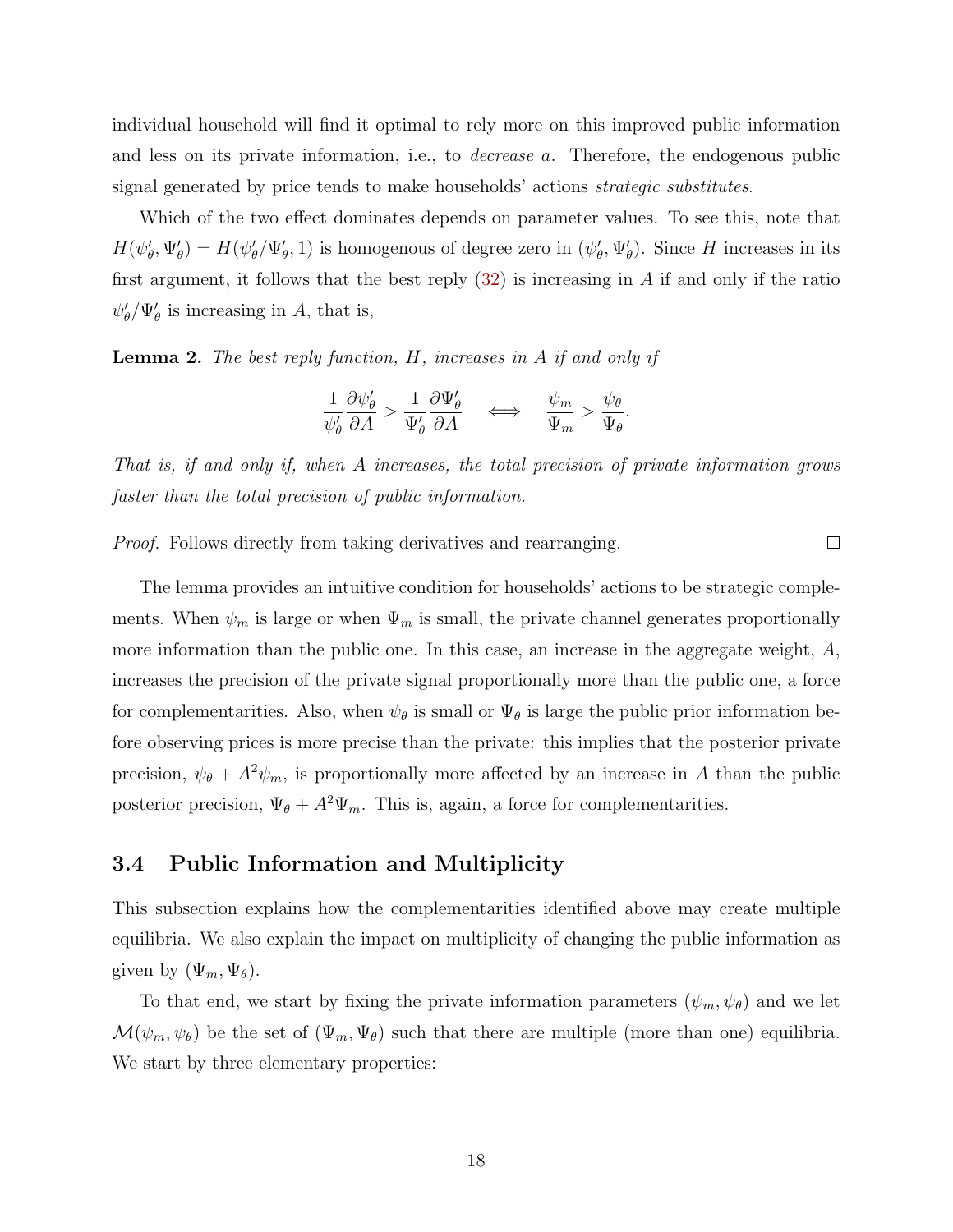**Proposition 2.** The set function  $\mathcal{M}(\psi_m, \psi_{\theta})$  has the following properties: (i) it is empty if and only if  $\psi_m/\psi_\theta \leq 27$ , (ii) it is homogeneous of degree one, i.e., for all  $\mu > 0$ ,  $\mathcal{M}(\mu\psi_m, \mu\psi_\theta) = \mu \mathcal{M}(\psi_m, \psi_\theta)$ , and (iii) it is bounded.

The first point of the proposition simply says that, if  $\psi_m/\psi_\theta \leq 27$ , then there exists a unique equilibrium for any pair  $(\Psi_m, \Psi_{\theta})$ , and otherwise, there exists multiple ones for some  $(\Psi_m, \Psi_\theta)$ . The second point of the proposition follows directly from the fact that the equilibrium equation [\(31\)](#page-16-2) is homogenous of degree zero in the precision parameters: scaling all precision parameters  $(\psi_m, \psi_\theta, \Psi_m, \Psi_\theta)$  up and down by the same constant won't change the set of equilibrium weights, A. This means that multiplicity does not depend on the absolute level of information, but on how the information is divided among the different sources. What does matter for multiplicity is the relative amount of public information,  $(\Psi_m, \Psi_{\theta})$ , versus private information,  $(\psi_m, \psi_{\theta})$ . Indeed, as shown in the third point of the proposition, for each  $(\psi_m, \psi_\theta)$ , the set  $\mathcal{M}(\psi_m, \psi_\theta)$  is bounded; that is, holding  $(\psi_m, \psi_\theta)$  fixed, if the amount  $(\Psi_m, \Psi_{\theta})$  of public information is sufficiently precise, there exists a unique equilibrium.



<span id="page-19-0"></span>Figure 1: The set  $\mathcal M$  and its boundaries.

<span id="page-19-1"></span>To simplify notations, from now on we suppress the dependence of  $\mathcal M$  on the private information vector  $(\psi_m, \psi_\theta)$ .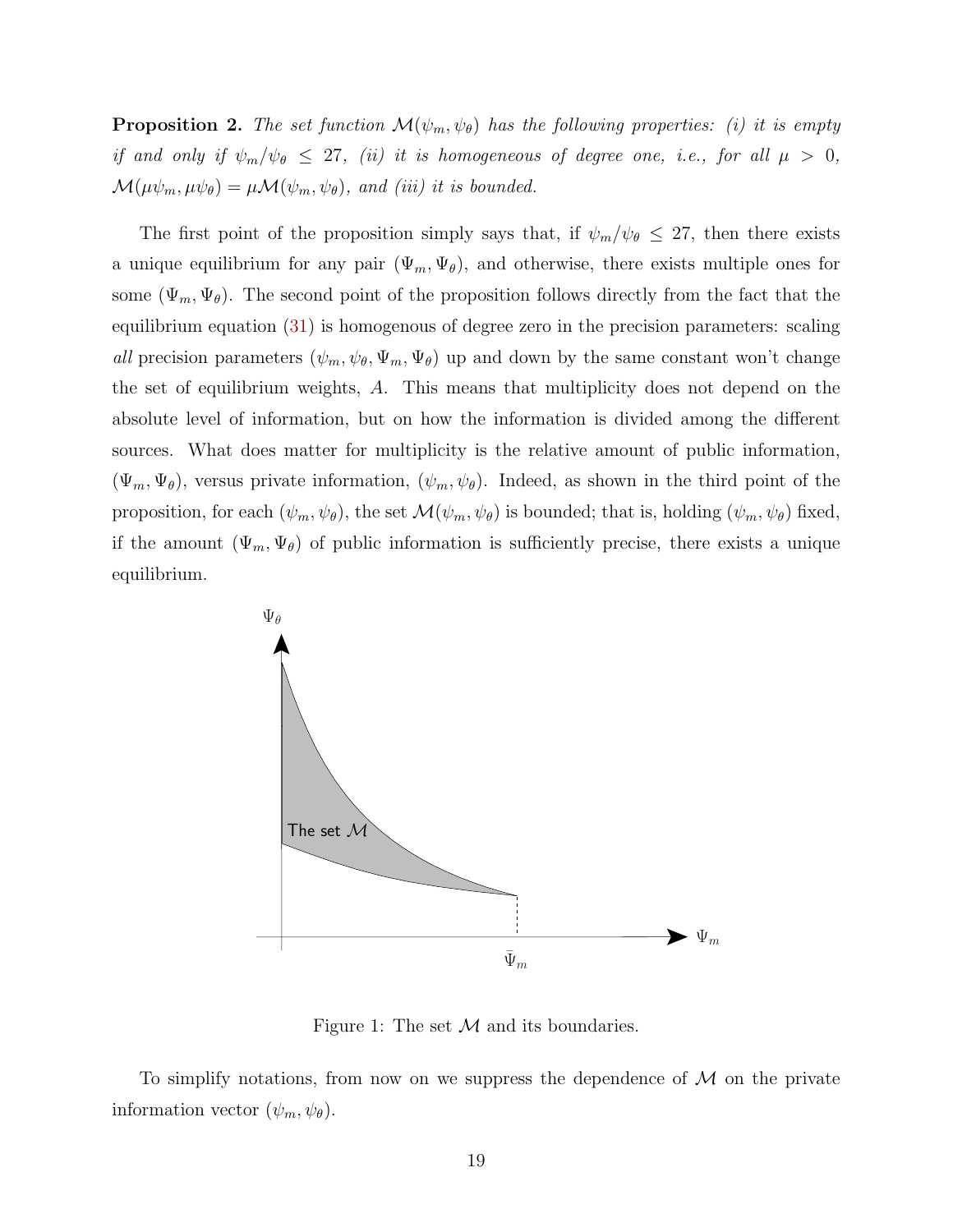**Proposition 3.** For all  $(\psi_m, \psi_{\theta})$  such that  $\psi_m/\psi_{\theta} > 27$ , the set M is delimitated by continuous, strictly positive, strictly decreasing upper and lower boundaries

$$
U(\Psi_m) = \max{\Psi_{\theta} : (\Psi_{\theta}, \Psi_m) \in \mathcal{M}}
$$
  

$$
L(\Psi_m) = \min{\Psi_{\theta} : (\Psi_{\theta}, \Psi_m) \in \mathcal{M}}
$$
,

defined for  $0 \leq \Psi_m < \bar{\Psi}_m \equiv \sqrt{\psi_m/(27\psi_\theta)} - 1$ , and satisfying  $L(\bar{\Psi}_m) = U(\bar{\Psi}_m)$ 

This proposition is illustrated in Figure [1,](#page-19-0) which shows the set  $\mathcal M$  in the  $(\Psi_m, \Psi_{\theta})$  plane. Multiple equilibria arise when  $(\Psi_{\theta}, \Psi_{m})$  lies in between the two boundaries. The boundaries are strictly positive. Thus, when  $(\Psi_m, \Psi_{\theta})$  is small enough, there is a unique equilibrium and a mild increase in the public information vector may create multiplicity.

Figure [2](#page-20-0) shows graphically how changing public information distorts the fixed-point equation and can create multiple equilibria. For a low value of  $\Psi_m$ , complementarities are strong and the right-hand-side of the fixed-point equation, [\(31\)](#page-16-2), has a sharply increasing S-shape; it has a unique intersection with the 45-degree line in the upper branch of the S. For a middle value of  $\Psi_m$ , the S-shape rises more slowly and three intersections arise. When  $\Psi_m$  is large, the S becomes decreasing and a unique intersection is obtained. A similar graphical analysis applies to changes in  $\Psi_{\theta}$ .



<span id="page-20-0"></span>Figure 2: The impact of changing  $\Psi_m$  on the fixed-point equilibrium equation.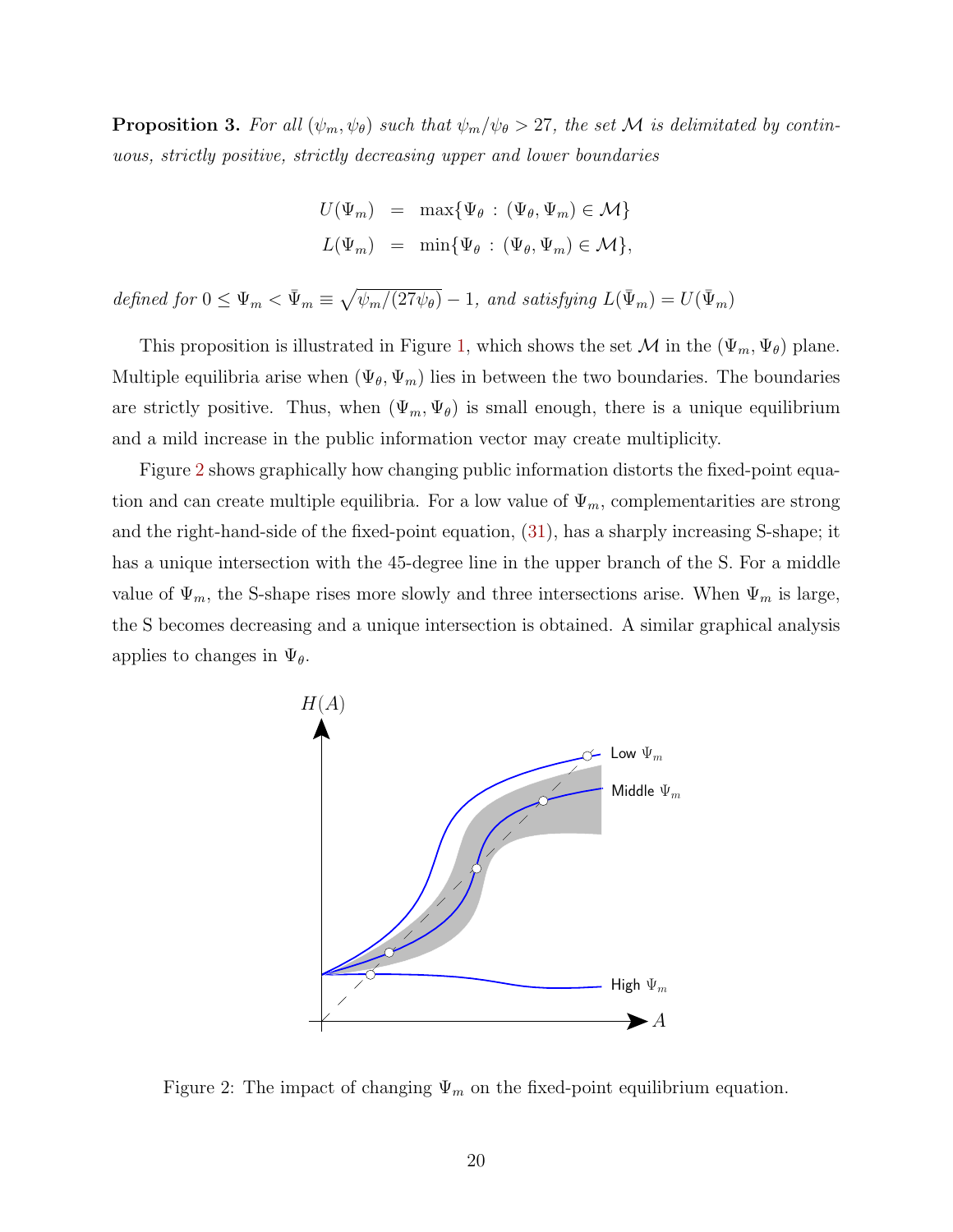<span id="page-21-2"></span>The following proposition accounts for all equilibria:

**Proposition 4.** Given  $(\psi_m, \psi_{\theta})$  such that  $\psi_m/\psi_{\theta} > 27$ , then:

- (i) for all  $(\Psi_m, \Psi_{\theta})$  in the interior of M, there are three equilibria,  $A_L < A_M < A_H$ ;
- (ii) for all  $(\Psi_m, \Psi_{\theta})$  either on the upper or lower boundaries of M, there are two distinct equilibria,  $A_L < A_H$ ; for  $(\bar{\Psi}_m, U(\bar{\Psi}_m))$ , there is only one;
- (iii) as  $(\Psi_m, \Psi_{\theta})$  approaches the lower boundary from below, the unique equilibrium converges to  $A_H$ ;
- (iv) as  $(\Psi_m, \Psi_{\theta})$  approaches the upper boundary from above, the unique equilibrium converges to  $A_L$ .

Thus, in the interior of the multiple equilibrium region,  $M$ , there are three equilibria. Note that there are two distinct equilibria on the boundaries of  $M$  but, just outside  $M$ , there is a unique equilibrium. Hence, as one enters  $M$ , at least one "new" equilibrium must appear. This is what is demonstrated by the third and fourth points of the proposition: a strictly lower equilibrium,  $A_L$ , appears as one enters M from below, and a strictly higher equilibrium,  $A_H$ , appears as one enters M from above.

# <span id="page-21-0"></span>4 Public Information and Welfare

This section analyzes the welfare impact of public information releases about m and  $\theta$ . Public information has a direct beneficial effect: taking the aggregate weight, A, as given, it increases the total knowledge of the households and allows for more informed decisions. However, it also has the negative effect of reducing the weight that households put on their private information, which reduces the endogenous informational content of nominal prices. If  $\psi_m > 0$ , so that prices generate private information, then the second effect can dominate.

## 4.1 Welfare Criterion and Equilibrium Selection

<span id="page-21-1"></span>We take our criterion to be utilitarian welfare: the  $ex$  ante utility of a representative household. In our model, it turns out to be an increasing function of households' equilibrium posterior precision about  $\theta$ :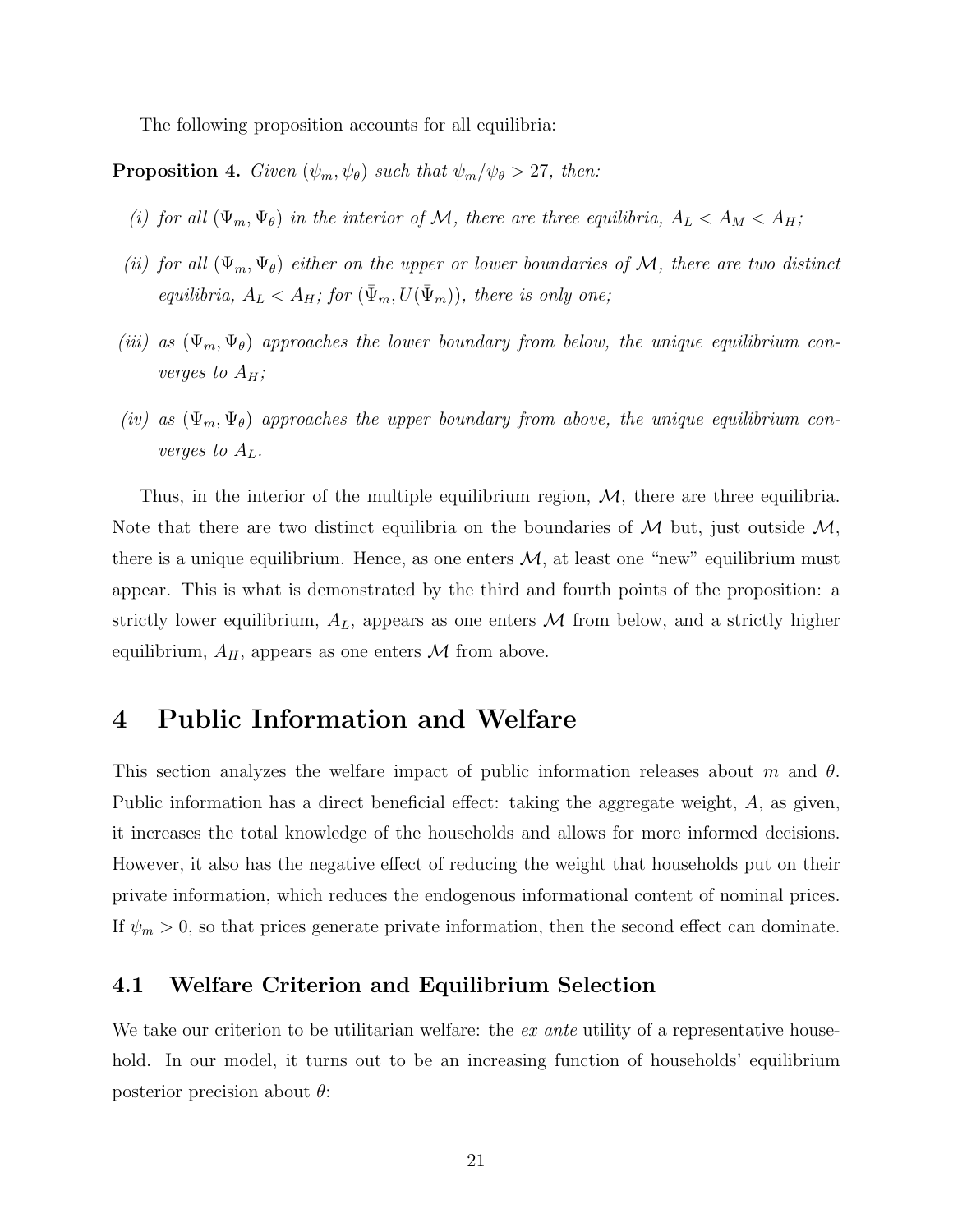<span id="page-22-2"></span>**Proposition 5.** In a linear equilibrium, ex-ante utilitarian welfare is an increasing function of the posterior precision,  $\psi_{\theta}^{\prime} + \Psi_{\theta}^{\prime} = \psi_{\theta} + A^2 \psi_m + \Psi_{\theta} + A^2 \Psi_m$ , about  $\theta$ .

Households' ex-ante welfare goes up with the total precision of their first-period beliefs,  $\psi'_{\theta} + \Psi'_{\theta}$ . This simply means that households are better off if they know more about  $\theta$ when they make their labor supply decisions. Although intuitive, this result is not a forgone conclusion: as it is well known, information does not necessarily have a positive social value.<sup>[9](#page-22-0)</sup>

Multiple equilibria introduce a standard difficulty for welfare analysis. Indeed, one has to decide which equilibrium households coordinate on, and different equilibria often admit opposite comparative statics. In this section we focus on the highest welfare equilibrium, so that we abstract from the negative welfare impact of coordination failure. Also, as will become clear later, our main welfare result does not depend on multiplicity: it also holds in regions of the parameter space where the equilibrium is unique. Proposition [5](#page-21-1) immediately implies:

**Lemma 3.** The highest welfare equilibrium corresponds to the largest solution,  $A_{\star}$ , of the equilibrium fixed-point equation [\(31\)](#page-16-2).

# 4.2 A U-Shaped Welfare Function

Recall first that, in equilibrium, the total posterior precision of a household is

$$
\psi'_{\theta} + \Psi'_{\theta} = \psi_{\theta} + A_{\star}^{2} \psi_{m} + \Psi_{\theta} + A_{\star}^{2} \Psi_{m}.
$$

One sees that, holding  $A_{\star}$  constant, both  $\Psi_{\theta}$  and  $\Psi_{m}$  increase public knowledge. This is the intuitive direct beneficial effect of public information: it directly increases knowledge about  $\theta$ , or it increases knowledge about money, m, which allows households to extract more information about  $\theta$  from nominal prices.

There is, however, a countervailing equilibrium effect: following an increase in public information about either  $\theta$  or m, households put less weight on their private knowledge, reducing the equilibrium weight  $A_{\star}$ . This indirect effect tends to decrease the informational content of prices:

<span id="page-22-1"></span><span id="page-22-0"></span> $9$ Perhaps the best known example is from [Hirshleifer](#page-49-9) [\(1971\)](#page-49-9), who shows that information destroys insurance opportunities. See, also, the first chapter of [Brunermeier](#page-48-7) [\(2001\)](#page-48-7) and the references therein.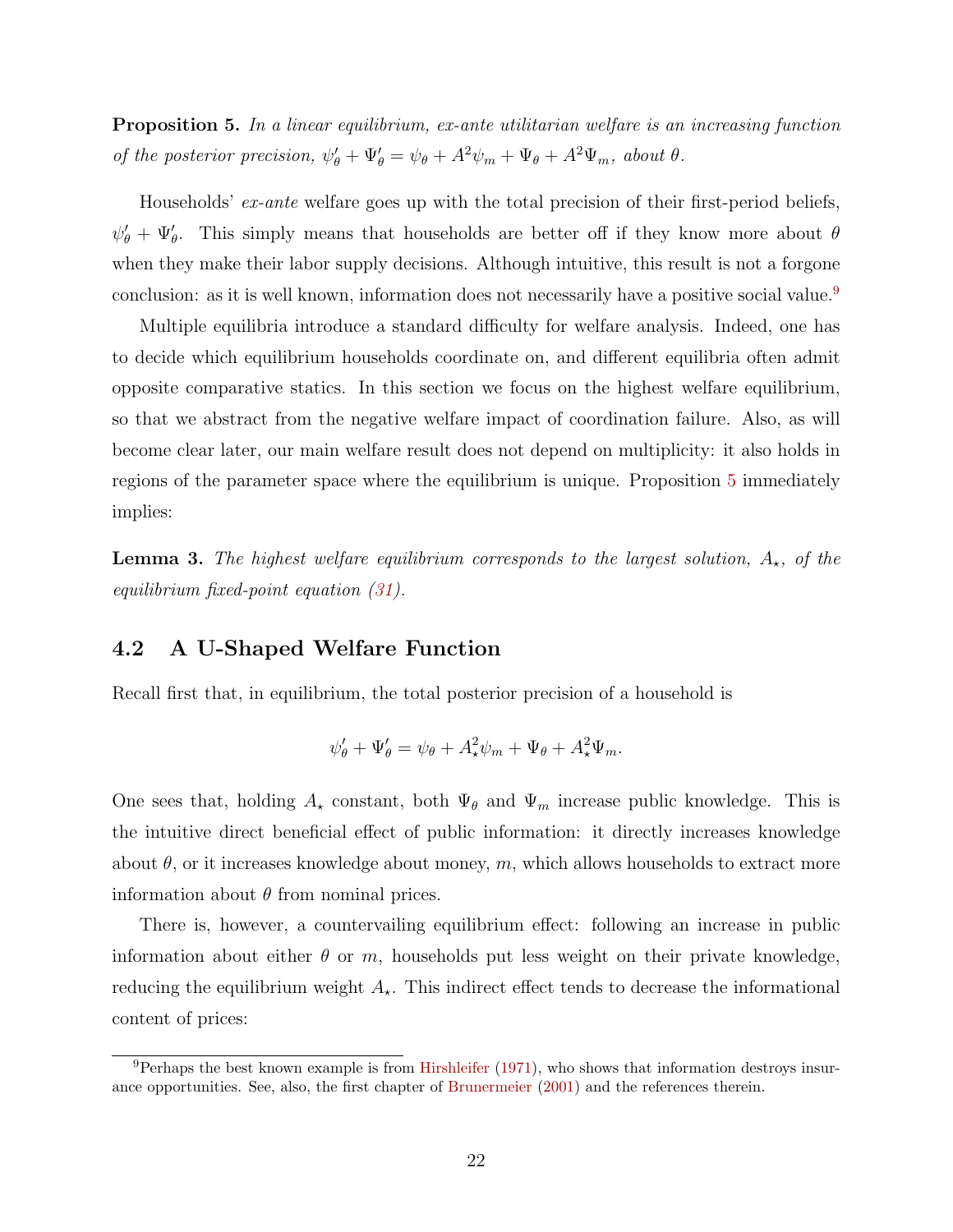**Lemma 4.** In the highest welfare equilibrium, the equilibrium weight,  $A_{\star}$ : (i) is strictly decreasing in  $\Psi_m$  and  $\Psi_\theta$ , and goes to zero as either  $\Psi_m$  or  $\Psi_\theta$  go to infinity and (ii) is continuous in  $(\Psi_m, \Psi_{\theta})$  everywhere except at the upper boundary of M,  $\Psi_{\theta} = U(\Psi_m)$ , where it jumps downwards (when moving from the interior of the set M to a point outside).

Note that, as  $\Psi_m$  and  $\Psi_\theta$  increase smoothly, when the negative jump in  $A_\star$  occurs, society incurs a discrete welfare loss. Now, from the fixed-point equation, [\(31\)](#page-16-2), one can write that,

$$
\psi_{\theta} + A_{\star}^{2} \psi_{m} + \Psi_{\theta} + A_{\star}^{2} \Psi_{m} = \frac{\psi_{\theta}}{A_{\star}} + A_{\star} \psi_{m},
$$

where the left-hand side is the total posterior precision of households' beliefs. A change in  $\Psi_m$  or  $\Psi_\theta$  affects the right hand side only through the effect on equilibrium  $A_{\star}$ . Hence, we can evaluate the welfare effect of an increase in  $\Psi_m$  and/or  $\Psi_{\theta}$  by taking derivatives of the right hand side with respect to  $A_{\star}$ :

$$
\frac{\partial}{\partial A_{\star}}\left(\psi_{\theta} + A_{\star}^2\psi_m + \Psi_{\theta} + A_{\star}^2\Psi_m\right) = -\frac{\psi_{\theta}}{A_{\star}^2} + \psi_m,
$$

which is positive if and only if  $A_{\star} > \sqrt{\psi_{\theta}/\psi_m}$ . Keeping in mind that  $A_{\star}$  is strictly decreasing in  $(\Psi_m, \Psi_{\theta})$ , we obtain:

<span id="page-23-0"></span>Lemma 5. Suppose households coordinate on the highest welfare equilibrium and fix some  $(\psi_m, \psi_\theta)$ . Then, when  $\Psi_\theta \neq U(\Psi_m)$ , welfare decreases continuously in  $(\Psi_m, \Psi_\theta)$  if and only if  $A_\star > \sqrt{\psi_\theta/\psi_m}$ . When  $\Psi_\theta = U(\Psi_m)$ , a marginal increase in  $(\Psi_m, \Psi_\theta)$  causes welfare to jump down.

Equipped with this lemma, we can precisely characterize the region of the  $(\Psi_m, \Psi_{\theta})$  plane where welfare is decreasing in  $(\Psi_m, \Psi_{\theta})$ . Let's define, for all  $\Psi_m \geq 0$ , the boundary

$$
\Gamma(\Psi_m) \equiv \sup \left\{ \Psi_{\theta} \ge 0 : A_{\star} > \sqrt{\frac{\psi_{\theta}}{\psi_m}} \right\}
$$
  
= 0 if the set is empty.

Then, because  $A_\star$  is decreasing and left-continuous in  $(\Psi_m, \Psi_\theta)$ , it follows that  $A_\star \geq \sqrt{\psi_\theta/\psi_m}$ if and only if  $\Psi_{\theta} \leq \Gamma(\Psi_m)$ . So welfare is decreasing when  $(\Psi_m, \Psi_{\theta})$  falls below the boundary  $\Psi_{\theta} = \Gamma(\Psi_m)$ . Precisely, by Lemma [5,](#page-23-0) when  $\Psi_{\theta} \neq U(\Psi_m)$ , welfare is continuously decreasing if and only if  $\Psi_{\theta} < \Gamma(\Psi_m)$ . When  $\Psi_{\theta} = U(\Psi_m)$ , welfare jumps down.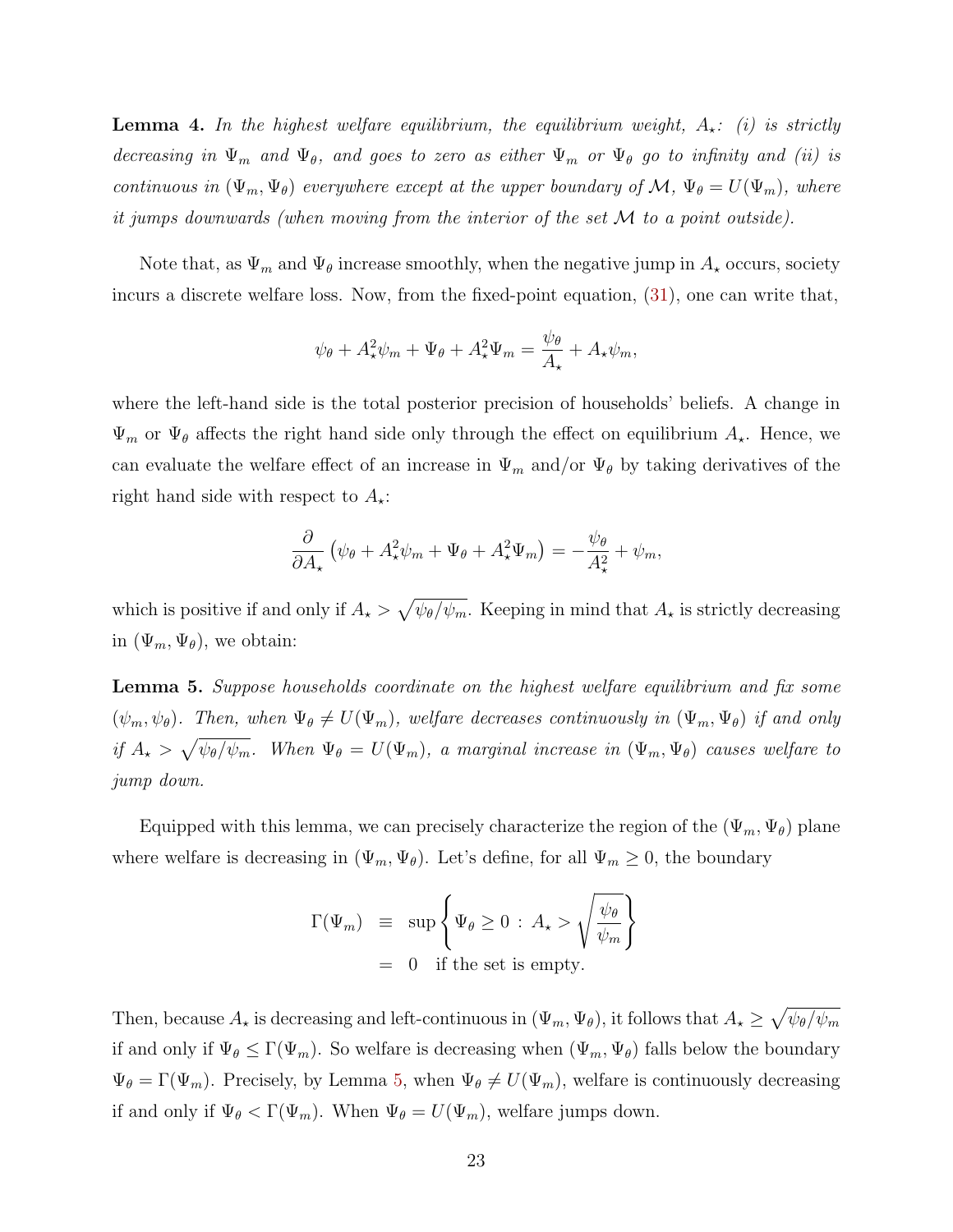In the appendix, we demonstrate that  $\Gamma(\Psi_m) > 0$  for some  $\Psi_m$ , so that the region below the boundary,  $\Psi_{\theta} < \Gamma(\Psi_m)$ , is in general not empty. In addition, we provide a parametric description of  $\Gamma(\Psi_m)$ :

<span id="page-24-0"></span>**Proposition 6** (U-Shaped Welfare). Suppose that households coordinate on the highest welfare equilibrium and fix some  $(\psi_m, \psi_\theta)$ . Let  $\Delta(\Psi_m) = 2(\sqrt{\psi_\theta \psi_m} - \psi_\theta) - (\psi_\theta/\psi_m)\Psi_m$  and

> $\Gamma(\Psi_m) = \max\{0, \Delta(\Psi_m), U(\Psi_m)\}\$  whenever  $U(\Psi_m)$  is defined  $=\max\{0,\Delta(\Psi_m)\}\$  otherwise,

and where  $\Delta(\bar{\Psi}_m) \geq U(\bar{\Psi}_m)$ . Then, when  $\Psi_{\theta} \neq U(\Psi_m)$ , welfare decreases continuously in  $(\Psi_m, \Psi_{\theta})$  if and only if  $\Psi_{\theta} < \Gamma(\Psi_m)$ . When,  $\Psi_{\theta} = U(\Psi_m)$ , welfare jumps down.

The boundary  $\Gamma(\Psi_m)$  is shown in Figure [3.](#page-25-0) Along any increasing curve in the  $(\Psi_m, \Psi_{\theta})$ plane that passes through the origin, welfare will have a U shape: it will decrease first, reach a minimum when crossing the boundary  $\Psi_{\theta} = \Gamma(\Psi_m)$  from below, and increase thereafter. Note also that the curve may cross the boundary  $\Psi_{\theta} = U(\Psi_m)$  before or at the same time as the boundary  $\Psi_{\theta} = \Gamma(\Psi_m)$ . At that crossing point, the high equilibrium disappears and welfare will have a negative jump.

One may suspect that the negative welfare result only arises when there are multiple equilibria coupled with that fact that we have arbitrarily chosen to focus on the high welfare equilibrium. The proposition clarifies that it is not the case: welfare can decrease when increasing  $(\Psi_m, \Psi_{\theta})$  even in regions where the equilibrium is unique. For example, if  $\psi_{\theta}$  <  $\psi_m < 27 \psi_{\theta}$ , then the equilibrium is unique and the region of the  $(\Psi_m, \Psi_{\theta})$  plane where welfare decreases is non-empty.

Another implication of the proposition is that an optimal communication policy is bangbang:

<span id="page-24-1"></span>Corollary 1 (Bang-Bang Communication). Suppose the government has multidimensional information about m and  $\theta$  that would permit an increase of public precisions. Then, the optimal communication policy is to announce all or none of the information.

This means that, in this setup, either full transparency or full opacity is optimal: selectively picking the information to announce, or revealing only part of the available information, will always be suboptimal. In Section [5.1,](#page-29-0) we qualify this results in an economy where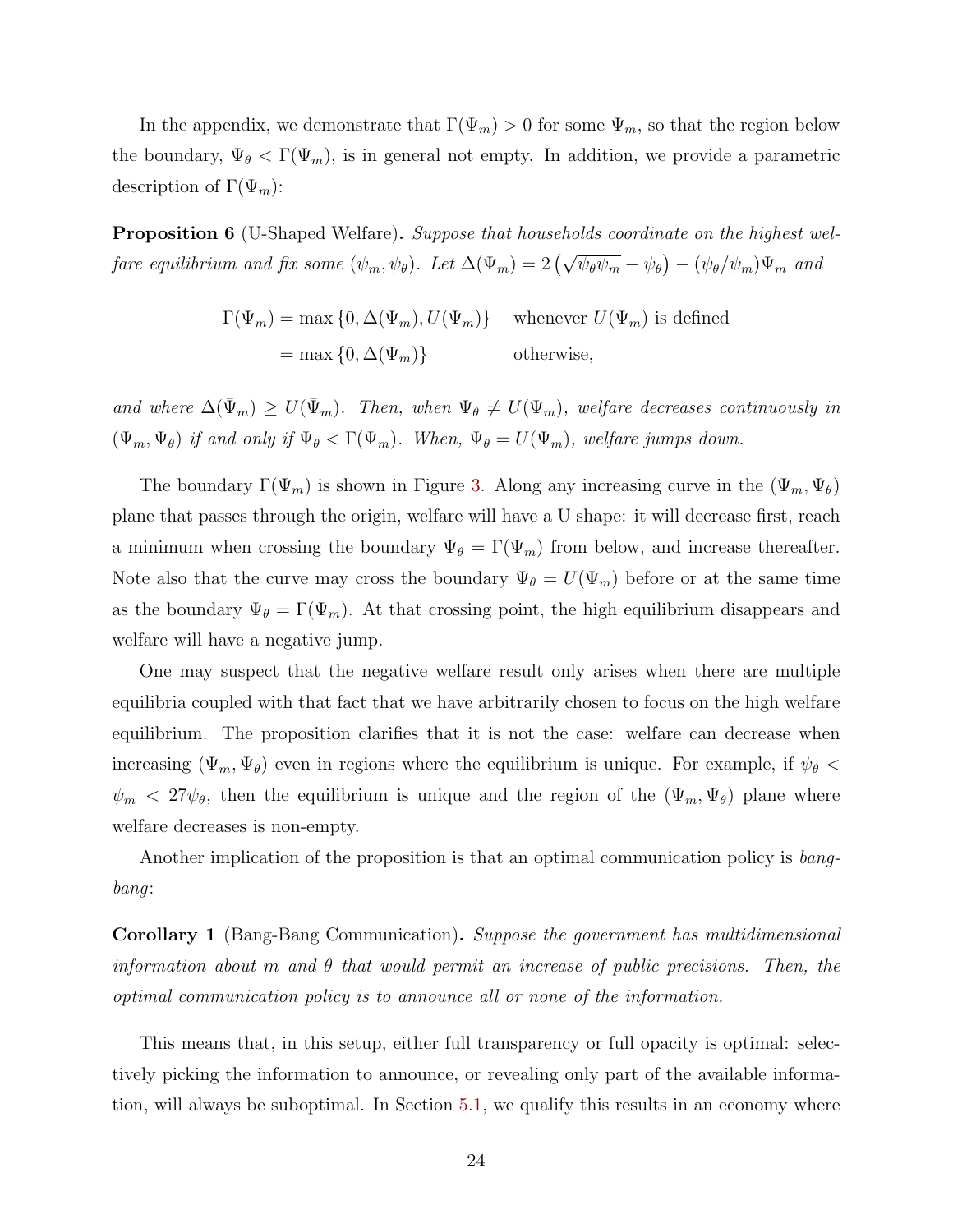

<span id="page-25-0"></span>Figure 3: The solid line is the boundary  $\Psi_{\theta} = \Gamma(\Psi_m)$  above which welfare decreases in  $(\Psi_m, \Psi_{\theta})$ . The dotted line shows the boundaries of the set M.

the shock  $m$  is the sum of three components: a shock to a narrow monetary aggregate, a velocity shock, and an observational noise. We show that, for small releases of public information, the bang bang result only applies "component-by-component". For instance, it can be optimal to release public information about the narrow monetary aggregate, and not about the velocity shock.

The next proposition studies some conditions for transparency and opacity to be optimal:

<span id="page-25-1"></span>**Proposition 7.** A sufficiently large release of public information about  $\Psi_m$  or  $\Psi_{\theta}$  will always increase welfare. On the other hand, for any given finite increase of public precisions, there exists  $(\psi_m, \psi_\theta)$  such that this increase is welfare decreasing.

The first point of the proposition intuitively arises from the fact that, if  $\Psi_m$  goes to infinity, then households are no longer confused about monetary shocks and they can extract a signal of arbitrarily high precision about Θ from the observation of prices; their posterior precision goes to infinity and welfare is maximized. Of course, if  $\Psi_{\theta}$  goes to infinity, then the posterior precision goes to infinity as well (as information can never be destroyed). The second point of the Proposition follows from the parametric form of  $\Gamma(\Psi_m)$  given in Proposition [6:](#page-24-0) in particular, if  $\psi_m$  is large enough, then  $\Psi_{\theta} < \Delta(\Psi_m) \leq \Gamma(\Psi_m)$ , so that an increase of public information up to  $(\Psi_m, \Psi_{\theta})$  decreases welfare.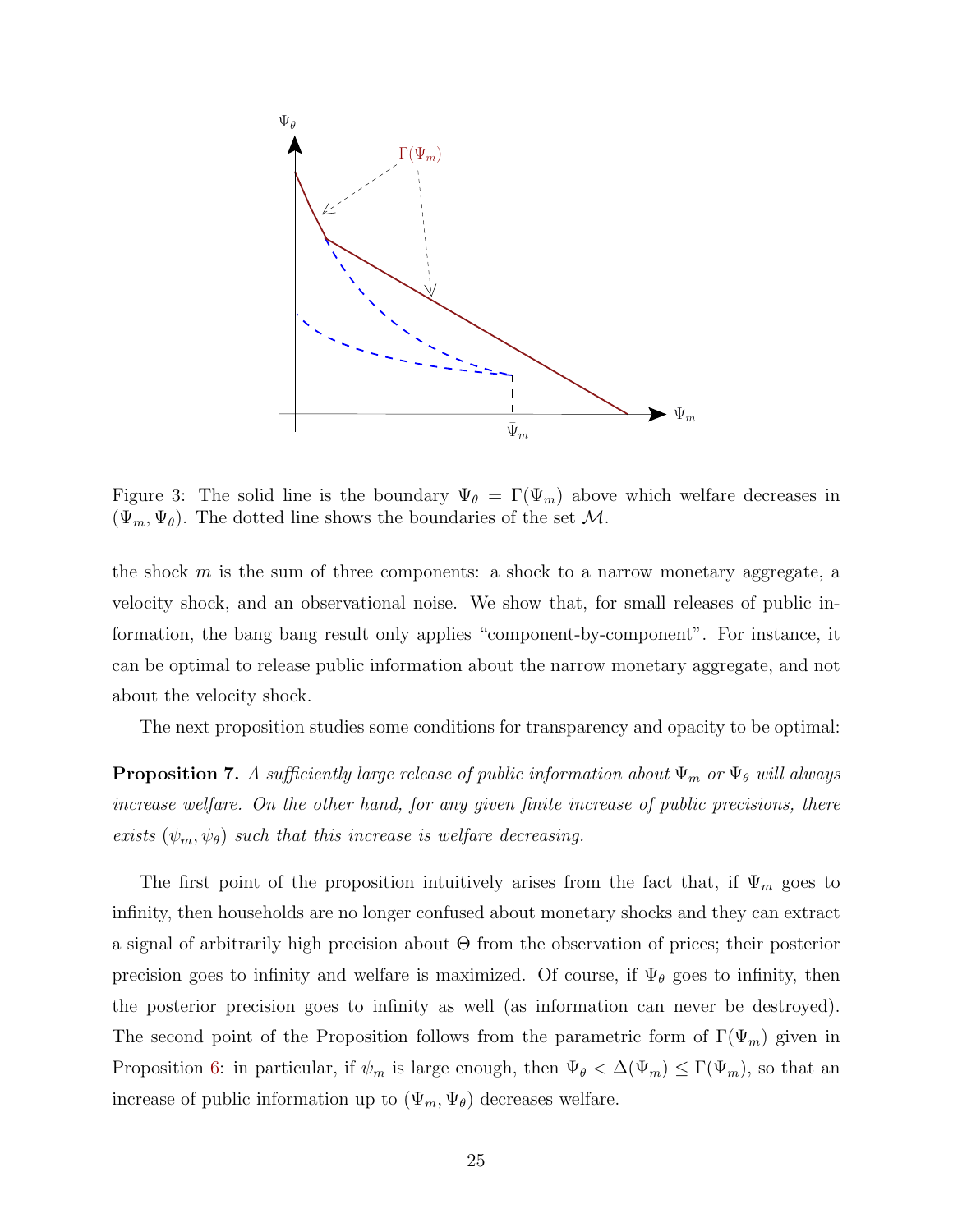#### <span id="page-26-0"></span>Explaining the Negative Welfare Result: The Role of Complementarities

Recall that Lemma [5](#page-23-0) showed that, in order for public information to reduce welfare, it is necessary and sufficient that  $A_{\star} > \sqrt{\psi_{\theta}/\psi_m}$ . Since  $A_{\star} \leq 1$ , it follows that a necessary condition for public information to reduce welfare is that  $\psi_m \geq \psi_{\theta}$ . In particular, we must have that  $\psi_m > 0$ , meaning that the distribution of price must generate private information. In [Amador and Weill](#page-48-1) [\(2006\)](#page-48-1), we obtained a similar result in an abstract model of information diffusion: private learning from other agents' actions is necessary for public information to be welfare reducing.

In order to clarify this point and highlight the importance of the endogenous private information generated by prices, we first show that, in the absence of an effect on endogenous private information, public information is always beneficial:

**Lemma 6.** Holding  $\psi_{\theta}' \equiv \psi_{\theta} + A_{\star}^2 \psi_m$  the same,

(i) the equilibrium weight  $A_{\infty}$  which solves

$$
A_{\diamond} = H(\psi_{\theta}', \Psi_{\theta} + A_{\diamond}^2 \Psi_m)
$$

is a decreasing function of  $\Psi_m$  and  $\Psi_{\theta}$ :  $\partial A_{\diamond}/\partial \Psi_m < 0$  and  $\partial A_{\diamond}/\partial \Psi_{\theta} < 0$ , and

(ii) the posterior precision  $\psi_{\theta}^{\prime} + \Psi_{\theta} + A_{\phi}^{2} \Psi_{m}$  is an increasing function of  $\Psi_{m}$  and  $\Psi_{\theta}$ .

The lemma shows that, when  $\psi'_{\theta}$  is held constant, although public information about m or  $\theta$  reduces the equilibrium sensitivity  $A_{\infty}$ , it always increases the posterior precision  $\psi_{\theta}^{\prime} + \Psi_{\theta} + A_{\phi}^{2} \Psi_{m}$ . The intuition for this result is as follows. The posterior public precision,  $\Psi_{\theta} + A_{\phi}^{2} \Psi_{m}$ , cannot decrease with an increase in  $(\Psi_{m}, \Psi_{\theta})$  given that  $\psi_{\theta}'$  remained constant. Indeed, if the posterior public precision had decreased, households would find it optimal to rely more on their private information, so the equilibrium  $A_{\infty}$  would have to increase. This implies, in turn, an increase in  $\Psi_{\theta} + A_{\phi}^{2} \Psi_{m}$ , contradicting the assumed decrease in public knowledge.

It follows also from the above lemma that, for public information to be welfare reducing, a higher reduction in the equilibrium  $A_{\star}$  needs to be generated. This is where the complementarities provide a powerful amplification mechanism. Consider, for instance, an increase in  $\Psi_m$ . This causes A to decrease, which always decreases the amount  $A^2\psi_m$  of private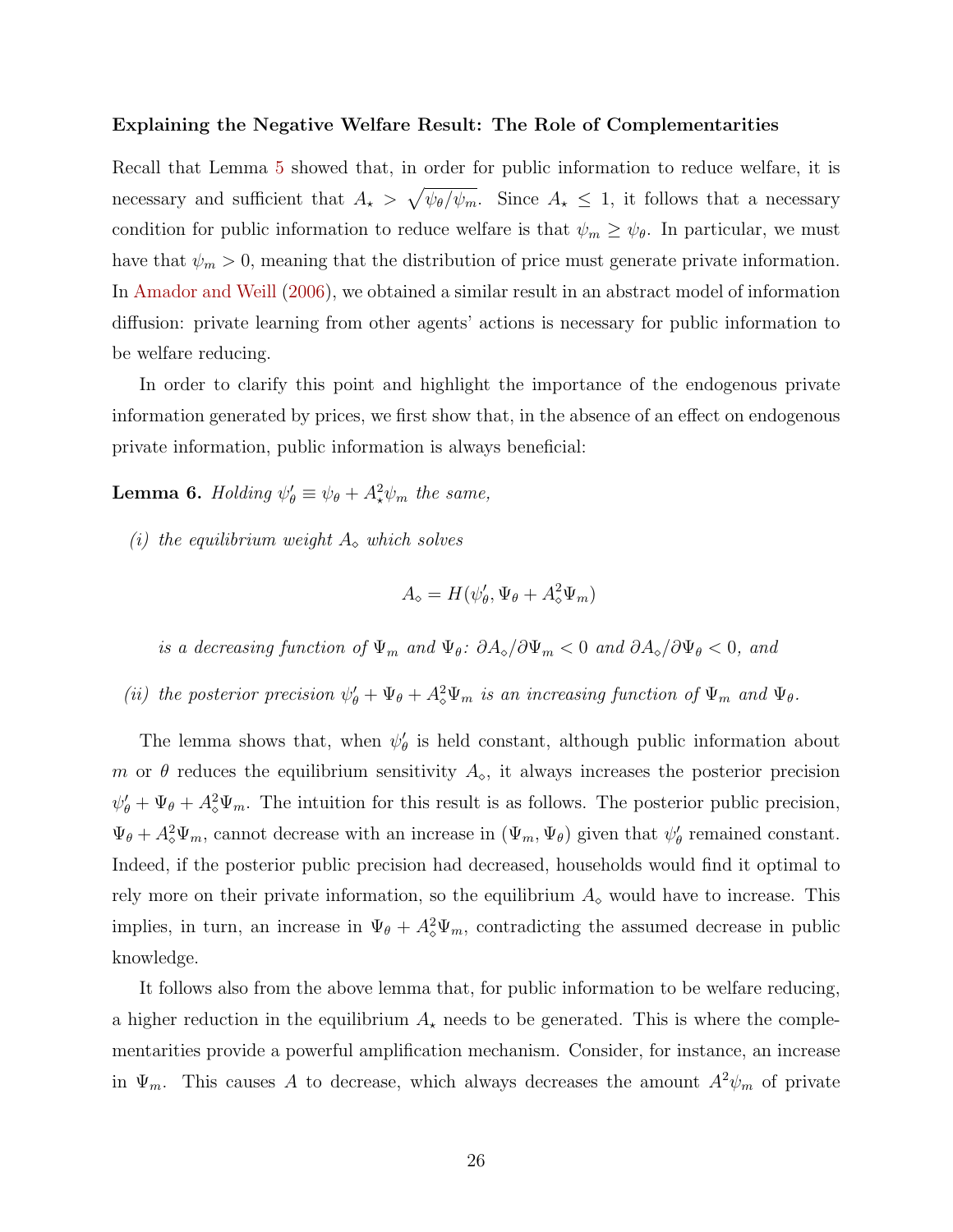<span id="page-27-0"></span>information generated by price. This prompts households to rely less on their private information, i.e., to lower A, which decreases  $A^2\psi_m$  further, prompts households to lower A, and so on.

Informally, by applying the implicit function theorem (while assuming differentiability) to the equilibrium fixed-point equation [\(31\)](#page-16-2), we find that the marginal change in the equilibrium weight when  $\Psi_m$  increases is given by

$$
\frac{\partial A_{\star}}{\partial \Psi_m} = \frac{A_{\star}^2 H_{\Psi'_\theta}}{1-2A_{\star}(H_{\Psi'_\theta}\Psi_m+H_{\psi'_\theta}\psi_m)} < \frac{A_{\star}^2 H_{\Psi'_\theta}}{1-2A_{\star}H_{\Psi'_\theta}\Psi_m} = \frac{\partial A_{\diamond}}{\partial \Psi_m} < 0,
$$

where  $H_{\psi_{\theta}} > 0$  and  $H_{\Psi_{\theta}} < 0$  are the partial derivatives of H with respect to  $\psi_{\theta}'$  and  $\Psi_{\theta}'$ , respectively. Because of the complementarities in actions created by the endogenous private information, the equilibrium sensitivity  $A_{\star}$  falls by more than if  $\psi'_{\theta}$  had remained constant. This can reduce the total amount  $A^2\psi_m + A^2\Psi_m$  of information generated by prices, even if  $\Psi_m$  increases.

### 4.3 Related Results from the Literature

Perhaps the best known related result is that of [Morris and Shin](#page-49-2) [\(2002\)](#page-49-2), who have shown, in the context of a beauty contest game, that public information can reduce welfare. Although reminiscent of their result, ours does not arise from agents' socially wasteful desire to coordinate their actions, but instead from the endogenous aggregation of information through prices. In particular, in [Morris and Shin](#page-49-2) [\(2002\)](#page-49-2), public information always reduces agents' uncertainty about fundamentals, while in our model it can have the opposite effect (and this is the driver of our welfare result).

[Morris and Shin](#page-49-2) [\(2002\)](#page-49-2) emphasize that releases of public information are welfare decreasing when the precision of the private information about the aggregate state of the economy is sufficiently large. In our economy, where the aggregate state has two dimensions,  $m$  and θ, this result does not always hold. For instance, consider the case when  $\Psi_{\theta} = 0$ . Then, the equilibrium is unique and an increase in  $\Psi_m$  reduces welfare if and only if

$$
\Psi_m \leq 2\psi_m \left( \sqrt{\frac{\psi_m}{\psi_\theta}} - 1 \right).
$$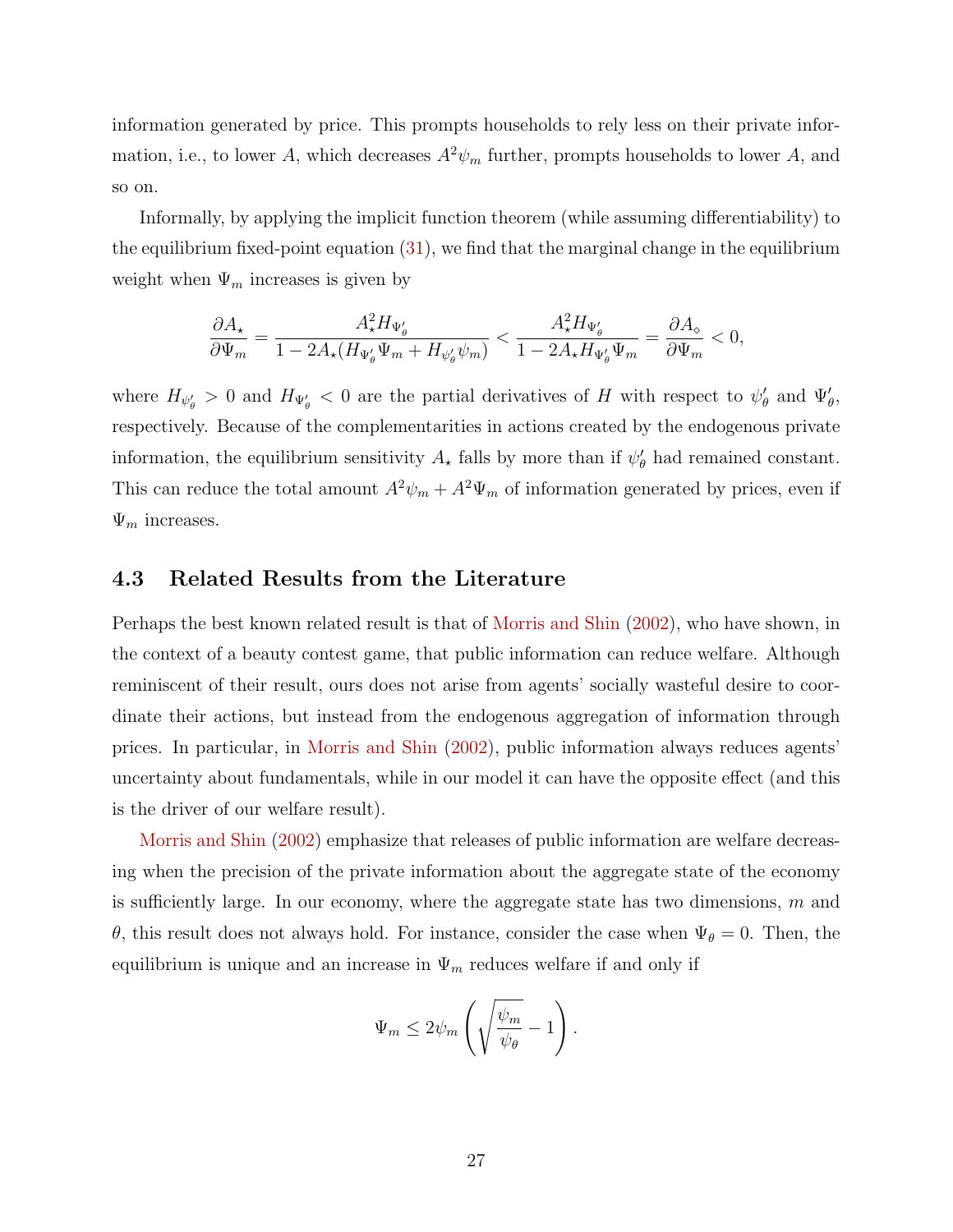<span id="page-28-0"></span>One sees that, as in [Morris and Shin](#page-49-2) [\(2002\)](#page-49-2), a larger  $\psi_m$  increases the range where public announcements are welfare decreasing. A larger  $\psi_{\theta}$ , however, has the opposite effect.

In [Svensson'](#page-49-10)s [\(2006\)](#page-49-10) critique of [Morris and Shin](#page-49-2) [\(2002\)](#page-49-2), it is proposed that a conservative benchmark of how likely it is that public information is welfare reducing is when the precision of the public and the private signals are the same. Indeed, in practice, one would expect the monetary authority to know at least as much about economic shocks as the private sector. When imposing this restriction in [Morris and Shin](#page-49-2) [\(2002\)](#page-49-2)'s model, [Svensson](#page-49-10) [\(2006\)](#page-49-10) finds that public information is welfare increasing. He concludes that [Morris and Shin](#page-49-2) [\(2002\)](#page-49-2) are, in fact, pro-transparency. In our multidimensional economy, let us interpret [Svensson'](#page-49-10)s restriction as letting  $\Psi_m = \psi_m$  and  $\Psi_\theta = \psi_\theta$ . From Proposition [6,](#page-24-0) in order for a public release of information to reduce welfare, it is sufficient that  $\Psi_{\theta} \leq \Delta(\Psi_m)$  or, after rearranging:

$$
\frac{\Psi_m}{2\psi_m}+\frac{\Psi_\theta}{2\psi_\theta}<\sqrt{\frac{\psi_m}{\psi_\theta}}-1,
$$

which, when  $\Psi_m = \psi_m$  and  $\psi_\theta = \Psi_\theta$ , is equivalent to  $\psi_m > 4\psi_\theta$ . If this condition is satisfied, then, public information about  $m$  decreases welfare even though the precision of the public and private signals about  $m$  are the same.

Some recent papers have shown the reappearance of multiple equilibria in global games if information is publicly aggregated through prices (see [Angeletos and Werning](#page-48-8) [\(2006\)](#page-48-8) and [Hellwig, Mukherji and Tsyvinski](#page-48-9) [\(2006\)](#page-48-9)). It is worth noticing that, differently from these papers (and global games in general), in our current model multiplicity is generated even though there are no payoff externalities and, under full information, our model will always feature a unique equilibrium. Also, the focus of our analysis is not to study the multiplicity in itself, but instead to understand the role of public information releases on welfare and uncertainty.

Lastly, our paper is related to the recent work of [Ganguli and Yang](#page-48-10) [\(2007\)](#page-48-10) who study information acquisition in a noisy rational expectations financial market model. Under the assumption that investors have private information about the amount of noise trading, they also find that their model may admit multiple equilibria. This is formally similar to our assumption that households have private information about the money supply. Note however, that our main results do not concern the multiplicity itself, but welfare analysis (which include situations where the set of equilibria is a singleton) and how multiplicity is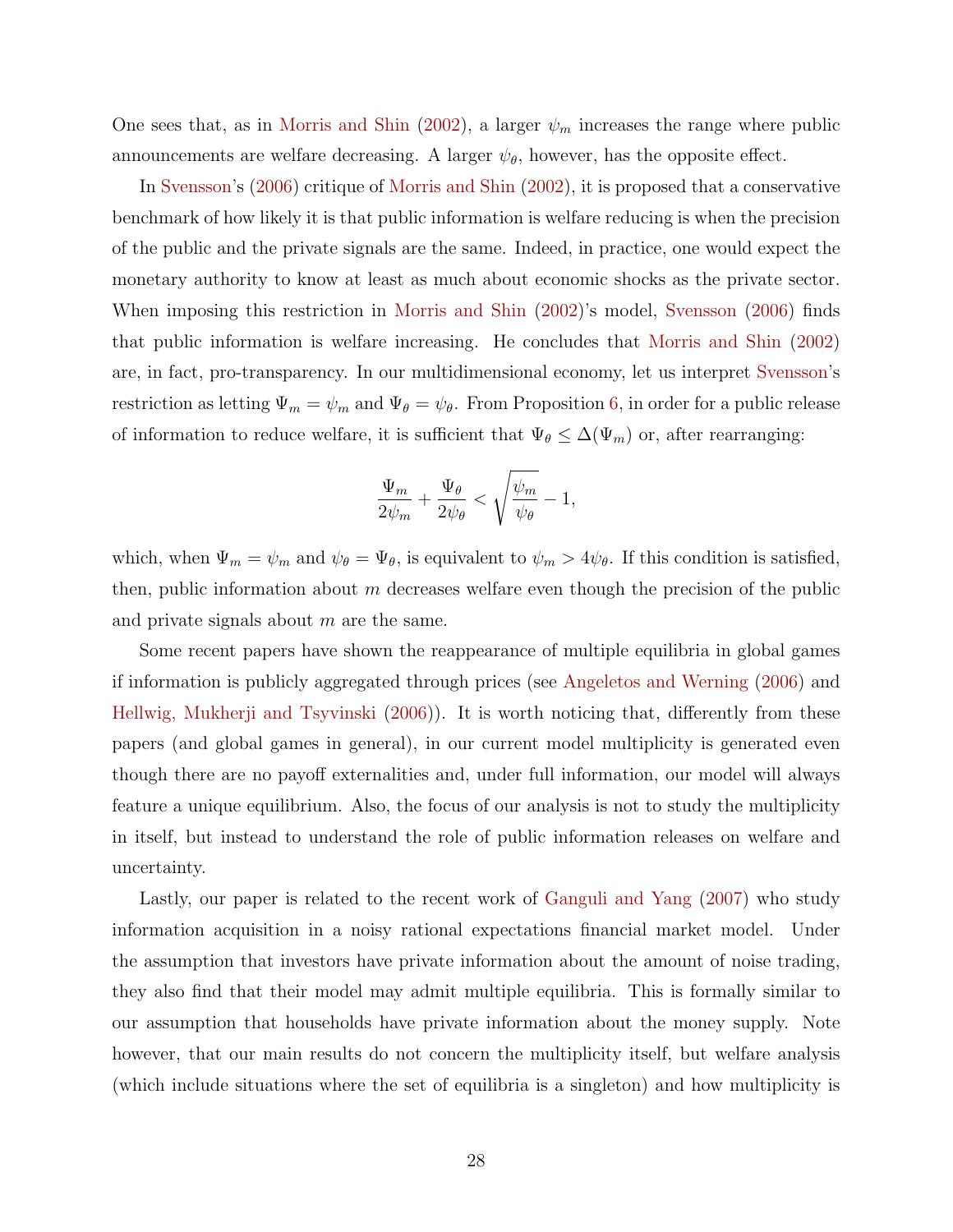affected by public announcements.

# <span id="page-29-1"></span>5 Extensions

In this last section, we provide three extensions of our model. In Subsection [5.1,](#page-29-0) we add a velocity shock to the model in order to demonstrate that M can indeed be interpreted as a broad monetary aggregate. Also, we show how our model can easily accommodate multiple shocks. In Subsection [5.2,](#page-33-0) we open a centralized financial market for a one-period nominal bond and show that all our results go through. In Subsection [5.3](#page-34-0) we introduce an large idiosyncratic component to the agents' decisions, and show that our results are not affected.

### <span id="page-29-0"></span>5.1 Narrow versus Broad Monetary Aggregates

The objective of the exposition so far has been to clarify the forces at play and to gain an understanding of the mechanism through which public information can be welfare reducing. For that reason, we have been imprecise about what the monetary shock m stands for. In this section, we provide an extension of our model where the shock  $m$  is the sum of three underlying shocks: a shock to a narrow monetary aggregate, a velocity shock that represents uncertainty about credit conditions, and an observational noise to capture the noise in preliminary price level statistics. We then proceed to derive a general condition for the marginal release of information regarding either one of these three shocks to be welfare increasing: we find that the release of marginal public information about a shock is welfare increasing if the ratio of public to private knowledge about that particular shock is sufficiently small. Thus, for small release of public information, our bang-bang communication result applies component by component: for instance, it can be optimal to release information about the narrow monetary aggregate, but not about the velocity shock.

### The Model

We begin by distinguishing between narrow and broad monetary aggregates through the introduction of velocity shocks: we let the price level in every location not only depend on the local money endowment  $M_i$ , but also on some level of velocity,  $V_i$ . Precisely, in the equilibrium to be described, the amount of liquidity that enters the quantity equation is not  $M_i$ , but the product  $M_i V_i$ , which we interpret as a broad monetary measure. We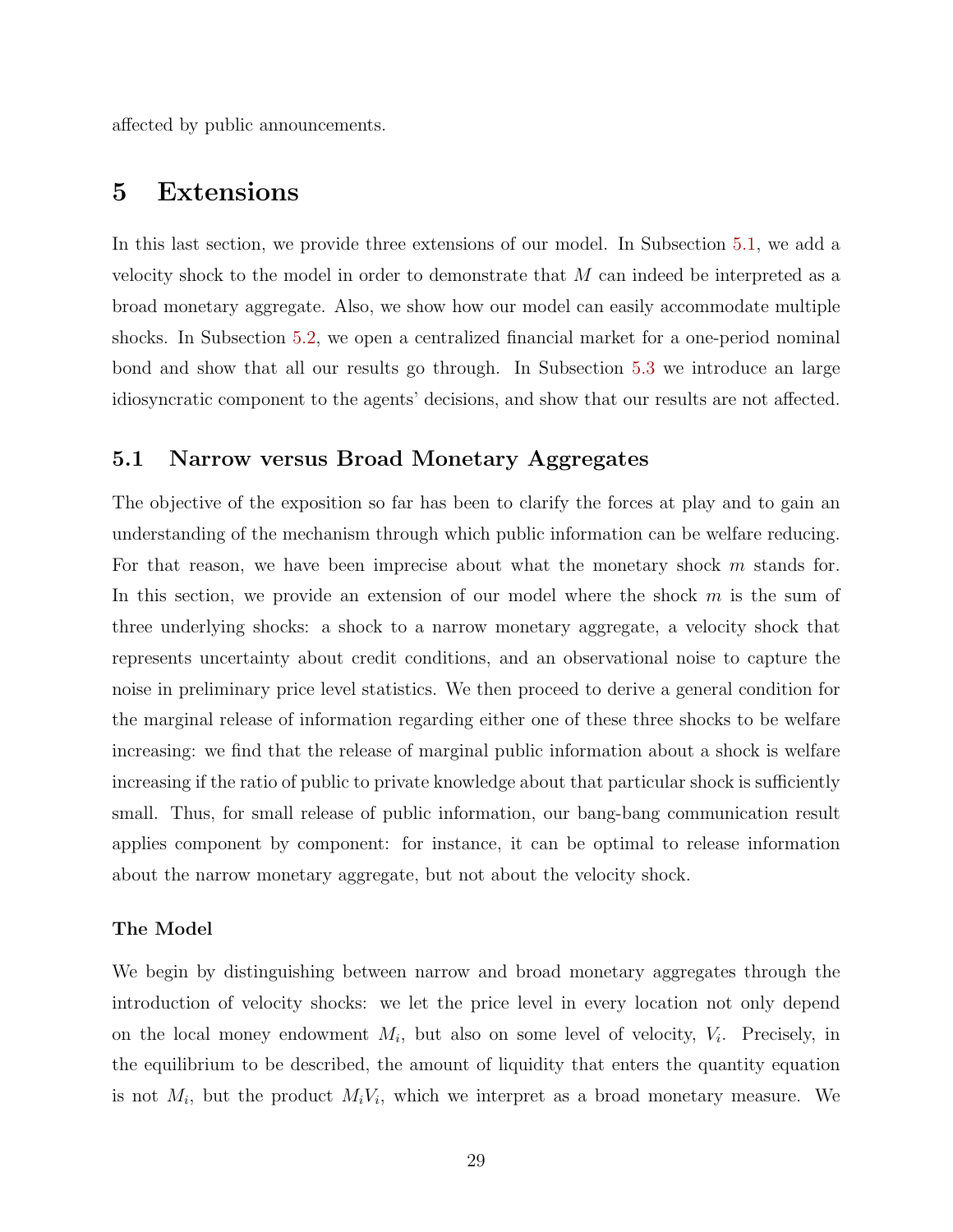assume that the monetary authority has complete information about the distribution of money endowments,  $M_i$ . This represents disaggregated information that the Central Bank collects about narrow measures of money, such as the monetary base. On the other hand, we assume that the Central Bank has imperfect information about the velocity shocks,  $V_i$ . These could represent, for instance, partial information about overall credit conditions in the economy.

The representative household in location  $i$  faces a CIA constraint of the form:

$$
C_{it} \le V_i \left( \frac{M_{it-1}^d + T_{it}}{P_{it}} \right),\tag{33}
$$

where  $T_{it}$  are nominal transfers made by the government to household i at the beginning of period  $t$ , and  $V_i$  represent a local velocity parameter. A standard interpretation of this velocity parameter is that a household can use credit to purchase a fraction  $(1 - 1/V_i)$  of its consumption goods, but has to purchase the rest of the goods with cash. According to this interpretation,  $V_i$  is positively related to the amount of inside money created in location i. The budget constraint of a household is

$$
C_{it} + \frac{M_{it}^d}{P_{it}} \le L_{it} + \frac{M_{it-1}^d + T_{it}}{P_{it}}.
$$
\n(34)

For tractability, we assume that the Central Bank implements the Friedman rule<sup>[10](#page-30-0)</sup> by shrinking the money supply at rate  $\beta$ : we assume that at time t, households in location i have to pay a lump sum tax  $T_{it} = -(1-\beta)\beta^{t-1}M_i$ . We let the Central Bank know the distribution of the initial cash holdings so it has sufficient information to implement this policy. Note as well that the Friedman rule is optimal in this economy from period 2 onwards.<sup>[11](#page-30-1)</sup>

Finally, the goods market clearing conditions are, as before, [\(7\)](#page-10-3), but the money market clearing condition becomes

$$
M_{it}^d = \beta^t M_i,\tag{35}
$$

<span id="page-30-0"></span> $10$ It is possible to solve for an equilibrium under the assumption that the money supply is constant. We would need to modify the distributional assumptions on the velocity shocks to guarantee that the model remains log-normal. These changes would not affect the bottom-line of the results that follow. The details of this exercise are available from the authors upon request.

<span id="page-30-1"></span><sup>&</sup>lt;sup>11</sup>Whether the Friedman rule is optimal in period 1 remains to be shown. The difficulty relates to footnote [10:](#page-30-0) changes in the monetary rule require changes in distributional assumptions for the model to remain log-normal.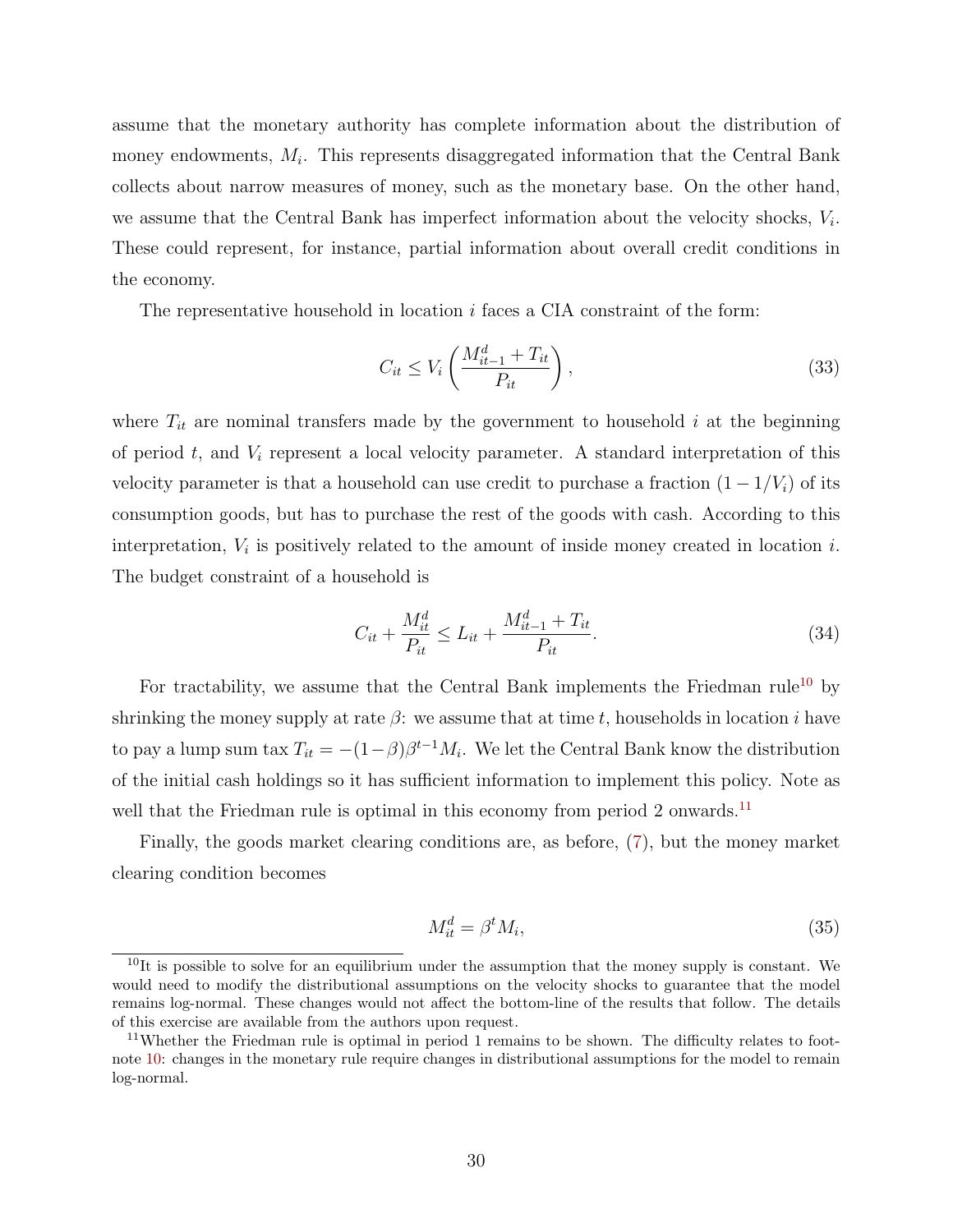so that  $\int M_{it}^d di = \beta^t M = \beta^t \int M_i di$ , the initial aggregate money stock, which accounts for the ever shrinking aggregate money supply.

Each of the households is initially endowed with the same information about  $\Theta$  and M as before.

The velocity parameter in each location is given by  $\log V_i \equiv \hat{v}_i = v + \varepsilon_{vi}$ , where  $\varepsilon_{vi}$ is normally distributed with a mean of zero and a precision  $\psi_v$ , and where v captures an aggregate velocity shock. In addition, households share the common prior that the average velocity, v, is normally distributed<sup>[12](#page-31-0)</sup> with a mean of zero and a precision  $\Psi_v$ .

Households do not observe the aggregate values  $m$  or  $v$ , which are assumed to be uncorrelated. However, they imperfectly observe the average price level in the economy; that is, they observe  $p + \varepsilon_p$ , where p is the log average price and  $\varepsilon_p$  is a normal noise with mean zero and precision  $\Psi_p$ , and independent of everything else.

As before, public releases of information boil down to increases in the public precisions  $\Psi_m$ ,  $\Psi_v$ , and  $\Psi_p$ . If the Central Bank releases its perfect information about m, then it can increase the corresponding public precision,  $\Psi_m$ , towards infinity. The monetary authority, however, does not have full information regarding the velocity shock: it can only increase  $\Psi_v$  up to some finite amount.

Optimization by the households, together with the market-clearing conditions, implies that in equilibrium

<span id="page-31-2"></span><span id="page-31-1"></span>
$$
L_{it} = C_{it} = \mathbb{E}_{it}[\Theta]^{-1} \tag{36}
$$

$$
P_{it} = \beta^t \mathbb{E}_{it}[\Theta] V_i M_i \tag{37}
$$

$$
M_{it}^d = \beta^t M_i. \tag{38}
$$

Once  $\Theta$  is revealed in period 2, the equilibrium is deterministic, so the only interesting behavior occurs in period 1 (as in the baseline model). The definition of equilibrium is the same as in Definition [1,](#page-12-0) except that we now require that the average log price be

$$
p = a_0 + a_1\theta + a_2m + a_3v + a_4\varepsilon_p , \qquad (39)
$$

that the conditional expectations include  $v_i$  as part of the information sets and that equa-

<span id="page-31-0"></span><sup>&</sup>lt;sup>12</sup>Since  $V_i$  is log-normally distributed in the cross section,  $V_i$  can be smaller than 1, implying that the fraction of credit goods,  $1 - 1/V_i$ , may be less than zero. However, by choosing the mean of  $V_i$  large enough, we can make this happen with arbitrarily small probability.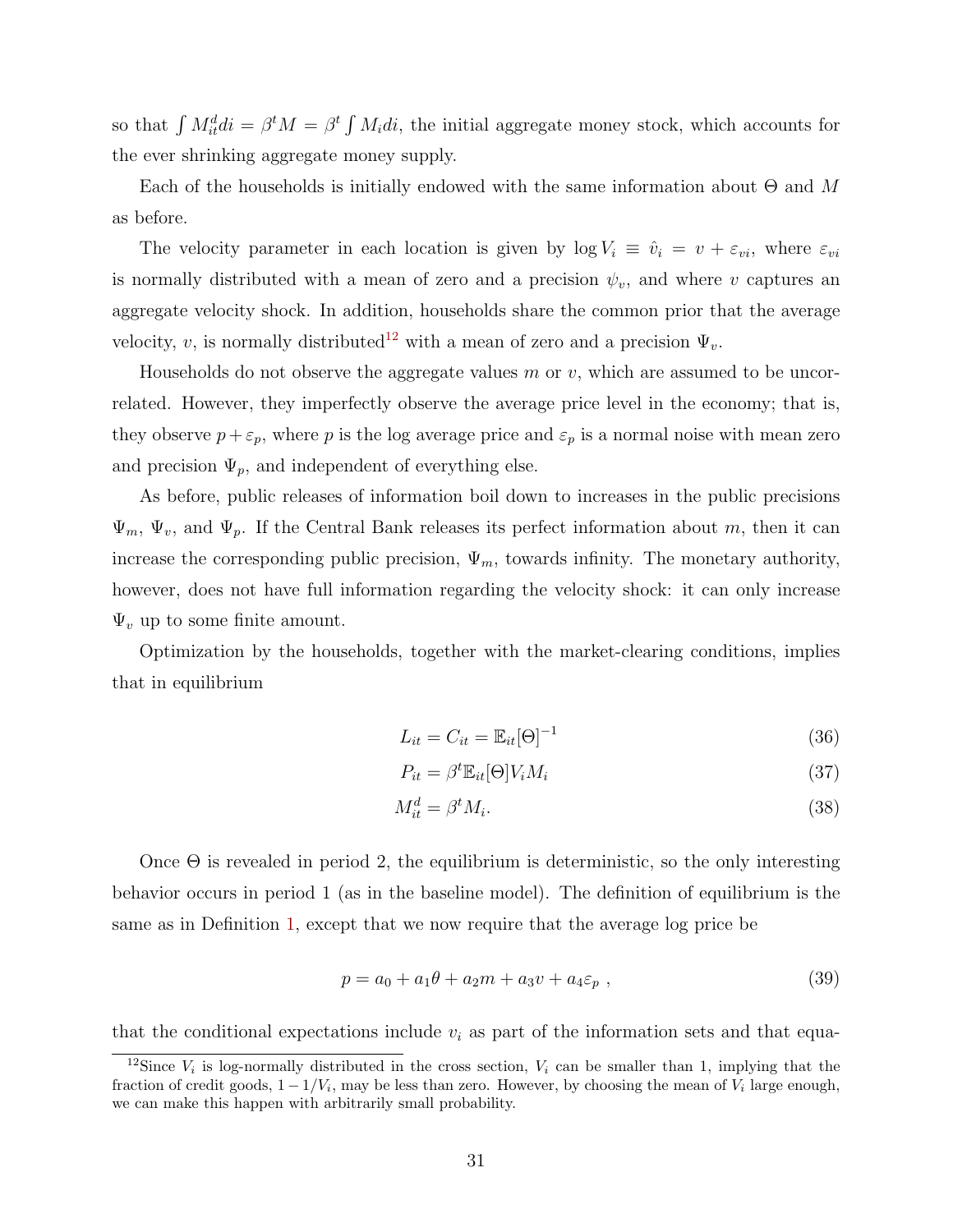tions [\(16\)](#page-13-2) and [\(17\)](#page-13-1) are replaced by equations [\(36\)](#page-31-1) and [\(37\)](#page-31-2). In the appendix, we guess that observing the price with noise is observationally equivalent to  $\hat{p} = \theta + m/A + v/B + \varepsilon_p/C$ , and show that:

<span id="page-32-1"></span>**Proposition 8.** There exists a linear equilibrium. In a linear equilibrium, the total precision of the posterior about  $\theta$  solves the following equation:

$$
\kappa = G(\kappa) \equiv \psi_{\theta} + \Psi_{\theta} + \left[ \frac{1}{A^2(\psi_m + \Psi_m)} + \frac{1}{B^2(\psi_v + \Psi_v)} + \frac{1}{C^2 \Psi_p} \right]^{-1},
$$

where

$$
A = \frac{\psi_{\theta}}{\kappa} + \frac{1 - (\psi_{\theta} + \Psi_{\theta})/\kappa}{1 + \Psi_m/\psi_m}; B = \frac{\psi_{\theta}}{\kappa} + \frac{1 - (\psi_{\theta} + \Psi_{\theta})/\kappa}{1 + \Psi_v/\psi_v}; C = \frac{\psi_{\theta}}{\kappa}.
$$

Conversely, every solution where  $\kappa \in (\psi_{\theta} + \Psi_{\theta}, \infty)$  corresponds to a linear equilibrium.

It can be shown that the linear equilibria in this model converge to the ones in our baseline model as  $\Psi_v$  and  $\Psi_p$  tend towards infinity. Similarly as in the baseline model, there is the possibility of multiple equilibria. We focus, as before, then on characterizing the equilibrium corresponding to the highest fixed point  $\kappa_{\star}$  of  $G(\kappa)$ , which delivers the highest welfare.

### Optimal Communication

By analyzing how the function  $G(\kappa)$  varies with the public precisions  $\Psi_m$ ,  $\Psi_v$ , and  $\Psi_p$ , we can show that,

<span id="page-32-0"></span>**Proposition 9.** A marginal release of information about shock  $i \in \{m, v, \varepsilon_p\}$  is welfare reducing at the best equilibrium,  $\kappa_{\star}$  iff

$$
\frac{\Psi_i}{\psi_i} < \frac{\kappa_\star - \Psi_\theta}{\psi_\theta} - 2.
$$

The release of marginal public information about a shock is welfare increasing if the ratio of public to private knowledge about that particular shock is sufficiently small. A direct corollary is that it is always beneficial to release public information about shocks that the households have no private information about. This implies that improving the observation of the price, by increasing the precision of the noise  $\varepsilon_p$ , always increases welfare.

<span id="page-32-2"></span>Another result that follows is that if a benevolent public agency has full information about any shock, it should announce it: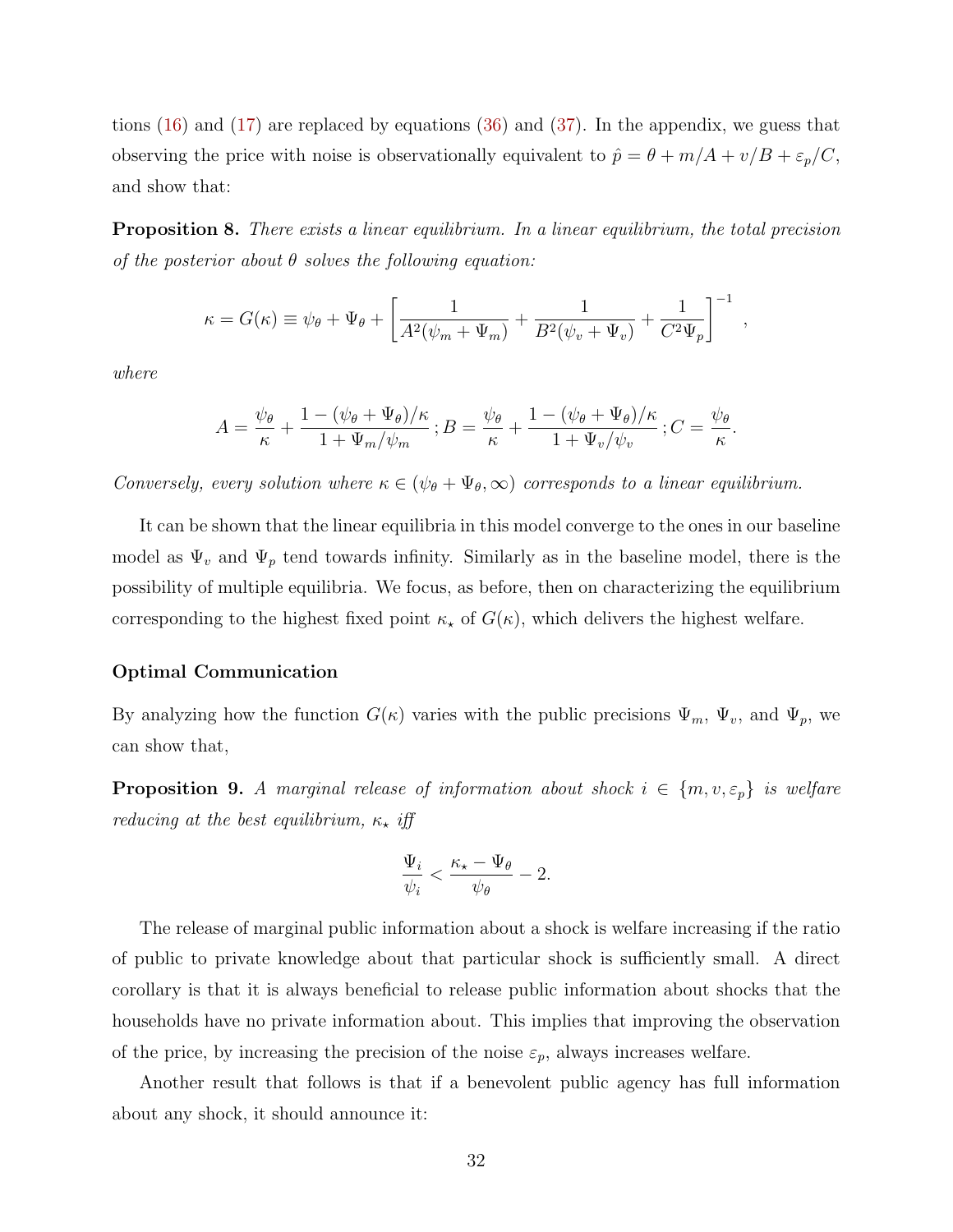**Proposition 10.** Revealing the realization of any shock  $i \in \{m, v, \varepsilon_p\}$  increases the precision of households' beliefs about  $\theta$  and increases welfare.

Hence the Central Bank should announce the state of the narrow monetary aggregate. Also the Central Bank should try to ensure that the aggregate price level is observed as efficiently as possible by the agents. Given this, whether the publication of a signal about the nominal output (or equivalently, about the velocity shock) is welfare improving or not depends on the conditions stated in Proposition [9.](#page-32-0) In particular, if  $\Psi_p = \infty$ , so the price level is observed without noise, the model thus converges to our baseline model, with only two shocks:  $\theta$  and  $v$ .

# <span id="page-33-0"></span>5.2 A Bond Market: No Trade and No Information

A familiar way in which an economy aggregates dispersed private information is through financial markets. One might wonder, then, how robust the results regarding the social value of public announcements that we have obtained are to the introduction of a financial market where households from different locations can interact. To answer this question, we introduce what we believe is a natural financial market in our economy: households are allowed to trade a nominal bond in zero net supply. Our main result is that the equilibrium nominal interest rate in that market does not provide any new information to the households and that the allocation obtained by a competitive equilibrium when the bond market is closed remains the allocation of a competitive equilibrium once it is opened.

Thus, suppose that any household at period t can buy a bond that pays a unit of the currency in the following period,  $t+1$ , and let us denote by  $Q_t$  its nominal price. The budget constraint of the household  $i$  in period  $t$  is now given by

$$
C_{it} + \frac{M_{it}^d}{P_{it}} + \frac{B_{it}}{P_{it}} Q_t \le L_{it} + \frac{M_{it-1}^d}{P_{it}} + \frac{B_{it-1}}{P_{it}},
$$
\n(40)

where  $B_{it}$  is the amount of the bond held by household i in period t. As before, the household is subject to a cash-in-advance constraint.

The bond market clearing condition is, at all times:

$$
\int B_{it} \, di = 0. \tag{41}
$$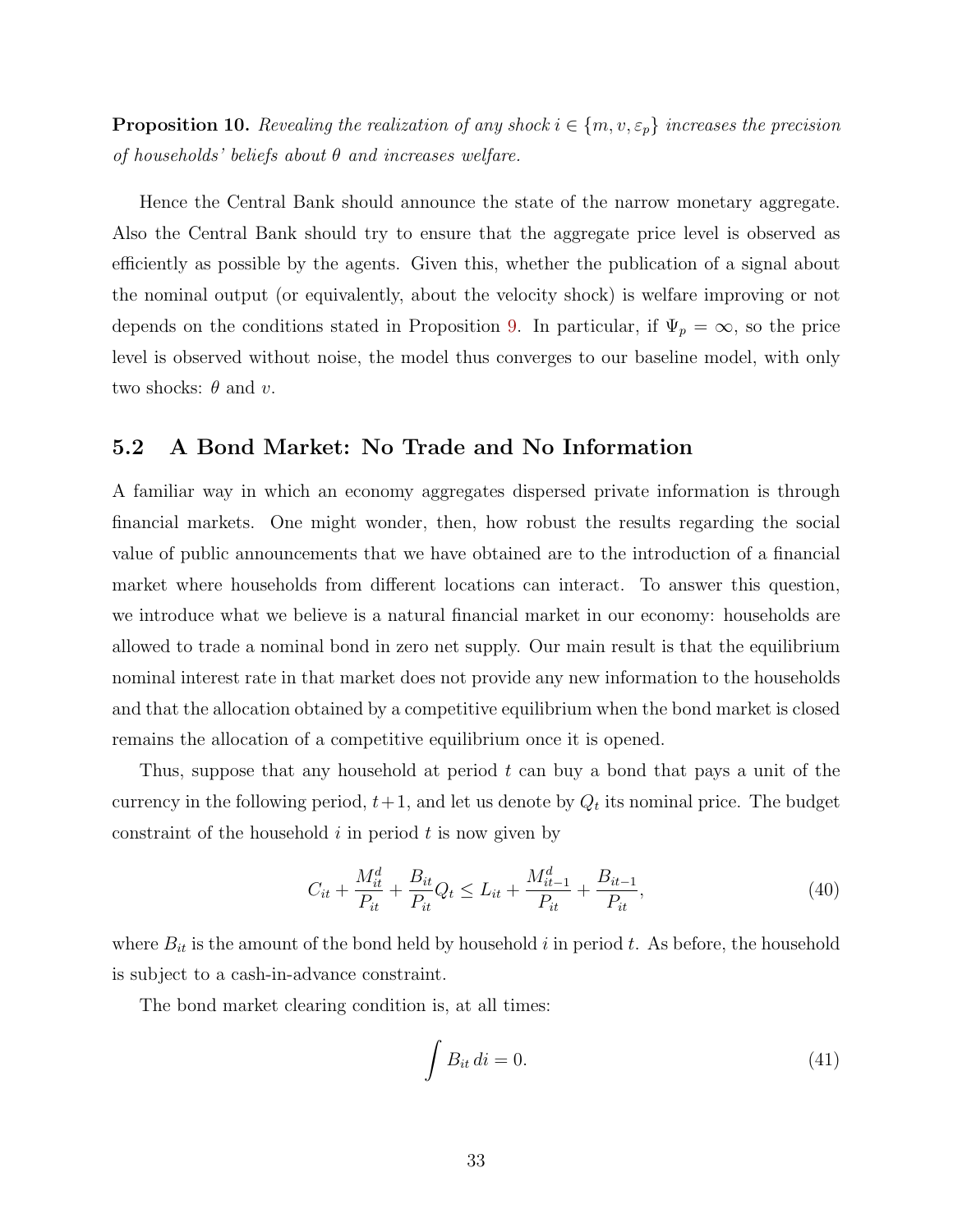<span id="page-34-1"></span>In an equilibrium, from the Euler equation of household  $i$ , we obtain that

$$
Q_t = \beta \mathbb{E}_{it} \left[ \frac{u'(C_{it+1})}{u'(C_{it})} \frac{P_{it}}{P_{it+1}} \right].
$$

We now check that the allocation without a nominal bond market remains an equilibrium once the nominal bond market opens. Because the CIA constraint binds at all times,  $P_{it}C_{it}$  =  $M_i$ , and hence,

$$
Q_t = \beta \mathbb{E}_{it} \left[ \frac{C_{it} P_{it}}{C_{it+1} P_{it+1}} \right] = \beta,
$$

which is the same for all agents. Note as well that the price of the bond does not reveal any information: it is just equal to the discount factor. Thus, any equilibrium allocation when the bond market is closed remains an equilibrium when the bond market is open with  $B_{it} = 0$  and  $Q_t = \beta$ .

Our result is obtained because our economy satisfies the conditions for a no-trade equilibrium that [Constantinides and Duffie](#page-48-11) [\(1996\)](#page-48-11) famously pointed out in their incomplete market model. First, households have homothetic utility and second, in equilibrium, the logarithm of local consumptions and local prices

$$
\log C_{it} = -\mathbb{E}_{it}[\theta] + \log \beta - \frac{1}{2 \text{var}_{t}[\theta]}
$$

$$
\log P_{it} = \hat{m}_{i} - \log C_{it}
$$

follow identically distributed random walks with drifts. Indeed, the first term is a martingale, because it is the conditional expectation of a fixed random variable,  $\theta$ . The drift, given by the second and the third term, is the same across locations because all households share the same posterior precision. Taken together, these imply that the expectation of the nominal stochastic discount factor,  $(P_{it+1}/P_{it})$   $(C_{it+1}/C_{it})$ , is constant across locations.

## <span id="page-34-0"></span>5.3 Large idiosyncratic variations in price

In the model we have described so far, idiosyncratic variation in prices is generated from the private information regarding the aggregate disturbances. A recent literature has documented that the variation in the idiosyncratic component of prices (and other quantities) is an order of magnitude bigger than the variation of the aggregate components. Hence, one may argue that the main concern of economic agents is not forecasting macroeconomic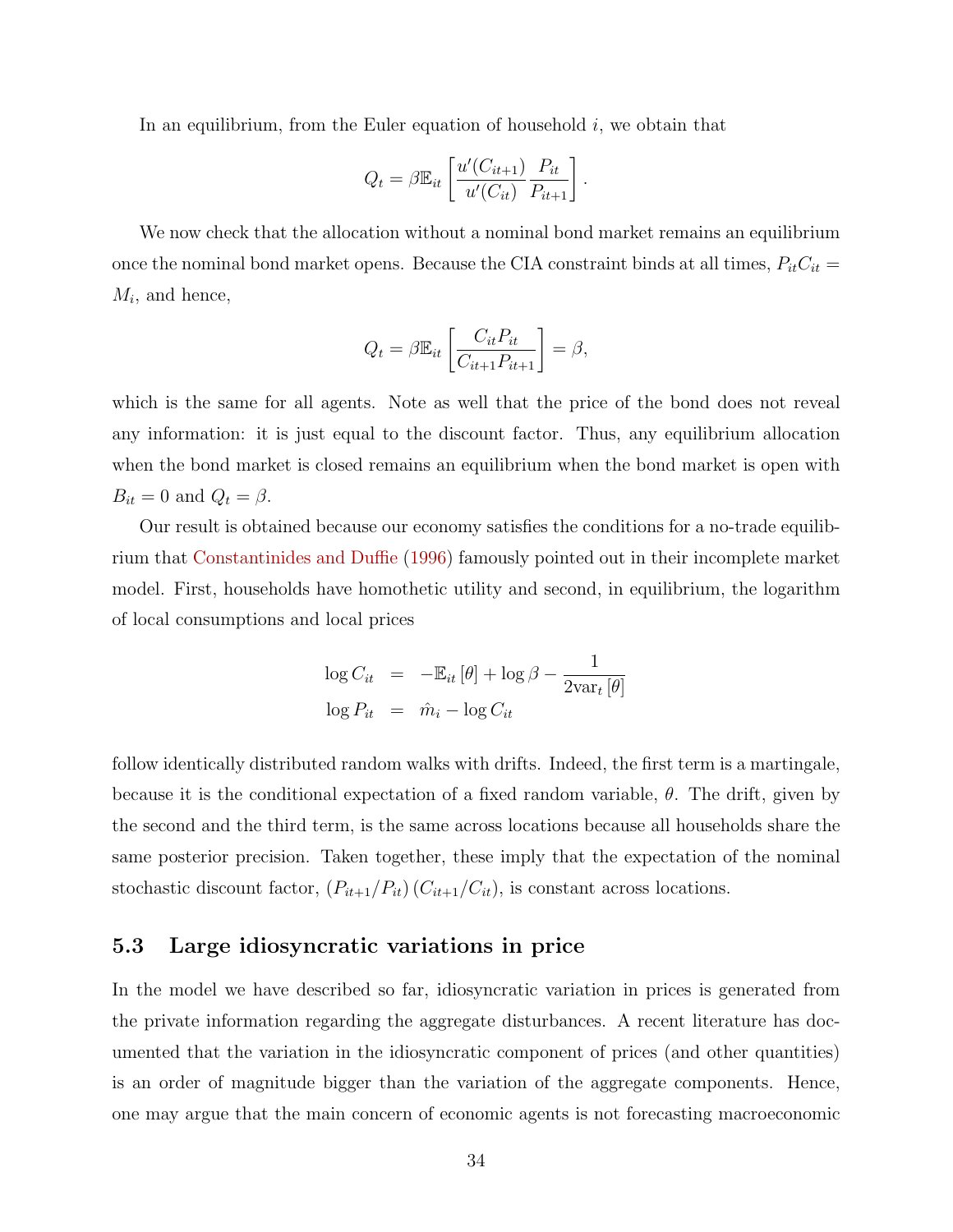shocks, but instead responding to idiosyncratic shocks. In this section, we address this concern explicitly by introducing idiosyncratic shocks into the model, and showing that our welfare results are consistent with arbitrarily large levels of idiosyncratic volatility.

Suppose that the productivity parameter now includes a perfectly observed idiosyncratic component. That is, let the utility of household in location  $i$  be given by

$$
\mathbb{E}_{i1}\left[\sum_{t=1}^{\infty} \beta^{t-1} \left(\log(C_{it}) - \hat{\Theta}_{i} L_{it}\right)\right]
$$

where now  $\hat{\Theta} = \Theta e^{g_i}$  is a combination of an aggregate component  $\Theta$ , which is as before, and an idiosyncratic component  $g_i$ , generated from a normal distribution with mean zero and constant variance, and independent across locations. We assume that the individual realization of  $g_i$  is observed perfectly by households in location i.

Following the same steps as in the previous sections, we obtain an optimality condition:

$$
C_{it} = L_{it} = \beta \left( \mathbb{E}_{it} \hat{\Theta}_i \right)^{-1} = \beta e^{-g_i} \left( \mathbb{E}_{it} \Theta \right)^{-1}
$$

Substituting this into the ex-ante (per period) welfare function:

$$
\mathbb{E}_0\left(\log(C_{it}) - \hat{\Theta}_i L_{it}\right) = \mathbb{E}_0 \log \mathbb{E}_{it} \left[\Theta\right] + \mathbb{E}_0 \left[g_i\right] + \log \beta - \beta = \mathbb{E}_0 \log \mathbb{E}_{it} \left[\Theta\right] + \log \beta - \beta
$$

which delivers the same welfare function as the one obtained in section [4.](#page-21-0) The equilibrium prices are then given by:

$$
\log P_{it} = -\log \beta + \hat{m}_i + \log \mathbb{E}_{it} [\Theta] + g_i = -\log \beta + \hat{m}_i + g_i + \mathbb{E}_i [\theta] + \frac{1}{2(\psi_{\theta}^{\prime} + \Psi_{\theta}^{\prime})}
$$

Given that  $g_i$  is idiosyncratic, its effect disappears in the aggregate, and the average log price in the economy is the same as the obtained in the baseline model. This implies that the equilibrium has not changed; and the results of Propositions [6](#page-24-0) and [7](#page-25-1) hold unmodified.

Note that according to the price equation we have obtained above, any level of idiosyncratic variation can now be added to the model by changing the variance of  $g_i$  without affecting the welfare results. We interpret this as following: the fact that there is a large idiosyncratic component to the individual decisions do not imply that the welfare effects of announcements regarding the underlying aggregate shocks are necessarily trivialized. In particular, in the present example, idiosyncratic volatility does not affect at all the welfare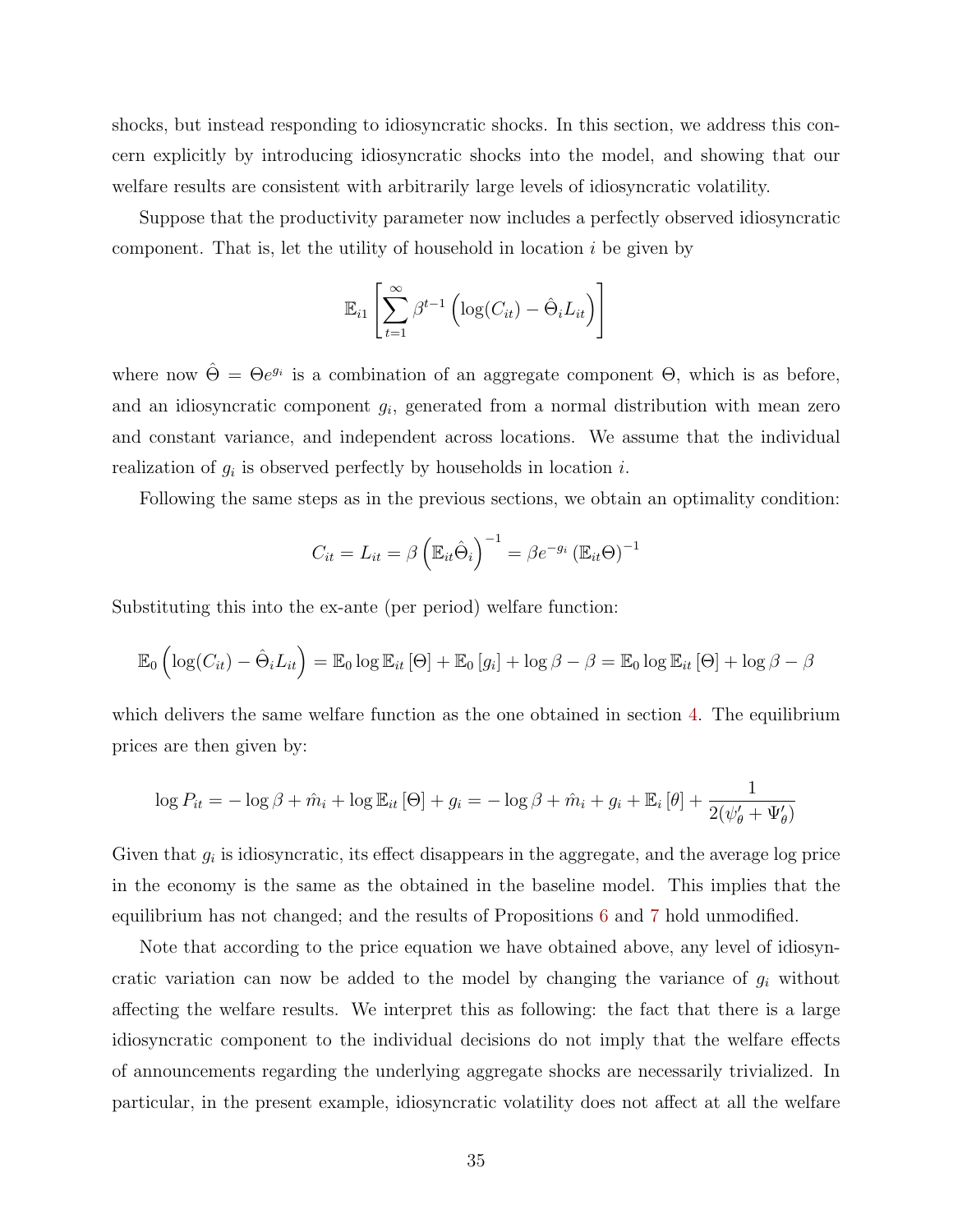calculations.

# <span id="page-36-0"></span>6 Conclusions

We have characterized the conditions under which public announcements about real and nominal aggregate shocks reduce the informativeness of prices and may actually increase uncertainty about fundamentals and lower welfare. Although we focus on the case where households observe nominal prices, we think it is reasonable to conjecture that a similar outcome will prevail in the presence of financial markets that also aggregate dispersed information in the economy.

Our model is basically static (the infinite horizon was just necessary for money to have value). However, similar techniques as the ones developed here may prove useful in studying the dynamic effects of information releases, and also in answering the timing question: when to make public announcements. This is all left for future research.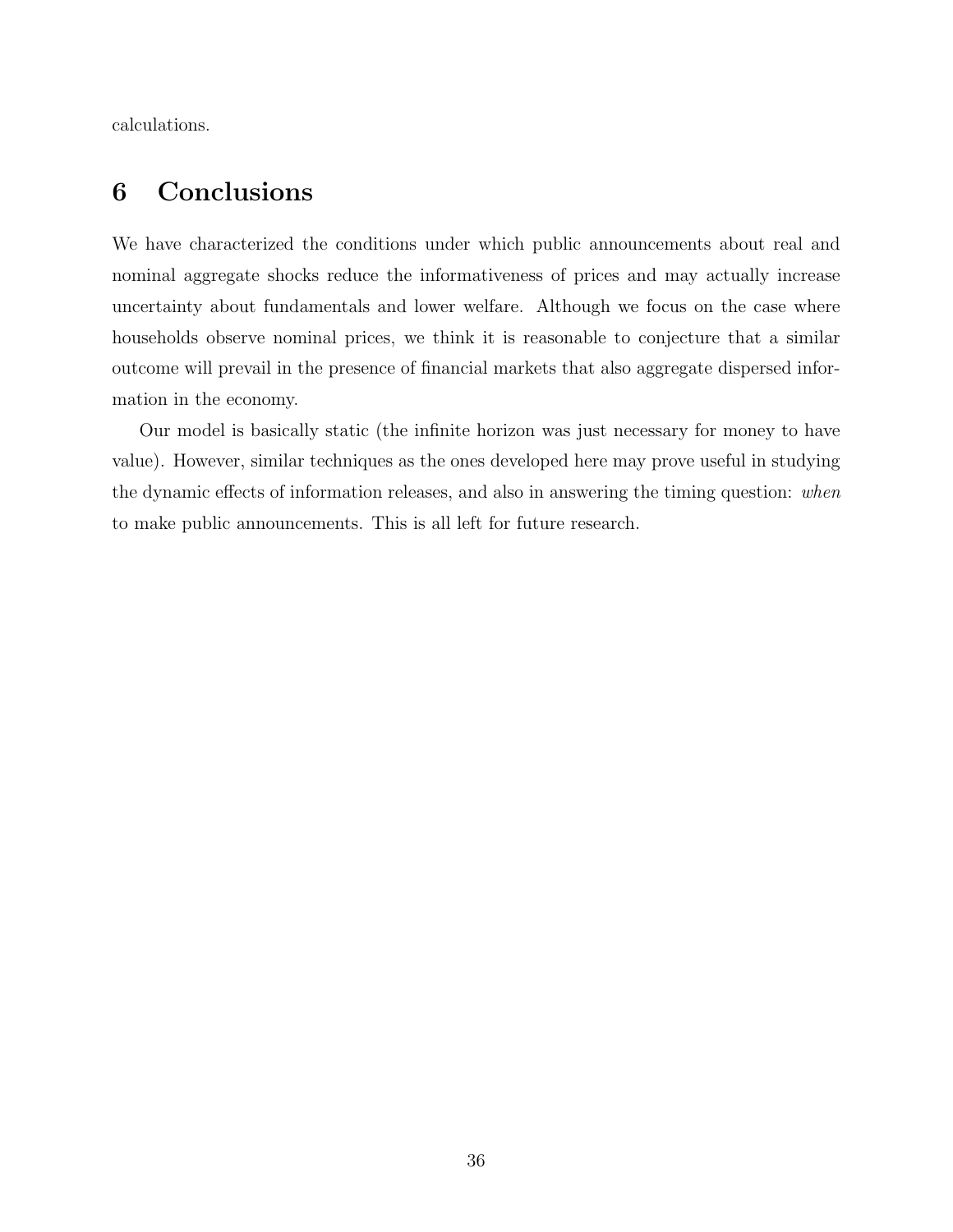# A Proofs

# A.1 Proof of Proposition [1](#page-17-1)

The right hand side of the fixed point equation [\(31\)](#page-16-2) is strictly positive when  $A = 0$  and strictly less than 1 when  $A = 1$ . Hence, it follows that equation [\(31\)](#page-16-2) has at least one solution,  $A_{\star}$ . Plugging  $\mathbb{E}[\theta|\hat{z}] = \hat{z} = A_{\star}^{2} \Psi_{m}/(\Psi_{\theta} + A_{\star}^{2} \Psi_{m}) (\theta + m/A_{\star})$  back into equation [\(29\)](#page-16-0), we see that our linear guess that  $p = \alpha_0 + \alpha_1 \theta + \alpha_2 m$  is verified for  $\alpha_0 = -\log \beta + 1/2(\psi_\theta' + \Psi_\theta'),$  $\alpha_1 = (A_{\star}\Psi_{\theta} + A_{\star}^2\Psi_m)/(\Psi_{\theta} + A_{\star}^2\Psi_m)$ , and  $\alpha_2 = \alpha_1/A_{\star}$ . Also,  $A = A_{\star}$  uniquely determines the cross-sectional distribution of log prices, which is normal with a constant dispersion, as can be seen from equation [\(28\)](#page-16-3) after substituting in for equations [\(26\)](#page-15-1),  $\psi'_{\theta} = \psi_{\theta} + A_{\star}^{2} \psi_{m}$  and  $\Psi'_{\theta} = \Psi_{\theta} + A_{\star}^{2} \Psi_{m}$ . Also,  $A_{\star}$  determines the cross-sectional distribution of mean beliefs as implied by [\(26\)](#page-15-1). Finally this determines a unique distribution for consumption and labor supplies, according to [\(16\)](#page-13-2). This proves that  $A_{\star}$  determines a unique equilibrium.

# <span id="page-37-0"></span>A.2 Proof of Propositions [2,](#page-18-0) [3,](#page-19-1) and [4](#page-21-2)

We start from the equilibrium equation  $(31)$ :

$$
A = \frac{\psi_{\theta} + A^2 \psi_m}{\psi_{\theta} + A^2 \psi_m + \Psi_{\theta} + A^2 \Psi_m}
$$
  
\n
$$
\Leftrightarrow A^3(\psi_m + \Psi_m) - A^2 \psi_m + A(\psi_{\theta} + \Psi_{\theta}) - \psi_{\theta} = 0
$$
  
\n
$$
\Leftrightarrow A^2(\psi_m + \Psi_m) - A\psi_m + (\psi_{\theta} + \Psi_{\theta}) - \frac{\psi_{\theta}}{A} = 0
$$
  
\n
$$
\Leftrightarrow \frac{\Psi_{\theta}}{\psi_{\theta}} = -A^2 \frac{\psi_m}{\psi_{\theta}} \left( 1 + \frac{\Psi_m}{\psi_m} \right) + A \frac{\psi_m}{\psi_{\theta}} - 1 + \frac{1}{A}
$$
  
\n
$$
\Leftrightarrow \rho_{\theta} = \lambda(-A^2 (1 + \rho_m) + A) + \frac{1}{A} - 1
$$
  
\n
$$
\Leftrightarrow \rho_{\theta} \equiv G(A, \rho_m),
$$

where  $\lambda \equiv \psi_m/\psi_\theta$ ,  $\rho_\theta \equiv \Psi_\theta/\psi_\theta$ ,  $\rho_m \equiv \Psi_m/\psi_m$ , and  $G(A, \rho_m)$  depends implicitly on  $\lambda$ . Straightforward calculations show that

(R1)  $G(A, \rho_m)$  goes to infinity when A goes to zero;

(R2)  $G(A, \rho_m)$  is negative when  $A < 0$  and  $A \geq 1$ .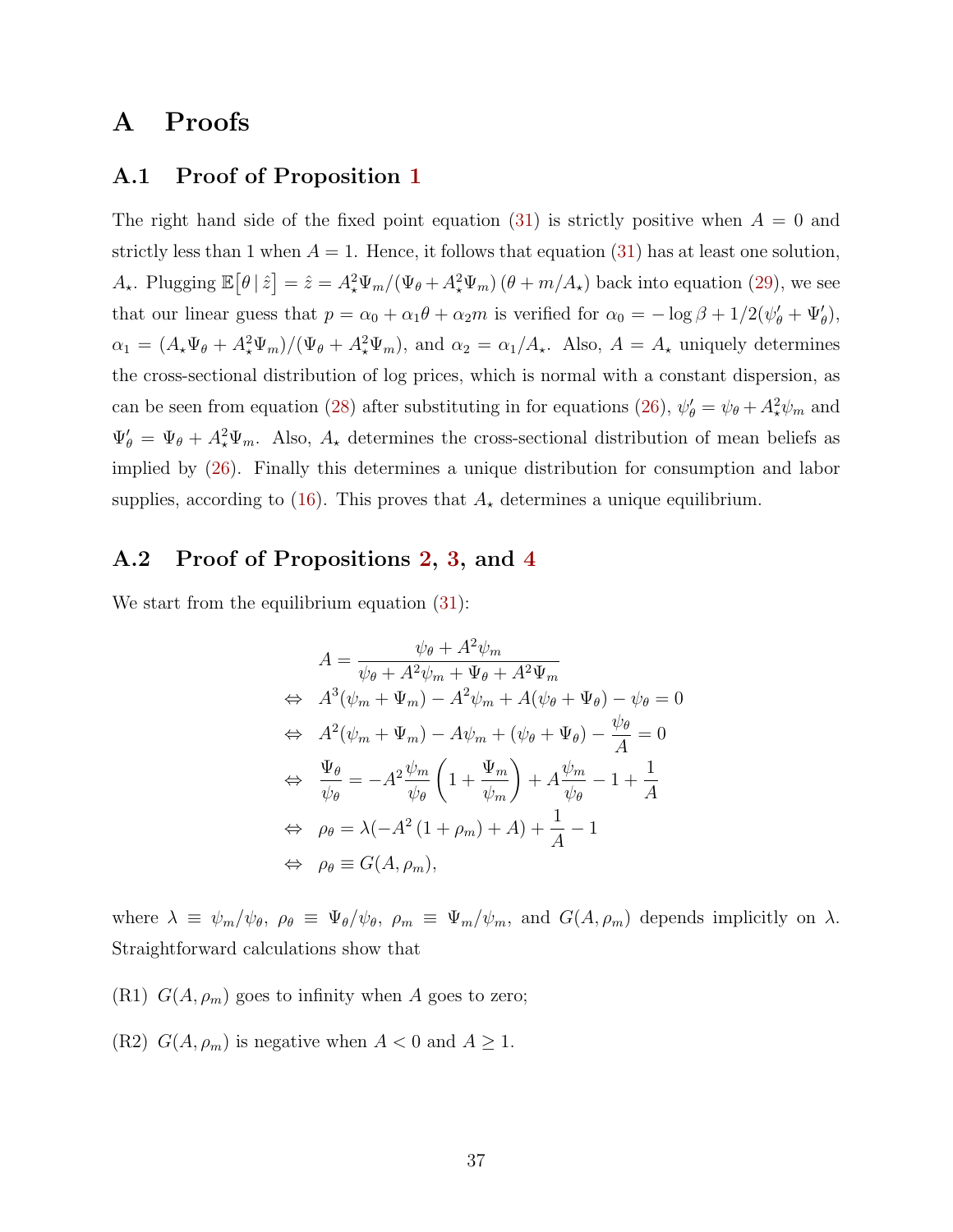After taking derivatives, we find that  $\partial G/\partial A = D(A, \rho_m)/A^2$ , where

$$
D(A, \rho_m) = -2\lambda(1 + \rho_m)A^3 + \lambda A^2 - 1
$$
  
\n
$$
\frac{\partial D}{\partial A} = 2\lambda A [1 - 3A(1 + \rho_m)].
$$

It thus follows that  $D(A, \rho_m)$  is a hump-shaped function of A, is negative when  $A = 0$  and  $A = 1$ , and achieves a maximum at  $A = 1/[3(1 + \rho_m)]$ :

$$
\max_{A \in [0,1]} D(A, \rho_m) = D\left(\frac{1}{3(1+\rho_m)}, \rho_m\right) = -1 + \frac{\lambda}{27(1+\rho_m)^2}.
$$

It then follows that the function  $G(A, \rho_m)$  is strictly decreasing in  $A \in (0, 1)$  if and only if the maximum of  $D(A, \rho_m)$  is negative. Precisely:

(R3) If 
$$
\lambda \leq 27
$$
 or  $(\lambda > 27$  and  $\rho_m \geq \sqrt{\lambda/27} - 1$ , then  $G(A, \rho_m)$  is strictly decreasing in  $A \in (0, 1)$ .

(R4) If  $\lambda > 27$  and  $\rho_m < \sqrt{\lambda/27} - 1$ , then there exists

$$
0 < a_1(\rho_m) < \frac{1}{3(1+\rho_m)} < a_2(\rho_m) < 1
$$

such that  $G(A, \rho_m)$  is decreasing in  $A \in (0, a_1(\rho_m))$ , increasing in  $A \in (a_1(\rho_m), a_2(\rho_m))$ , and decreasing again in  $a \in (a_2(\rho_m), 1)$ .

We also have:

(R5) The function  $a_1(\rho_m)$  is increasing in  $\rho_m$  and the function  $a_2(\rho_m)$  is decreasing in  $\rho_m$ .

(R6) As 
$$
\rho_m
$$
 approaches  $\bar{\rho}_m \equiv \sqrt{\lambda/27} - 1$ , both  $a_1(\rho_m)$  and  $a_2(\rho_m)$  tend to  $1/[3(1 + \bar{\rho}_m)]$ .

Result (R5) follows from an application of the Implicit Function Theorem (IFT). To prove (R6), note first that, by (R5), since  $a_i(\rho_m)$  is monotonic and bounded, it must have a limit  $\bar{a}_i$  as  $\rho_m$  approaches  $\bar{\rho}_m$ . By continuity of  $D(A, \rho_m)$ , we must have that  $D(\bar{a}_i, \bar{\rho}_m) = 0$ . Now, note that when  $\rho_m = \bar{\rho}_m$ , this equation has the unique solution  $A = 1/[3(1 + \bar{\rho}_m)]$ . Thus, we must have that  $\bar{a}_i = 1/[3(1 + \bar{\rho}_m)]$ , which proves the claim.

Now let us combine results (R2)-(R6) to find all solutions of the equation  $G(A, \rho_m) = \rho_{\theta}$ ). First note that  $(R1)$  and  $(R2)$  show that there exists at least one solution, and that all solutions lie in the open interval  $(0, 1)$ . In case  $(R3)$ , the function  $G(A, \rho_m)$  is strictly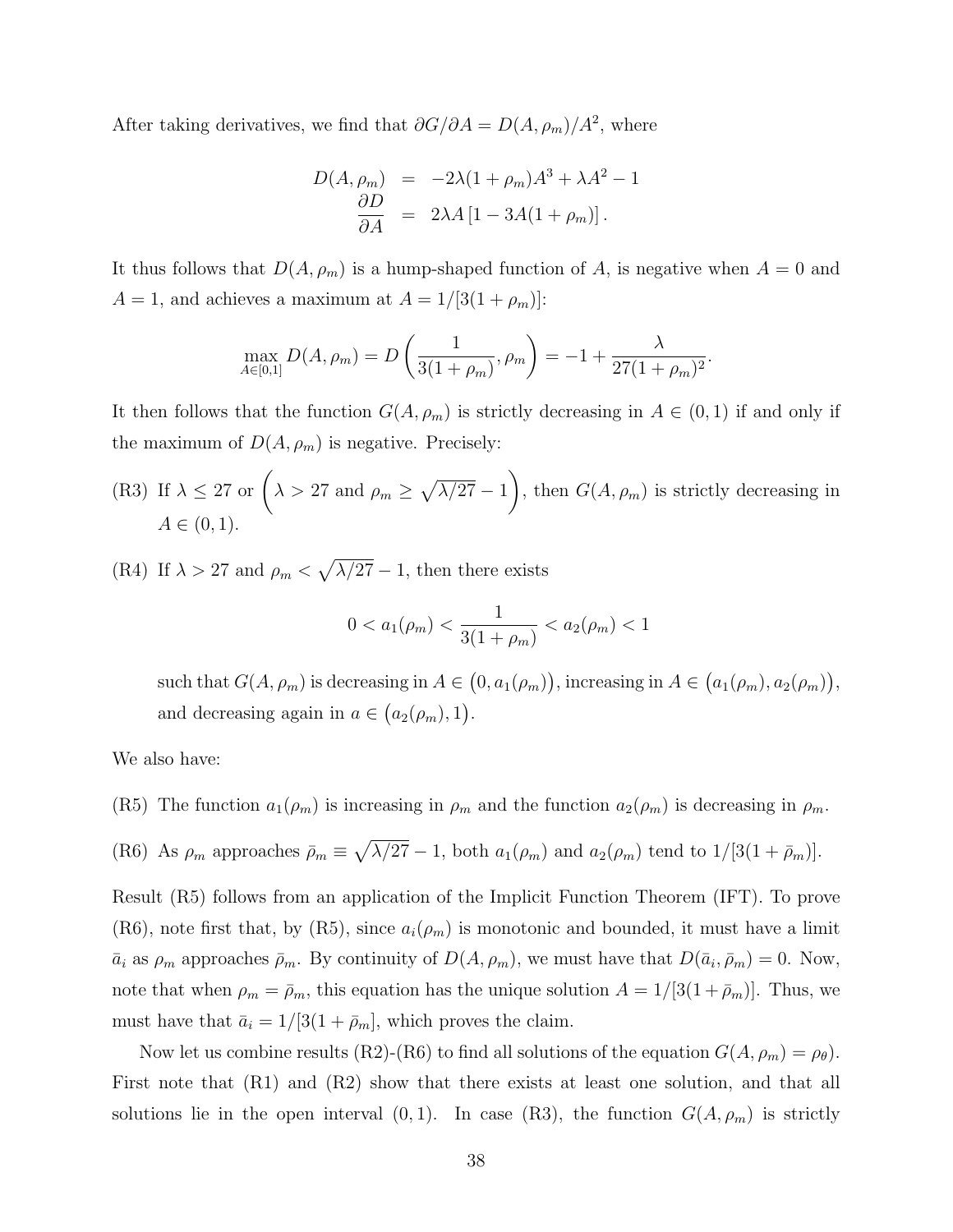decreasing in  $A$ , so the solution is unique. To analyze the second case,  $(R4)$ , we start by defining  $B^{(1)}(\rho_m) \equiv G(a_1(\rho_m), \rho_m)$  and  $B^{(2)}(\rho_m) \equiv G(a_2(\rho_m), \rho_m)$ . We have

(R7) The function  $B^{(i)}(\rho_m)$  is strictly decreasing in  $\rho_m$ , for  $i \in \{1,2\}$ .

Indeed, since by construction  $\partial G/\partial A(a_i, \rho_m) = 0$ , it follows that, for  $i \in \{1, 2\}$ :

<span id="page-39-1"></span>
$$
\frac{dB^{(i)}}{d\rho_m} = \frac{\partial G}{\partial \rho_m}(a_i) = -\lambda a_i^2 < 0. \tag{42}
$$



<span id="page-39-0"></span>Figure 4: The function  $G(A)$ .

Now the set of equilibria can be described graphically, as follows. Figure [4](#page-39-0) shows a plot of  $G(A, \rho_m)$  as a function of A. The local minimum is achieved at  $A = a_1$  and is equal to  $B^{(1)}(\rho_m)$ , and the local maximum is achieved at  $a_2$  and is equal to  $B^{(2)}(\rho_m)$ . The figure makes it clear that

- (R8) if  $\rho_{\theta} < B^{(1)}(\rho_m)$ , then there is a unique equilibrium, which is greater than  $a_2(\rho_m)$ ;
- (R9) if  $\rho_{\theta} = B^{(1)}(\rho_m)$ , then there are two equilibria,  $A_L = a_1(\rho_m) < a_2(\rho_m) < A_H$ ;
- (R10) if  $B^{(1)}(\rho_m) < \rho_\theta < B^{(2)}(\rho_m)$ , then there are three equilibria  $A_L < a_1(\rho_m) < A_M$  $a_2(\rho_m) < A_H;$

(R11) if  $\rho_{\theta} = B^{(2)}(\rho_m)$ , then there are two equilibria,  $A_L < a_1(\rho_m) < a_2(\rho_m) = A_H$ ;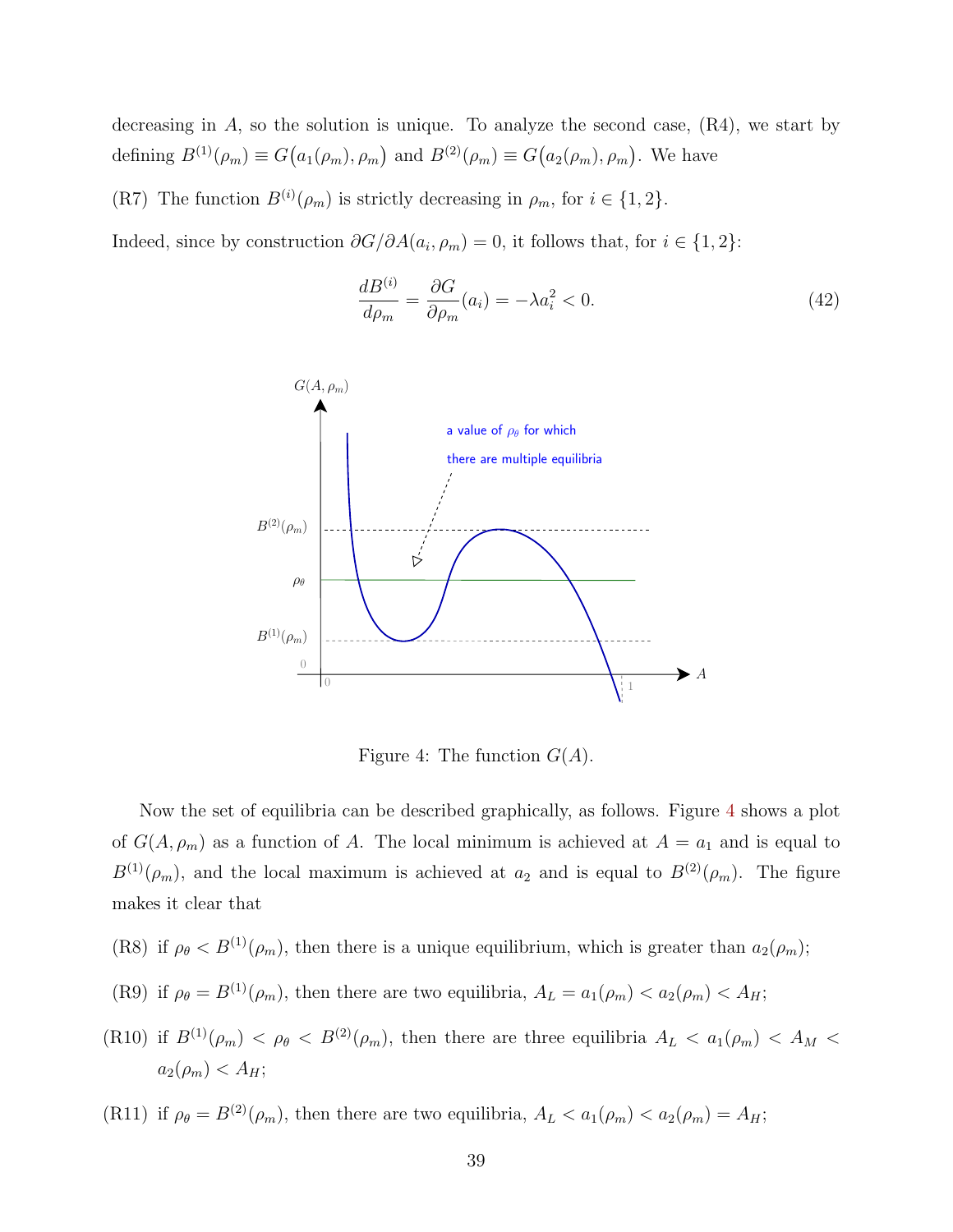(R12) if  $\rho_{\theta} > B^{(2)}(\rho_m)$ , then there is a unique equilibrium, which is smaller than  $a_1$ .

Replacing  $\rho_m = \Psi_m/\psi_m$ ,  $\rho_\theta = \Psi_\theta/\psi_\theta$  and  $\lambda = \psi_m/\psi_\theta$  in the above, we find that the set M is described parametrically by:

$$
0 \leq \Psi_m < \bar{\Psi}_m
$$
\nand

\n
$$
L(\Psi_m) \leq \Psi_\theta \leq U(\Psi_m),
$$

where:

$$
\begin{array}{rcl}\n\bar{\Psi}_m & = & \psi_m \left( \frac{\psi_m}{27 \psi_\theta} - 1 \right) \\
L(\Psi_m) & = & \psi_\theta B^{(1)} \left( \frac{\Psi_m}{\psi_m} \right) \\
U(\Psi_m) & = & \psi_\theta B^{(2)} \left( \frac{\Psi_m}{\psi_m} \right).\n\end{array}
$$

Note that  $L(\Psi_m)$  and  $U(\Psi_m)$  are implicit functions of  $(\psi_m, \psi_{\theta})$ . By (R7), the boundaries  $L(\Psi_m)$  and  $U(\Psi_m)$  are decreasing functions of  $\Psi_m$ . Also, because  $a_2(\rho_m)$  is decreasing, it follows from [\(42\)](#page-39-1) that  $B^{(2)}(\rho_m)$  is convex. Lastly, by (R6), we have that  $L(\bar{\Psi}_m) = U(\bar{\Psi}_m)$ .

Now the first two points of Proposition [4](#page-21-2) follow from (R8)-(R12). The last two points follow from an application of the IFT on the boundaries. Namely, on the upper boundary, one applies the IFT at  $A = A_L$ , because  $\partial G/\partial A(A_L) < 0$ . This shows that the unique equilibrium above the boundary converges towards  $A_L$  as  $(\Psi_m, \Psi_{\theta})$  approaches the boundary from above. Note that the reasoning does not apply to the other equilibrium,  $A_H$ : indeed, because  $\partial G/\partial A(A_H) = 0$ , one cannot apply the IFT at  $A = A_H$ . Similarly, on the lower boundary, one applies the IFT to  $A = A_H$ , but cannot apply it at  $A = A_L$  because  $\partial G/\partial(A_L) = 0$ .

## A.3 Proof of Proposition [5](#page-21-1)

The ex ante time-t flow welfare of a household is

$$
\mathbb{E}_0[\log C_{it} - \Theta L_{it}] = \mathbb{E}_0 \Big[ \mathbb{E}_{it}[\log C_{it}] - \mathbb{E}_{it}[\Theta] L_{it} \Big] = -\mathbb{E}_0 \log \mathbb{E}_{it}[\Theta] + \log \beta - \beta,
$$

where we used that  $C_{it} = L_{it} = \beta \mathbb{E}_{it}[\Theta]^{-1}$  together with the law of iterated expectations. From period 2 onwards,  $\mathbb{E}_{it}\Theta = \Theta$ . And we know that  $\mathbb{E}_{0}[\log \Theta] = 0$  by the prior distribution assumption. So,  $\mathbb{E}_0 \log \mathbb{E}_{it}[\Theta] = \mathbb{E}_0[\log \Theta] = 0$ . In the first period, we have that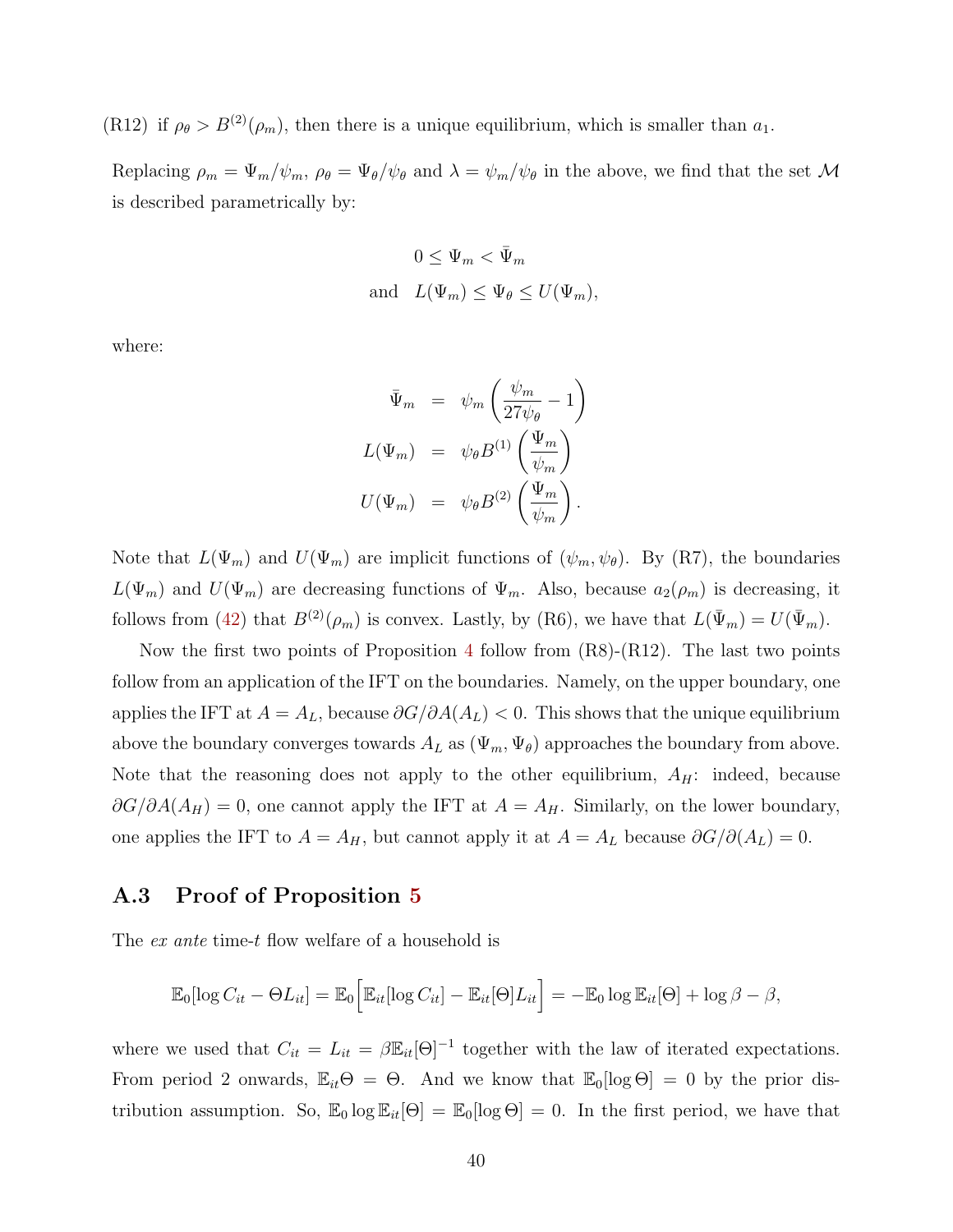$\mathbb{E}_0 \log \mathbb{E}_{i1}[\Theta] = \mathbb{E}_0[\mathbb{E}_{i1} \log \Theta] + \text{var}_{i1}[\log \Theta]/2$ . Using the law of iterated expectations and that  $var_{i1}[\log \Theta] = (\psi_{\theta} + A^2 \psi_m + \Psi_{\theta} + A^2 \Psi_m)^{-1}$ , and adding up through time, the result follows.

# A.4 Proof of Lemma [4](#page-22-1)

We will be using the notations and functions defined in the proof of Appendix [A.2.](#page-37-0) We first note at the highest equilibrium A, the best reply  $H(\psi_{\theta} + A^2 \psi_m, \Psi_{\theta} + A^2 \Psi_m)$  must cross the 45-degree line from above. Since, at the same time, the best reply decreases in both  $(\Psi_{\theta}, \Psi_{m})$ , the result follows. Continuity follows from the IFT, which we can apply everywhere except on the upper boundary  $\Psi_{\theta} = U(\Psi_m)$ , because  $\partial G/\partial A(A_H, \rho_m) = 0$ .

Fix  $\Psi_{\theta}$  and let  $\Psi_{m}$  go to infinity. Given that  $A_{\star}$  decreases in  $\Psi_{m}$  and is bounded below by 0,  $A_{\star}$  converges to a finite limit as  $\Psi_m$  tends to infinity. Clearly, this limit cannot be positive, or else equation [\(31\)](#page-16-2) cannot be satisfied for sufficiently high  $\Psi_m$ . Hence  $A_{\star}$  tends to 0 as  $\Psi_m$  tends to infinity.

From the equilibrium equation [\(31\)](#page-16-2), it follows that

$$
0 \le A_{\star} = H(\psi_{\theta} + A_{\star}^2 \psi_m, \Psi_{\theta} + A_{\star}^2 \Psi_m) \le H(\psi_{\theta} + \psi_m, \Psi_{\theta}) = \frac{\psi_{\theta} + \psi_m}{\psi_{\theta} + \psi_m + \Psi_{\theta}}.
$$

The first inequality follows from the fact that  $H(\psi'_{\theta}, \Psi'_{\theta})$  is increasing in  $\psi'_{\theta}$  and decreasing in  $\Psi'_{\theta}$ , together with the observation that  $A_{\star} \in [0,1]$ . Now, letting  $\Psi_{\theta}$  go to infinity, one sees that  $A_{\star}$  must go to zero.

# A.5 Proof of Proposition [6](#page-24-0)

We will be using the notations and the functions defined in the proof of Appendix [A.2.](#page-37-0) First, recall that, using the fixed-point equation, the posterior precision can be written

$$
\Pi = \psi_{\theta} + \Psi_{\theta} + A_{\star}^{2} \psi_{m} + A_{\star}^{2} \Psi_{m} = \frac{\psi_{\theta}}{A_{\star}} + A_{\star} \psi_{m}.
$$

Taking derivatives with respect to  $A_{\star}$ , one finds that

$$
\frac{\partial \Pi}{\partial A_{\star}} = \frac{-\psi_{\theta} + A_{\star}^2 \psi_m}{A_{\star}^2},
$$

Now recall that  $A_{\star}$  is decreasing in both  $\Psi_m$  and  $\Psi_{\theta}$ . By proposition [4,](#page-21-2) along an increasing path of  $\Psi_m$  and  $\Psi_{\theta}$ ,  $A_{\star}$  is continuous except at the upper frontier where it jumps down. It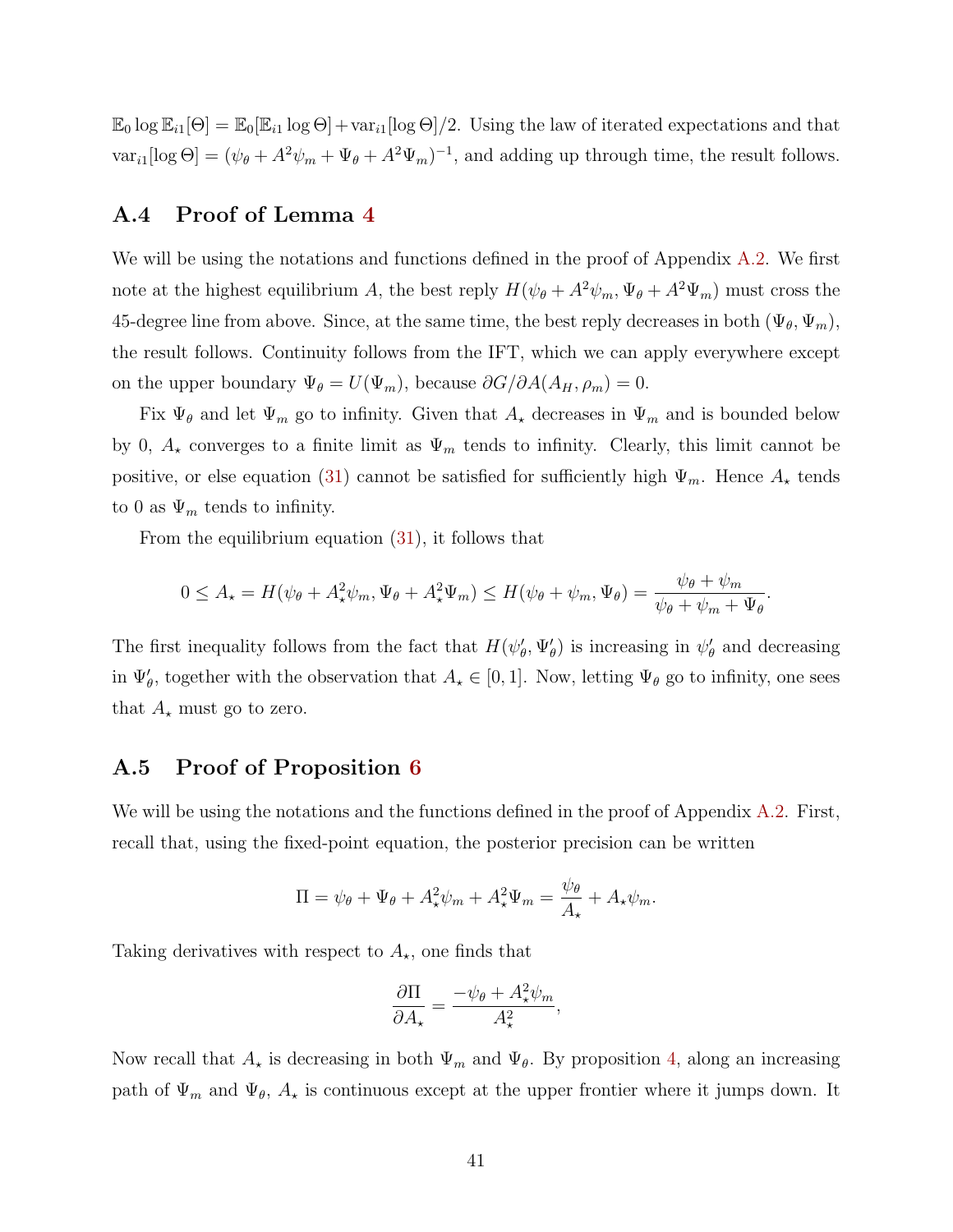then follows that,

(R13) If  $A_{\star}$  is continuous, then a marginal increase in public information reduces welfare if and only if  $A_{\star} > \sqrt{1/\lambda}$ .

Where, keeping the notations of the previous proof,  $\lambda = \psi_m/\psi_{\theta}$ . Now we show:

(R14) Suppose there is a unique equilibrium. Then, a marginal increase in public information decreases welfare if and only if

$$
\rho_{\theta} < 2\left(\sqrt{\lambda} - 1\right) - \rho_m \equiv C(\rho_m).
$$

Indeed, recall that if there is a unique equilibrium,  $A_{\star}$  is continuous, and the best reply is above the 45-degree line for all  $A < A_{\star}$  and below the 45-degree line for all  $A > A_{\star}$ . Thus,  $\sqrt{1/\lambda} < A_{\star}$  if and only if, when  $A = \sqrt{1/\lambda}$ , the best reply is above the 45-degree line. Plugging  $A = \sqrt{1/\lambda}$  in the inequality  $H(\psi_{\theta} + A^2 \psi_m, \Psi_{\theta} + A^2 \Psi_m) > A$  and rearranging, one obtains the condition (R14).

Now consider parameters  $\lambda$  and  $\Psi_m$  such that there are multiple equilibria. We start by showing:

(R15) Suppose  $\lambda > 27$  and  $\rho_m < \sqrt{\lambda/27} - 1$ . Then,  $a_1 > \sqrt{1/\lambda}$ .

Indeed, note that, if  $A \leq \sqrt{1/\lambda}$ , then  $D(A, \rho_m) < 0$ . Since  $D(a_1, \rho_m) = 0$ , it thus follows that  $a_1 > \sqrt{1/\lambda}$ . Next, we prove:

(R16) Suppose  $\lambda > 27$  and  $\rho_m < \sqrt{\lambda/27} - 1$ . Then, for all  $\rho_\theta < B^{(2)}(\rho_m)$ , welfare decreases continuously with public information.

Indeed, first recall from (R8) that for all  $\rho_{\theta} < B^{(1)}(\rho_m)$ , there is a unique equilibrium,  $A_{\star}$ , that is larger than  $a_2$ , and thus larger than  $a_1$ . Then, for all  $B^{(1)}(\rho_m) \le \rho_\theta < B^{(2)}(\rho_m)$ , the largest equilibrium,  $A_{\star}$ , is also larger than  $a_1$ . Because of (R15), it follows that for all  $\rho_{\theta} < B^{(2)}(\rho_m)$ ,  $A_{\star} > \sqrt{1/\lambda}$ . Thus, from (R13), we know that, for all  $\rho_{\theta} < B^{(2)}(\rho_m)$ , a marginal increase in public information reduces welfare.

Taken together, (R14) and (R16), we can generalize to:

(R17) Welfare decreases continuously with public information if and only if

$$
\rho_{\theta} < \max\{B^{(2)}(\rho_m), C(\rho_m)\}\
$$
 whenever  $B^{(2)}(\rho_m)$  is defined  
\n $\rho_{\theta} < C(\rho_m)$  otherwise.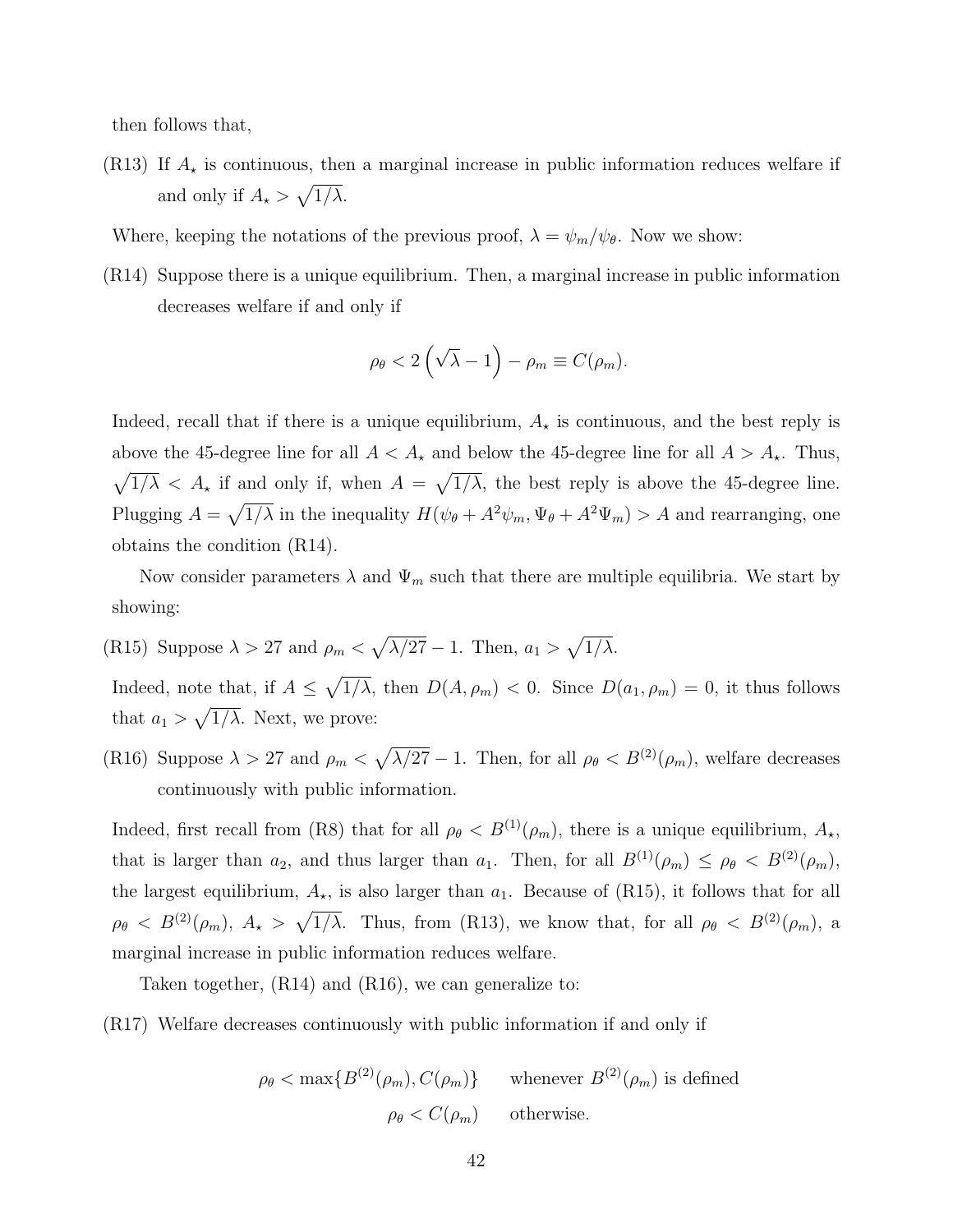Welfare jumps down with public information if and only if  $\rho_{\theta} = B^{(2)}(\rho_m)$ .

Indeed if  $B^{(2)}(\rho_m)$  is not defined then this is the same as (R14). If  $B^{(2)}(\rho_m)$  is defined, let's start with the "only if" part. If public information decreases welfare, then either (i)  $\rho_{\theta}$  <  $B^{(2)}(\rho_m)$  or (ii)  $\rho_{\theta} > B^{(2)}(\rho_m)$ , the equilibrium is unique and by (R14),  $\rho_{\theta}$  <  $C(\rho_m)$ . Either way,  $\rho_\theta$  < max $\{B^{(2)}(\rho_m), C(\rho_m)\}\$ . For the "if" part, suppose that  $\rho_\theta$  <  $\max\{B^{(2)}(\rho_m), C(\rho_m)\}\.$  Then, either  $\rho_\theta \leq B^{(2)}(\rho_m)$  and by (R17) a marginal increase in public information decreases welfare. Or  $\rho_{\theta} > B^{(2)}(\rho_m)$  and  $\rho_{\theta} < C(\rho_m)$ , the equilibrium is unique, and a marginal increase in public information decreases welfare. The last point follows directly from the fact that, when  $\rho_{\theta} = B^{(2)}(\rho_m)$ , the aggregate weight  $A_{\star}$  jumps down.

The result of the Proposition [6](#page-24-0) then follows directly by plugging in the above  $\rho_{\theta} = \Psi_{\theta}/\psi_{\theta}$ ,  $\rho_m = \Psi_m/\psi_m$  and  $\lambda = \psi_m/\psi_\theta$ . The following additional result further characterizes the shape of the boundary, showing among other things that  $U(\bar{\Psi}_m) \leq \Delta(\bar{\Psi}_m)$ .

### An Additional Result

We now characterize further the shape of the boundary. Namely, we show

**Lemma 7.** Suppose that  $0 \le \rho_m < \sqrt{\lambda/27} - 1$ . Then,  $B^{(2)}(\rho_m) < C(\rho_m)$  if and only if

$$
\rho_m > \max\left\{0, \sqrt{\lambda}\left(3 - 2\sqrt{2}\right) - 1\right\}.
$$

Note that  $\sqrt{\lambda}(3-2)$ √  $\overline{P(2)}-1$  is less than  $\sqrt{\lambda/27}-1$ ; thus, when  $\rho_m = \sqrt{\lambda/27}-1$ ,  $C(\rho_m) > 0$  $B^{(2)}(\rho_m)$ .

In words, the lemma says that  $B^{(2)}(\rho_m)$  is above  $C(\rho_m)$  when  $\rho_m$  is less than max $\{0,$ √  $\lambda(3-$ 2 √  $\overline{2}$ ) − 1} and below  $C(\rho_m)$  after. So the boundary of result (R17) coincides with  $B^{(2)}(\rho_m)$ for low values of  $\rho_m$ , and with  $C(\rho_m)$  for high values. Also, it can be that  $\lambda > 27$  and √  $\lambda(3-2)$ √  $\overline{2}$ ) – 1 < 0; in that case,  $C(\rho_m) > B^{(2)}(\rho_m)$  all along. We now proceed to prove the lemma, starting with

(R18) Suppose that  $0 \leq \rho_m < \sqrt{\lambda/27} - 1$ . Then,  $B^{(2)}(\rho_m) < C(\rho_m)$  if and only if, when  $\rho_{\theta} = C(\rho_m)$ , there is a unique equilibrium.

Consider first the "only if" part. Suppose that  $B^{(2)}(\rho_m) < C(\rho_m)$  and let  $\rho_\theta = C(\rho_m)$ . Then,  $\rho_{\theta} > B^{(2)}(\rho_m)$  so there is a unique equilibrium by (R12). Thus, there is a unique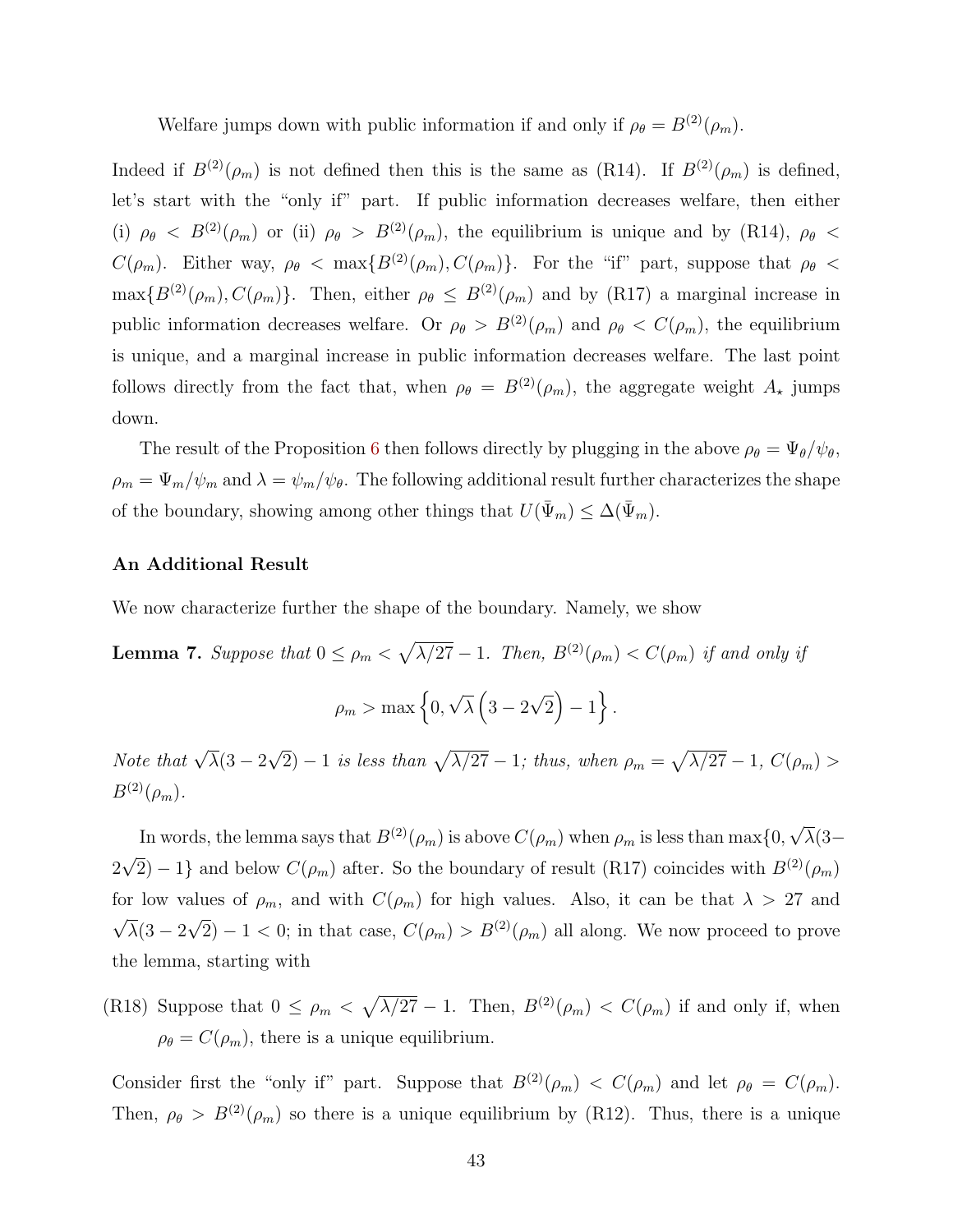equilibrium. We proceed with the "if" part. Suppose that, when  $\rho_{\theta} = C(\rho_m)$ , there is a unique equilibrium. Thus,  $(\rho_m, \rho_\theta)$  could be either above the upper boundary,  $\rho_\theta > B^{(2)}(\rho_m)$ , or below the lower boundary,  $\rho_{\theta} < B^{(1)}(\rho_m)$ . But, if  $(\rho_m, \rho_{\theta})$  were below the lower boundary, then, by (R16), an increase in  $\rho_{\theta}$  would decrease welfare, which is impossible because  $\rho_{\theta} =$  $C(\rho_m)$ .

Now consider the equilibrium equation  $G(A, \rho_m) = \rho_{\theta}$ , when  $\rho_{\theta} = C(\rho_m)$ . Straightforward algebraic manipulation shows that it can be written:

$$
\lambda \left( A^3(1+\rho_m) - A^2 \right) + A \left( 2\sqrt{\lambda} - (1+\rho_m) \right) - 1 = 0.
$$

One sees that  $A = \sqrt{1/\lambda}$  is a solution of this equation, so that it can be factorized:

$$
(A\sqrt{\lambda}-1)\left[A^2(1+\rho_m)\sqrt{\lambda}+A\left(1+\rho_m-\sqrt{\lambda}\right)+1\right]=0.
$$

Clearly,  $A =$ √  $\lambda$  is the unique solution if and only if the discriminant of the second multiplicative term is negative, i.e., if and only if

$$
(1+\rho_m)^2 - 6(1+\rho_m)\sqrt{\lambda} + \lambda < 0.
$$

This second-order polynomial has two roots:

$$
\rho_m = \sqrt{\lambda}(3 - 2\sqrt{2}) - 1
$$
  

$$
\rho_m = \sqrt{\lambda}(3 + 2\sqrt{2}) - 1
$$

The first root is smaller than  $\sqrt{\lambda/27} - 1$ ; the second root is greater. Note that the first root may be less than zero. It then follows that, when  $0 \leq \rho_m < \sqrt{\lambda/27} - 1$ , the discriminant is negative if and only if  $\rho_m > \max\Big\{0,$ √  $\overline{\lambda}$   $(3-2$ √  $\overline{2}$ ) – 1, which, together with (R18), proves the lemma.

## A.6 Proof of Corollary [1](#page-24-1)

Consider three vectors  $\Psi^1 = (\Psi_m^{(1)}, \Psi_\theta^{(1)})$  $\overset{(1)}{\theta}) , \, \Psi^{(2)} = (\Psi_m^{(2)}, \Psi_\theta^{(2)}$  $\{\Psi_{\theta}^{(3)} = (\Psi_m^{(3)}, \Psi_{\theta}^{(3)})\}$  $\binom{3}{\theta}$  such that

$$
\Psi_m^{(1)} \le \Psi_m^{(2)} \le \Psi_m^{(3)}
$$
  

$$
\Psi_\theta^{(1)} \le \Psi_\theta^{(2)} \le \Psi_\theta^{(3)},
$$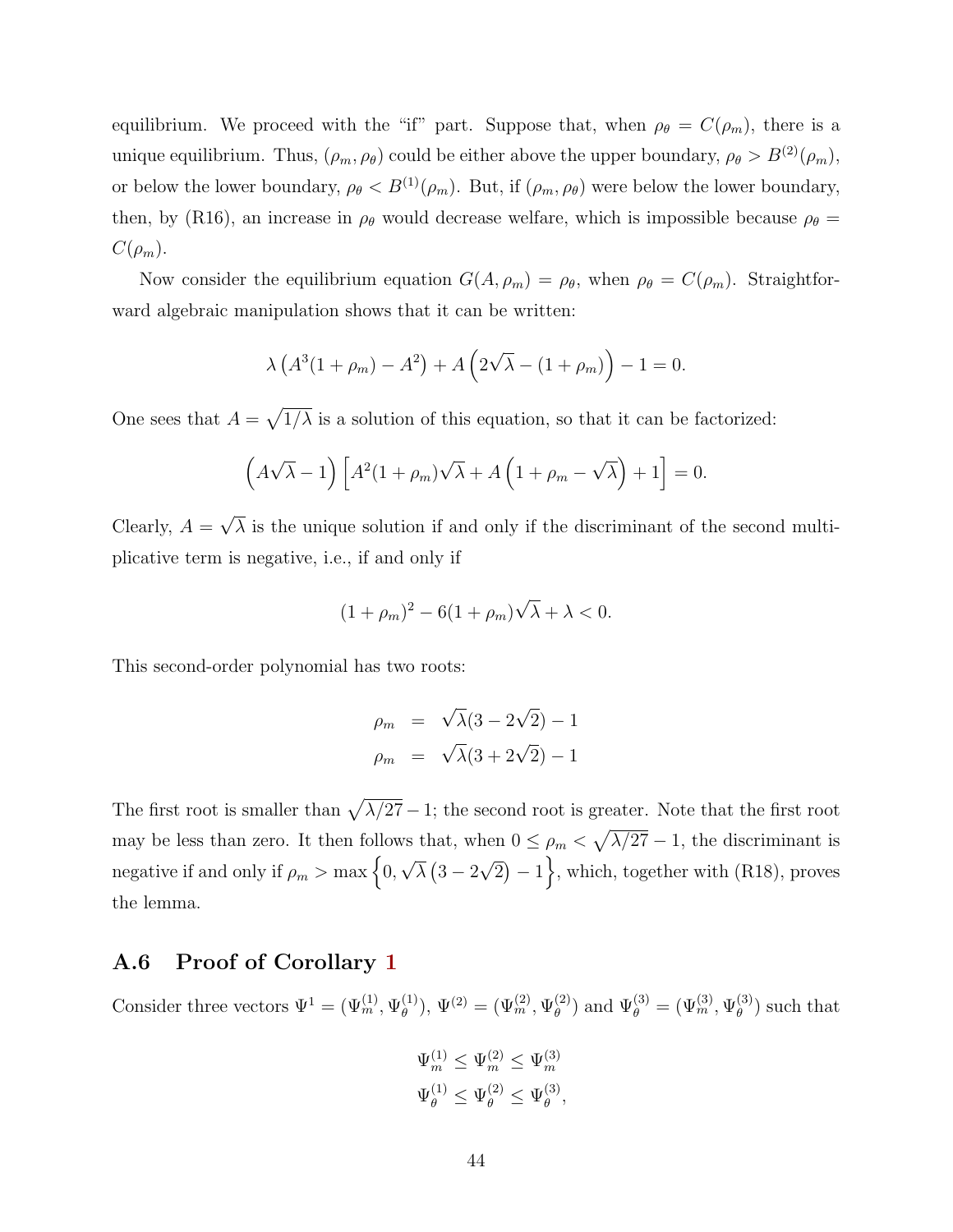and let  $W(\Psi^{(i)})$  be the level of utilitarian welfare associated with  $\Psi^{(i)}$ . Now, there are only two possibilities: If  $\Psi^{(2)}$  lies below the boundary  $\Psi_{\theta} = \Gamma(\Psi_m)$ , so does  $\Psi^{(1)}$  and it follows that  $W(\Psi^{(2)}) \leq W(\Psi^{(1)})$ . If, on the other hand,  $\Psi^{(2)}$  lies above the boundary  $\Psi_{\theta} = \Gamma(\Psi_m)$ , then so does  $\Psi^{(3)}$ , and  $W(\Psi^{(2)}) \leq W(\Psi^{(3)})$ . Taken together, we obtain

$$
W(\Psi^{(2)}) \le \max\{W(\Psi^{(1)}), W(\Psi^{(3)})\}.
$$

Now suppose the government has information that would allow an increase in the exogenous public knowledge from  $\Psi^{(1)}$  up to  $\Psi^{(3)}$ . The last inequality shows that any intermediate announcement,  $\Psi^{(2)}$ , will always be dominated by either saying nothing at all,  $\Psi^{(1)}$ , or releasing all the information,  $\Psi^{(3)}$ .

# A.7 Proof of Proposition [7](#page-25-1)

As shown in the text, the posterior precision can be written:

$$
\frac{\psi_{\theta}}{A_{\star}} + \psi_m A_{\star}.
$$

As  $\Psi_m$  or  $\Psi_\theta$  go to infinity,  $A_\star$  goes to zero and so posterior precision goes to infinity. Thus, a sufficiently large increase in  $\Psi_m$  or  $\Psi_\theta$  will increase posterior precision, and thus welfare. The second point of the proposition is shown in the text.

# A.8 Proof of Propositions [8](#page-32-1) to [10](#page-32-2)

Let us define  $A \equiv a_1/a_2$  and  $B \equiv a_1/a_3$  and  $C \equiv a_1/(a_4 - 1)$ . The observing the price plus noise is equivalent to observing

$$
\hat{p} = \theta + m/A + v/B + \varepsilon_p/C.
$$

The household observes then  $\hat{p}$  together with  $\theta_i$ ,  $m_i$  and  $v_i$ . One can then show that the household's posterior about  $\theta$  is normal with a mean

$$
\mathbb{E}_{i}[\theta] = \frac{\psi_{\theta}}{\kappa} \theta_{i} + \frac{\kappa - \psi_{\theta} - \Psi_{\theta}}{\kappa} \left( \hat{p} - \frac{\psi_{m}}{\psi_{m} + \Psi_{m}} \frac{m_{i}}{A} - \frac{\psi_{v}}{\psi_{v} + \Psi_{v}} \frac{v_{i}}{B} \right)
$$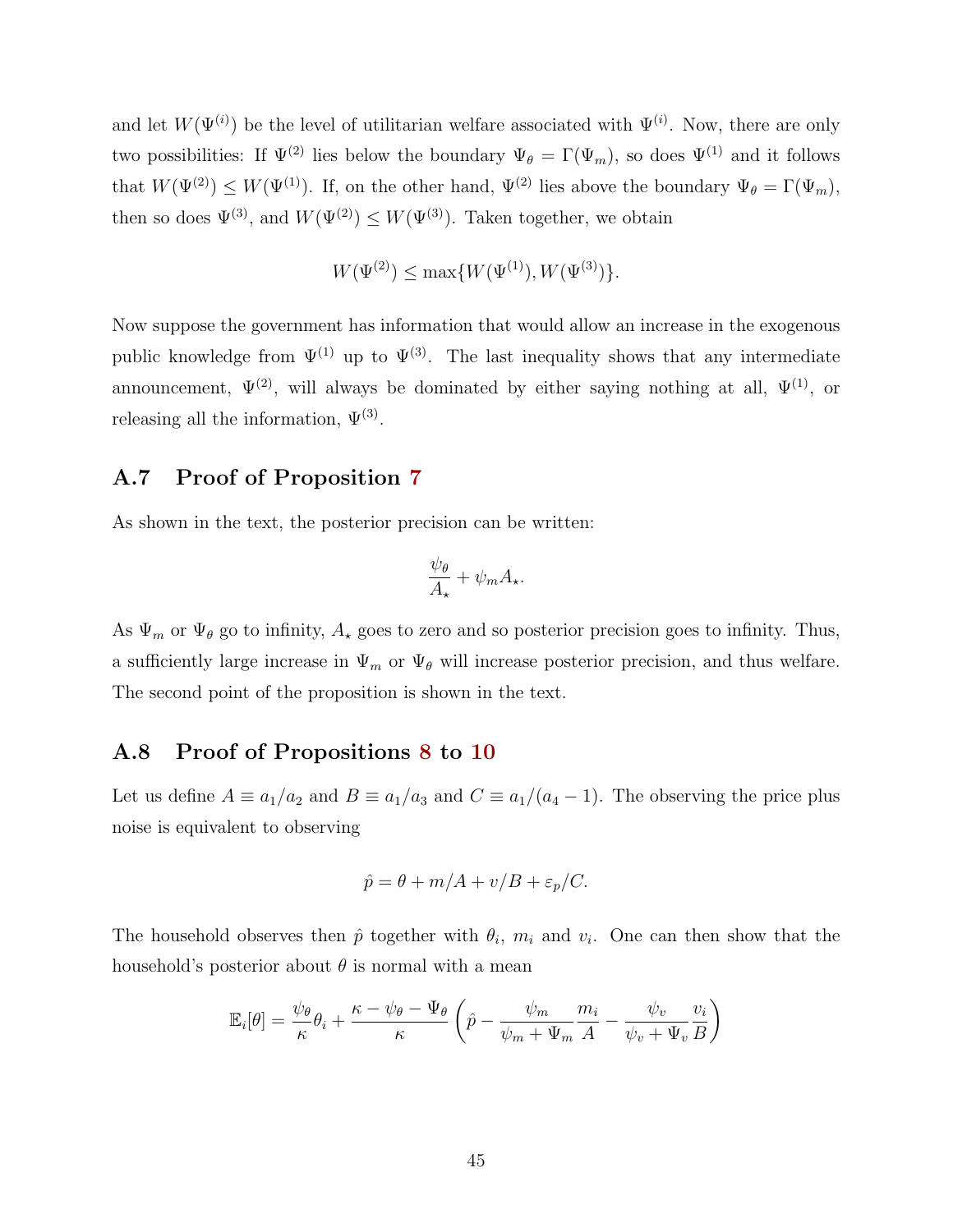and precision  $\kappa$  given by

$$
\kappa = \psi_{\theta} + \Psi_{\theta} + \left[ \frac{1}{A^2(\psi_m + \Psi_m)} + \frac{1}{B^2(\psi_v + \Psi_v)} + \frac{1}{C^2 \Psi_p} \right]^{-1}
$$
(43)

Now, aggregating across consumers and ignoring all terms that are common knowledge, we obtain that

$$
p + \varepsilon_p = \int \mathbb{E}_i[\theta]di + m + v + \varepsilon_p
$$
  
=  $\frac{\psi_\theta}{\kappa} \theta + \left[1 - \frac{(\kappa - \psi_\theta - \Psi_\theta)\psi_m/A}{(\psi_m + \Psi_m)\kappa}\right]m + \left[1 - \frac{(\kappa - \psi_\theta - \Psi_\theta)\psi_v/B}{(\psi_v + \Psi_v)\kappa}\right] + \varepsilon_p.$ 

After identifying the unknown coefficient  $A, B$ , and  $C$ , we obtain:

<span id="page-46-0"></span>
$$
\frac{1}{A} = \kappa \left[ \psi_{\theta} + \frac{(\kappa - \psi_{\theta} - \Psi_{\theta})\psi_m}{\psi_m + \Psi_m} \right]^{-1}
$$

$$
\frac{1}{B} = \kappa \left[ \psi_{\theta} + \frac{(\kappa - \psi_{\theta} - \Psi_{\theta})\psi_v}{\psi_v + \Psi_v} \right]^{-1}
$$

$$
\frac{1}{C} = \frac{\kappa}{\psi_{\theta}}
$$

Let us define  $G(\kappa)$  to be the right hand side of equation [43](#page-46-0) after substituting in for the above values of  $A$ ,  $B$ , and  $C$ . Existence of an equilibrium follows by noticing that  $G(\psi_{\theta} + \Psi_{\theta}) > \psi_{\theta} + \Psi_{\theta}$  and  $\lim_{\kappa \to \infty} G(\kappa) < \infty$ . This finishes the proof of the result in proposition [8.](#page-32-1)

In order to prove Proposition [9,](#page-32-0) we first take derivative of  $G(\kappa)$  with respect to  $\Psi_i$ . We obtain that, for a given  $\kappa$ , the function  $G(\kappa)$  decreases with a marginal increase of  $\Psi_i$  only if

$$
\frac{\Psi_i}{\psi_i} < \frac{\kappa_\star - \Psi_\theta}{\psi_\theta} - 2.
$$

Since, at  $\kappa = \kappa_{\star}$ , the function  $G(\kappa)$  crosses the 45 degree line from above, it follows that if the above inequality is satisfied, a marginal increase in  $\Psi_i$  lowers  $\kappa_{\star}$ , and vice versa if the reverse inequality is satisfied.

Finally to proof Proposition [10,](#page-32-2) note that if  $\Psi_m = \infty$ , then the fixed point equation converges to

$$
\kappa = \bar{G}(\kappa) = \psi_{\theta} + \Psi_{\theta} + \left[\frac{1}{B^2(\psi_v + \Psi_v)} + \frac{1}{C^2 \Psi_p}\right]^{-1}
$$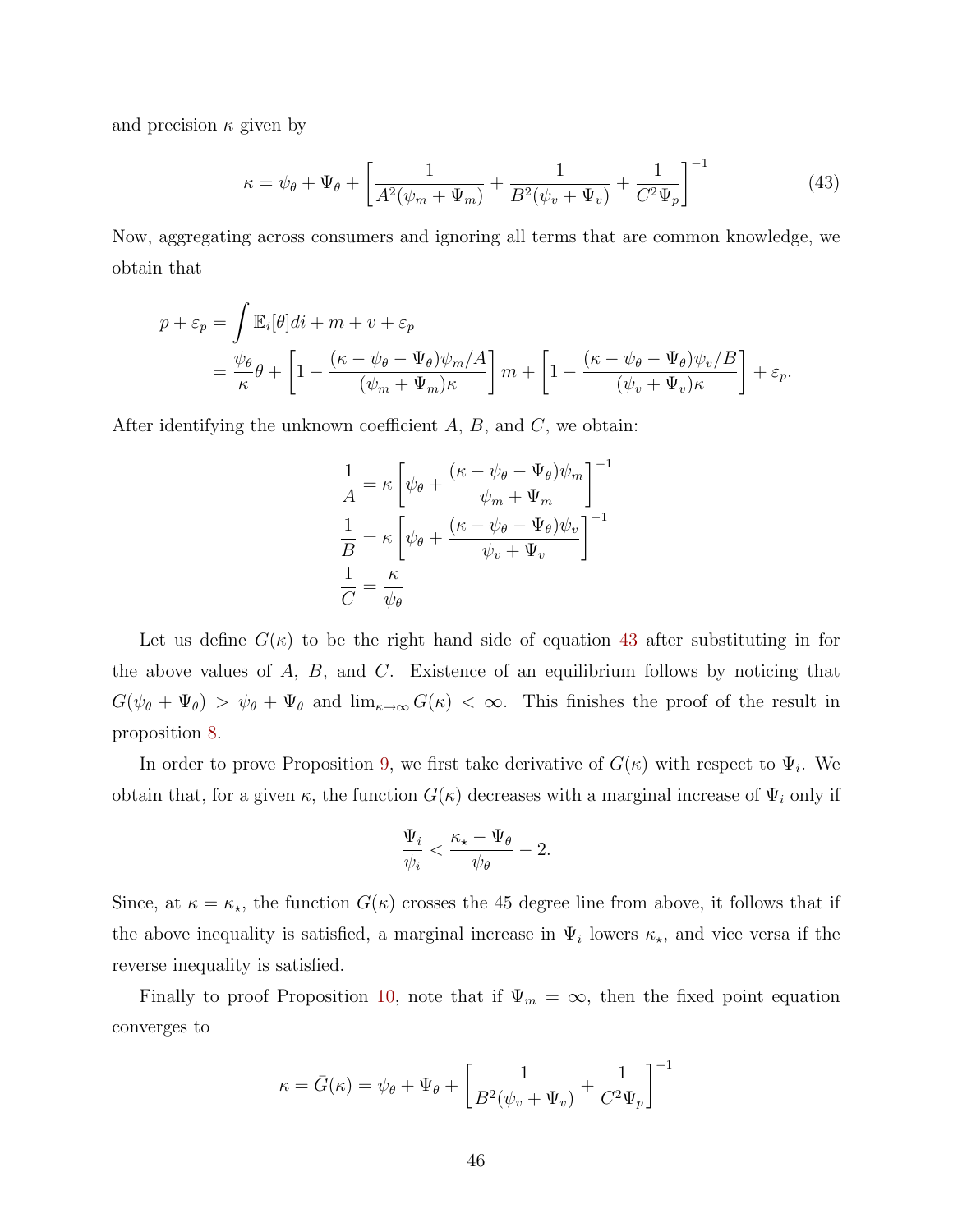Note that  $\bar{G}(\kappa) > G(\kappa)$  for  $\kappa > \psi_{\theta} + \Psi_{\theta}$ , implying that the highest fixed point of  $\bar{G}(\kappa)$  is larger than the highest fixed point of  $G(\kappa)$ . A similar argument applies to  $\Psi_v = \infty$ . The case of  $\Psi_p = \infty$  follows more directly as marginal increases are always beneficial in this case.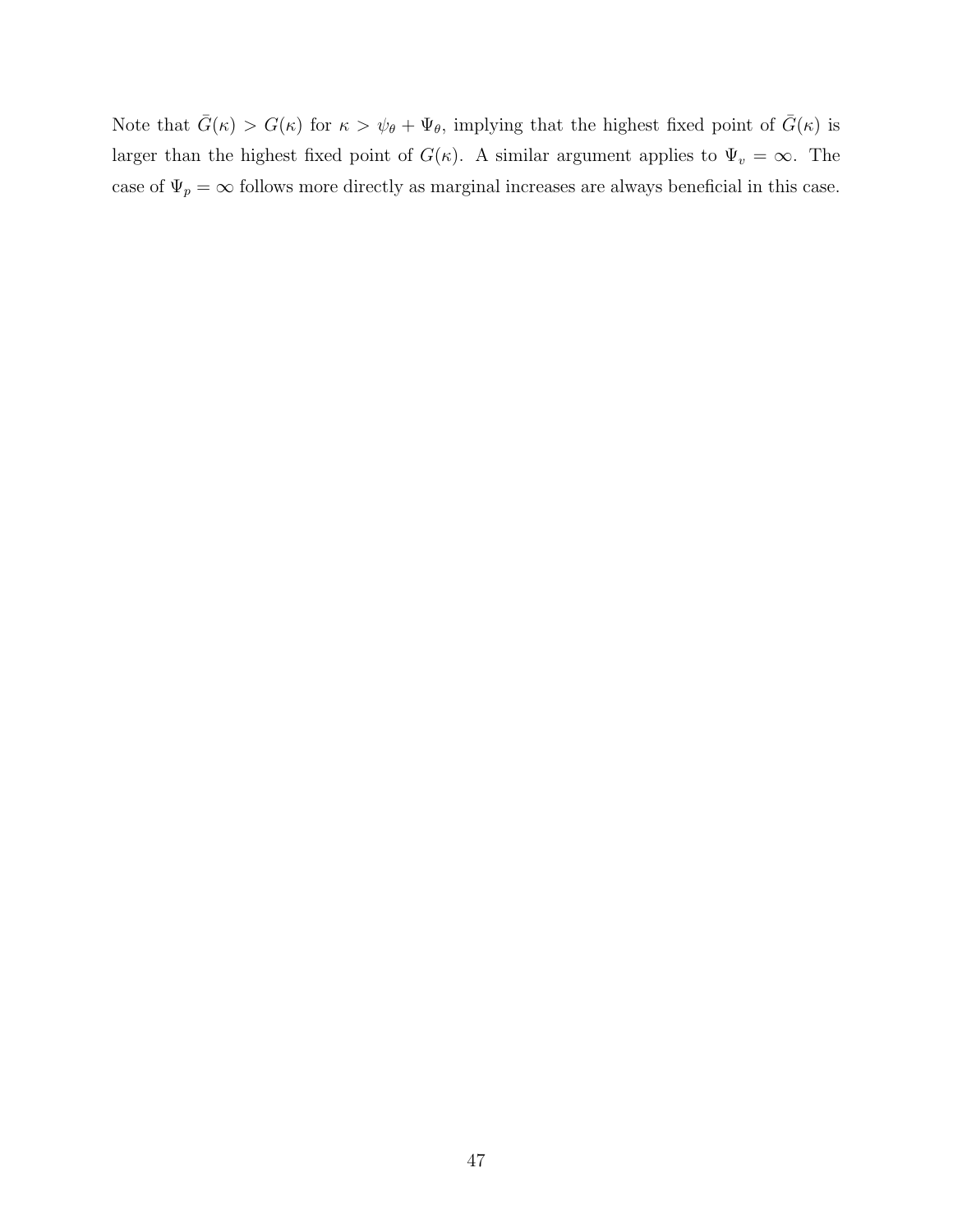# References

- <span id="page-48-1"></span>Amador, Manuel and Pierre-Olivier Weill, "Learning from Private and Public Observations of Others' Actions," 2006. Working Paper, Stanford University and UCLA. [5,](#page-5-0) [26](#page-26-0)
- <span id="page-48-4"></span>Angeletos, George-Marios and Alessandro Pavan, "Policy with Dispersed Information," 2007. Working Paper, MIT and Northwestern University. [6](#page-6-0)
- <span id="page-48-8"></span>and Ivan Werning, "Crises and Prices: Information Aggregation, Multiplicity and Volatility," American Economic Review, December 2006, 96, 1721–1737. [28](#page-28-0)
- <span id="page-48-5"></span>Atkeson, Andrew, V.V. Chari, and Patrick Kehoe, "On the Optimal Choice of a Monetary Policy Instrument," 2007. Working paper, Federal Reserve Bank of Minneapolis. [6](#page-6-0)
- <span id="page-48-0"></span>Bils, Marc and Peter Klenow, "Some Evidence on the Importance of Sticky Prices," Journal of Political Economy, 2004, 112, 947–985. [4](#page-4-0)
- <span id="page-48-7"></span>Brunermeier, Markus K., Asset Pricing under Asymmetric Information, Oxford Univeristy Press, 2001. [22](#page-22-2)
- <span id="page-48-11"></span>Constantinides, George and Darrell Duffie, "Asset Pricing with Heterogenous Consumers," Journal of Political Economy, 1996, 104, 219–240. [34](#page-34-1)
- <span id="page-48-6"></span>Eusepi, Stefano and Bruce Preston, "Central Bank Communication and Expectations Stabilization," 2007. Working Paper, Department of Economics, Columbia University. [6](#page-6-0)
- <span id="page-48-10"></span>Ganguli, Jayant V. and Lyian Yang, "Complementarities and Multiplicity with a Common Endowment Shock," 2007. Working Paper, Cornell University. [28](#page-28-0)
- <span id="page-48-2"></span>Grossman, Sanford J., "On the Efficiency of Competitive Stock Markets Where Trades Have Diverse Information," Journal of Finance, 1975, 31, 573–585. [5,](#page-5-0) [12](#page-12-1)
- <span id="page-48-3"></span>Hellwig, Christian, "Heterogeneous Information and the Welfare Effects of Public Information Disclosures," 2005. [6](#page-6-0)
- <span id="page-48-9"></span>, Arijit Mukherji, and Aleh Tsyvinski, "Self-Fulfilling Currency Crises: The Role of Interest Rates," American Economic Review, December 2006, 96, 1769–1787. [28](#page-28-0)